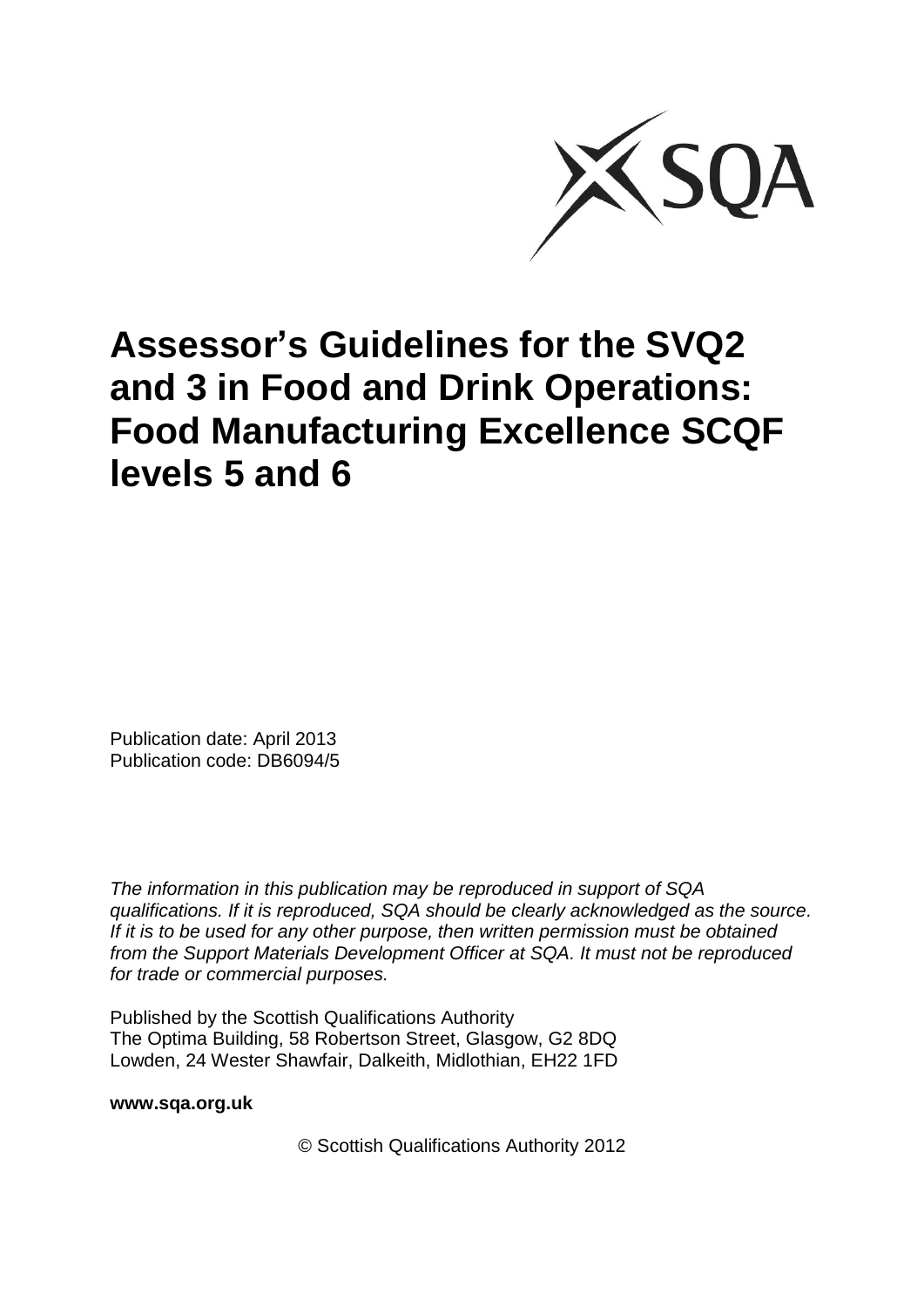# **Contents**

| 1              | The SVQ2 and 3 in Food and Drink Operations: Food Manufacturing Excellence |  |
|----------------|----------------------------------------------------------------------------|--|
|                |                                                                            |  |
|                |                                                                            |  |
|                |                                                                            |  |
|                |                                                                            |  |
|                |                                                                            |  |
|                |                                                                            |  |
| 2 <sup>1</sup> |                                                                            |  |
|                |                                                                            |  |
|                |                                                                            |  |
|                |                                                                            |  |
|                |                                                                            |  |
|                |                                                                            |  |
|                |                                                                            |  |
|                |                                                                            |  |
|                |                                                                            |  |
|                |                                                                            |  |
|                |                                                                            |  |
|                |                                                                            |  |
|                |                                                                            |  |
|                |                                                                            |  |
|                |                                                                            |  |
| 3              |                                                                            |  |
|                |                                                                            |  |
|                |                                                                            |  |
|                |                                                                            |  |
|                |                                                                            |  |
|                |                                                                            |  |
|                |                                                                            |  |
|                |                                                                            |  |
|                | Judging candidate evidence and making an assessment decision  36           |  |
|                |                                                                            |  |
|                |                                                                            |  |
| 4              |                                                                            |  |
|                |                                                                            |  |
|                |                                                                            |  |
|                |                                                                            |  |
|                |                                                                            |  |
|                |                                                                            |  |
|                |                                                                            |  |
| 5              |                                                                            |  |
|                |                                                                            |  |
|                |                                                                            |  |
|                |                                                                            |  |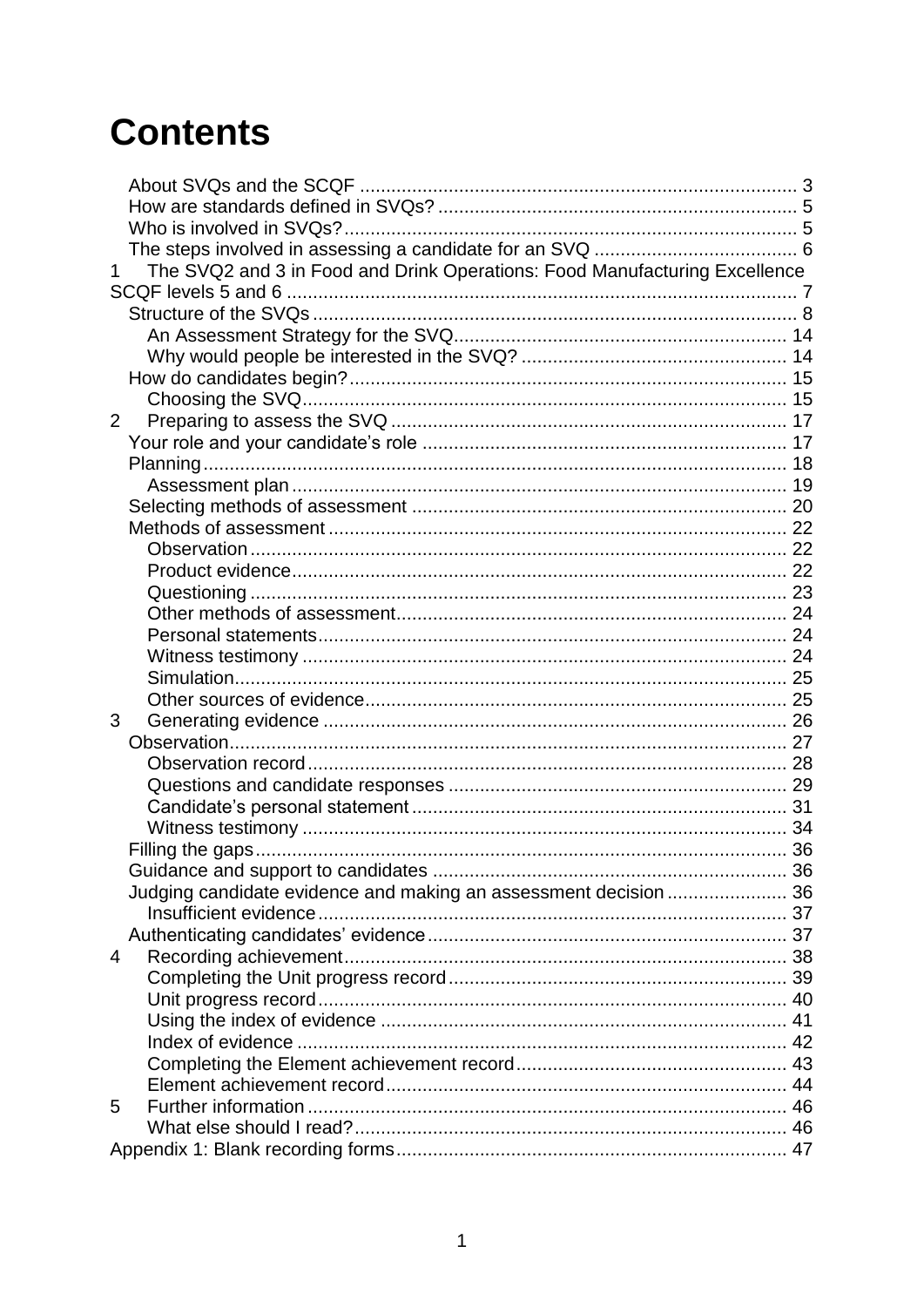# **About this guide**

This guide provides some practical examples of how to assess your candidates for the **SVQ2 and 3 Food and Drink Operations: Food Manufacturing Excellence SCQF levels 5 and 6**. You may be able to think of other ways of assessing your candidates and recording your decisions about their competence.

Using assessments based on these examples does not guarantee successful verification — it is still your responsibility to ensure that internal quality assurance procedures are followed.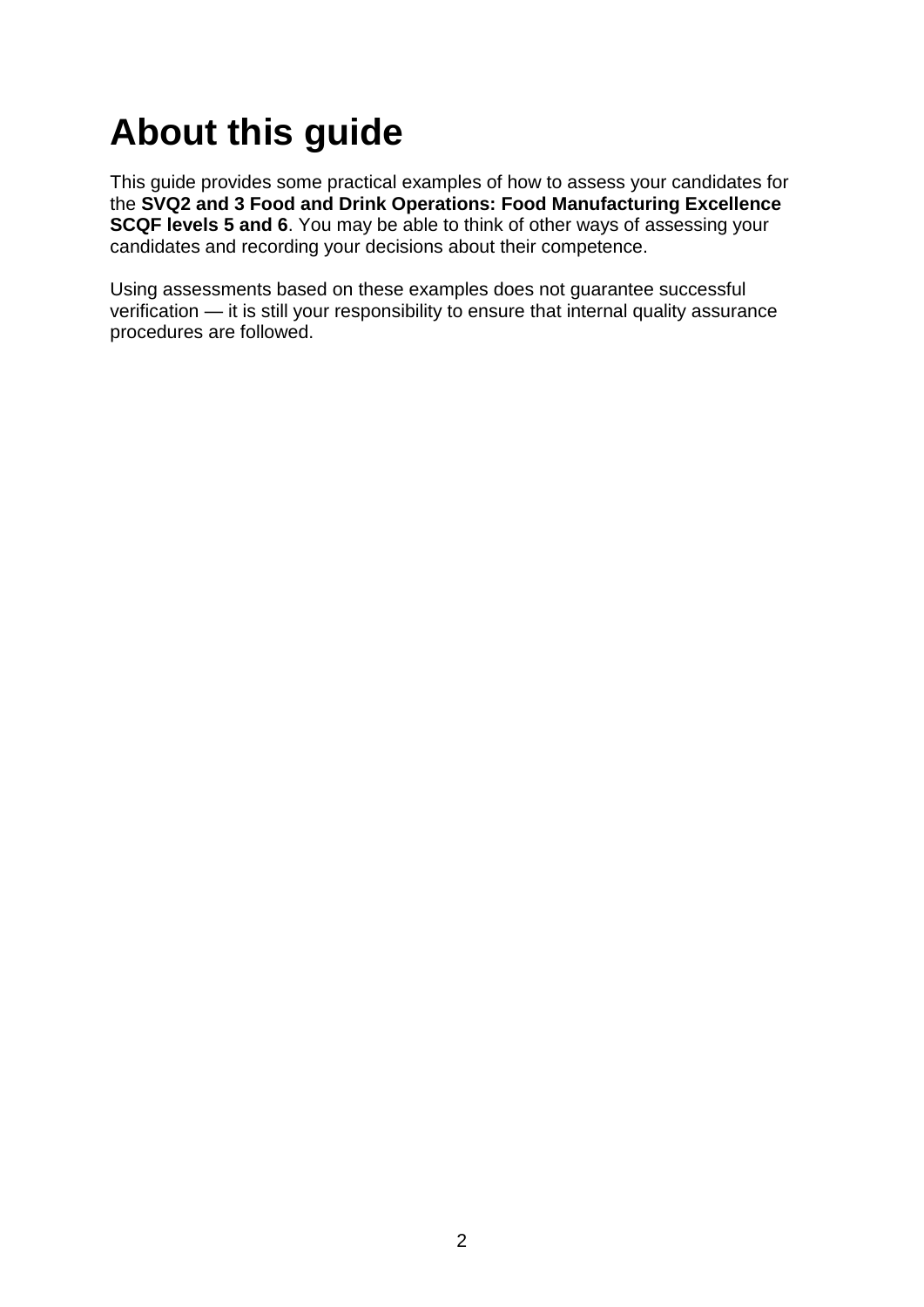# **Introduction**

This introduction provides a brief overview of SVQs and how they are assessed in the workplace. If you are already familiar with the concept of SVQs, you may wish to go to the next section.

# <span id="page-3-0"></span>**About SVQs and the SCQF**

Scottish Vocational Qualifications (SVQs) are work-based qualifications which set the level of occupational competence for each sector of the economy and are usually delivered in the workplace or in partnership with a college or other training provider. The qualifications have been designed by standards-setting bodies made up of experienced practitioners who represent employers, professional bodies, trade unions, education and voluntary organisations.

Each standards-setting body is responsible for developing national standards which define *what* employees (or potential employees) must be able to do, *how well*, and *in what circumstances*, to show that they are competent in their work.

Each SVQ which a standards-setting body develops has to fit into a broad framework which allows qualifications in the UK and throughout Europe to be compared.

There are SVQs for nearly all occupations in Scotland and they are available at SVQ levels 1–5. SVQs are currently notionally placed in the SCQF as the individual SVQs may be at differing SCQF levels and have differing amount of credit points, depending on the structure and context of the SVQ. SVQs are a means of recognising the skills and knowledge people need in employment, ie job competence. Successful completion of an SVQ provides clear evidence that the learner works to nationally recognised occupational standards.

Each Unit defines one aspect of a job or work-role, and says what it is to be competent in that aspect of the job. To be awarded a full SVQ, learners must achieve each of the SVQ Units which make it up by demonstrating that they are competent in that aspect of the job. The Units which make up the SVQ can also be taken as freestanding awards. Some SVQs or SVQ Units are incorporated into other awards or programmes including HNCs and Modern Apprenticeships.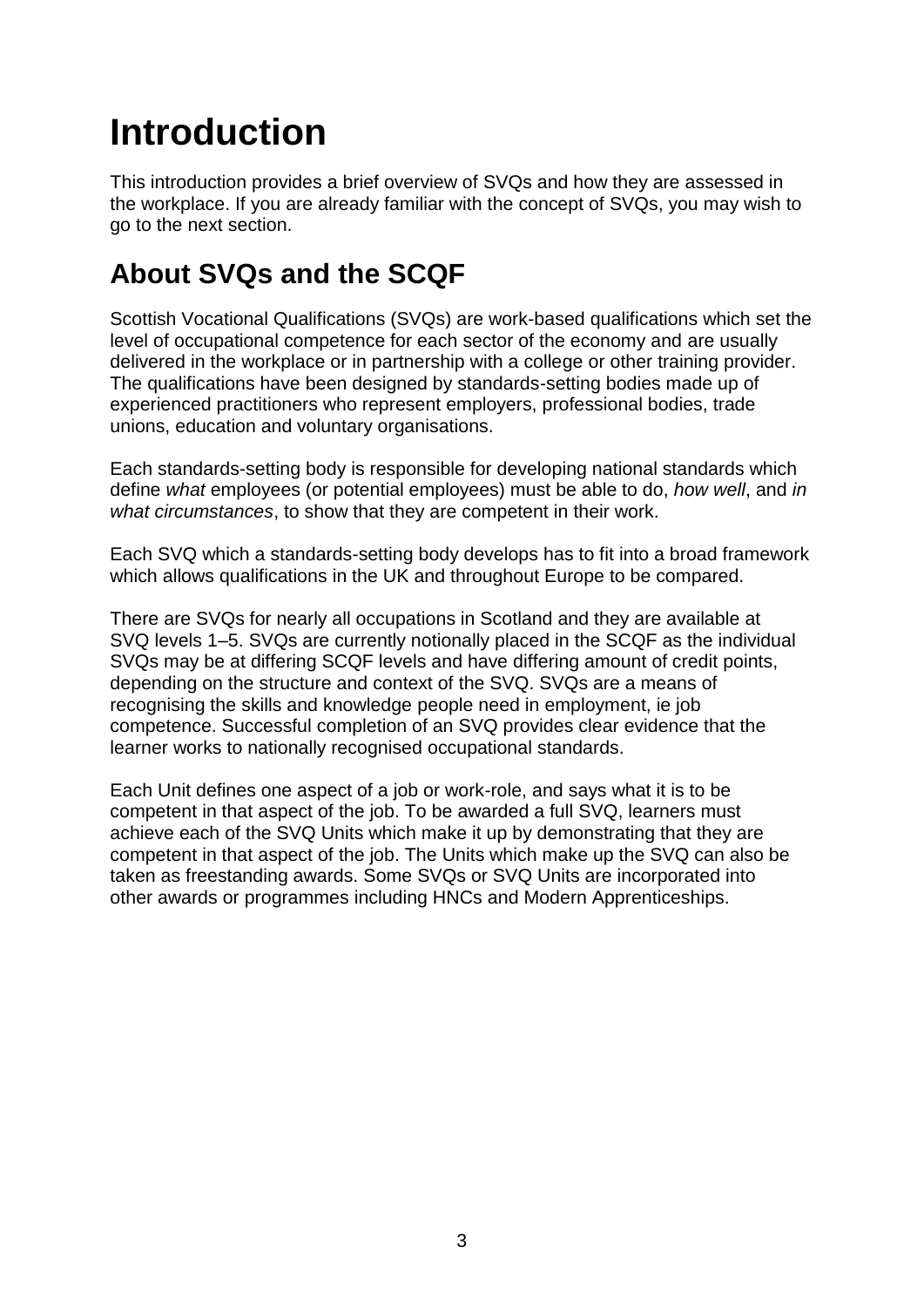#### **Explanation of levels**

**SVQ1** Competence involves the application of knowledge and skills in (SCQF level 4) the performance of a range of varied work activities, most of **(SCQF level 4)** the performance of a range of varied work activities, most of which may be routine or predictable.

**SVQ2** Competence involves the application of knowledge and skills in a **(SCQF level 5)** significant range of varied work activities, performed in a variety significant range of varied work activities, performed in a variety of contexts. At this level, there will be activities, which are complex or non-routine and there is some individual responsibility and autonomy. Collaboration with others, perhaps through membership of a work group or team, may often be a requirement.

**SVQ3** Competence involves the application of knowledge and skills in a **(either SCQF** broad range of varied work activities, most of which are complex **level 6 or 7)** and non-routine. There is considerable responsibility and autonomy, and control or guidance of others is often present.

- **SVQ4** Competence involves the application of knowledge and skills in a **(either SCQF** broad range of complex technical or professional work activities, **level 8 or 9)** performed in a wide variety of contexts and with a substantial degree of personal responsibility and autonomy. Responsibility for the work of others and the allocation of resources is often present.
- **SVQ5** Competence involves the application of skills and a significant **(SCQF level 11)** range of fundamental principles across a wide and often unpredictable variety of contexts. Very substantial personal autonomy and often significant responsibility for the work of others and for the allocation of substantial resources feature strongly, as do personal accountability.

For further information on SCQF go to **[www.scqf.org.uk](http://www.scqf.org.uk/)**.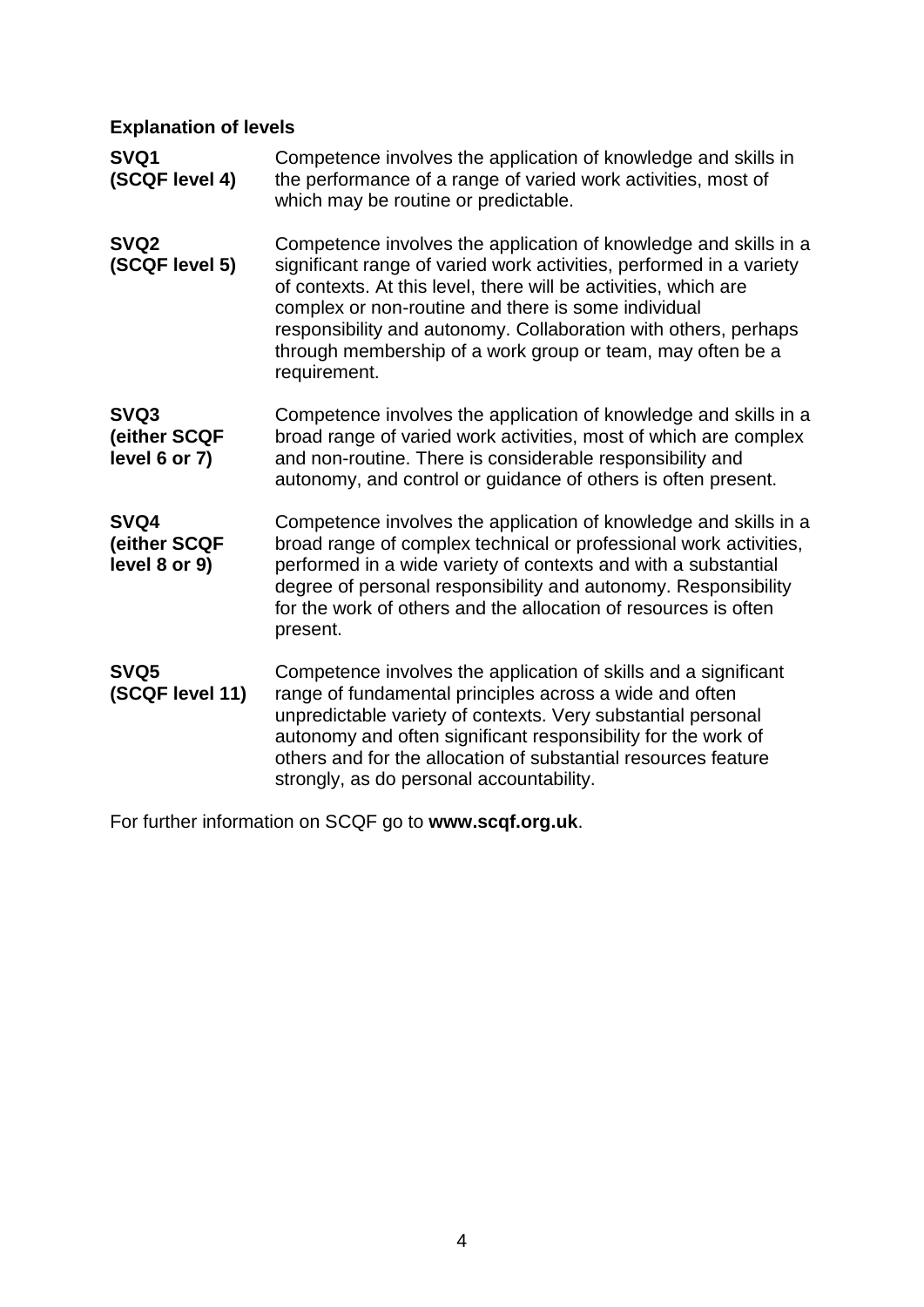## <span id="page-5-0"></span>**How are standards defined in SVQs?**

All SVQs consist of standards which can be broken down into various parts.

**Units** define the broad functions carried out in the sector, and are made up of a number of Elements. These **Elements** describe the activities which employees have to perform, and will require candidates to demonstrate certain skills or Knowledge and Understanding.

The quality of performance in what people must be able to do — how well they have to perform — is described by **Performance Criteria**. These may also be called **statements of competence** or **what candidates should do**.

The section on **Knowledge and Understanding** says what candidates must know and understand, and how this knowledge applies to their jobs.

You may also come across standards containing statements on **scope**. These statements could, for example, list the equipment that candidates are expected to be familiar with and use in their occupational area.

Increasingly, you may see changes to this format as standards become more userfriendly and are written in plain English. For example, there may be some standards containing **Range Statements** or **Evidence Requirements**, but over time these should disappear. You may, however, find that information on the context, nature and amount of evidence which is required to prove competence (which used to be given in Range Statements and Evidence Requirements) is now defined in the **assessment guidance** for the qualification. Assessment guidance is drawn up by the awarding body and is packaged along with the standards to form the SVQ.

# <span id="page-5-1"></span>**Who is involved in SVQs?**

There are several roles:

| $\bullet$ the candidate          | the person who wants to achieve the SVQ (eg an<br>employee)                                                                                                         |
|----------------------------------|---------------------------------------------------------------------------------------------------------------------------------------------------------------------|
| $\bullet$ the assessor*          | the person who assesses the candidates and decides if<br>they are competent (eg supervisor)                                                                         |
| $\bullet$ the internal verifier* | an individual nominated by the centre (eg a company)<br>who ensures that assessors apply the standards<br>uniformly and consistently (eg supervisor's line manager) |
| ◆ the External Verifier*         | an individual appointed by SQA who ensures that<br>standards are being applied uniformly and consistently<br>across all centres offering the SVQ                    |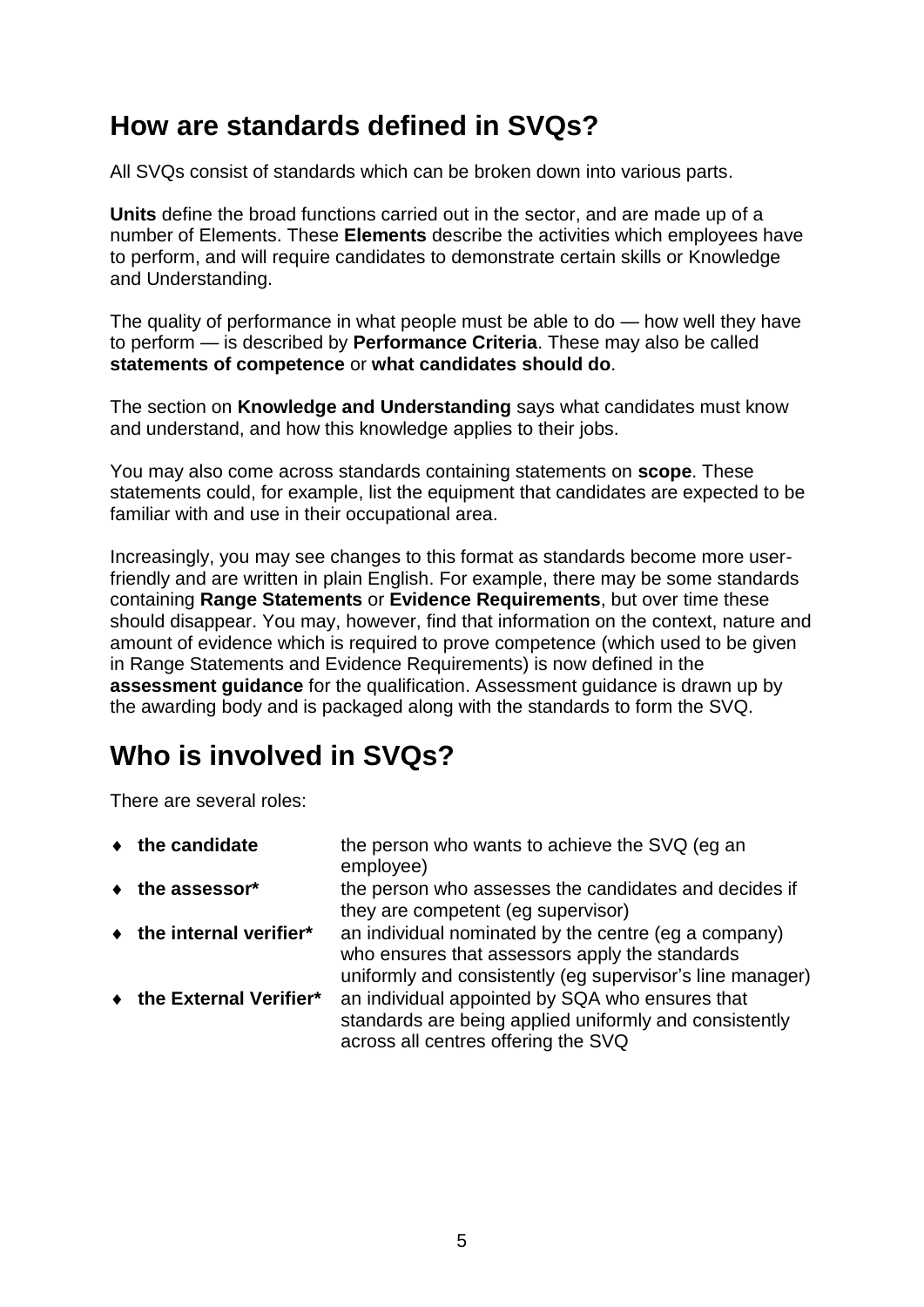\*Assessors and verifiers in centres will be asked by SQA to prove they have the appropriate occupational competence to assess and verify the SVQ. Occupational competence has been defined by the standards-setting body in the Assessment Strategy for this SVQ(s) — see SQA's website: **[www.sqa.org.uk](http://www.sqa.org.uk/)**.

Assessors and verifiers are also expected to obtain an appropriate qualification in assessment and verification — this can be the Learning and Development Units (the national standards for assessment and verification), or an alternative qualification which SQA also recognises.

## <span id="page-6-0"></span>**The steps involved in assessing a candidate for an SVQ**

In deciding whether a candidate should achieve an SVQ, you will go through these stages:

- ◆ planning for assessment
- generating and collecting evidence of the candidate's competence in the Units
- $\bullet$  judging the evidence of the candidate's ability and making an assessment decision based on the evidence
- recording the assessment decision and the candidate's achievement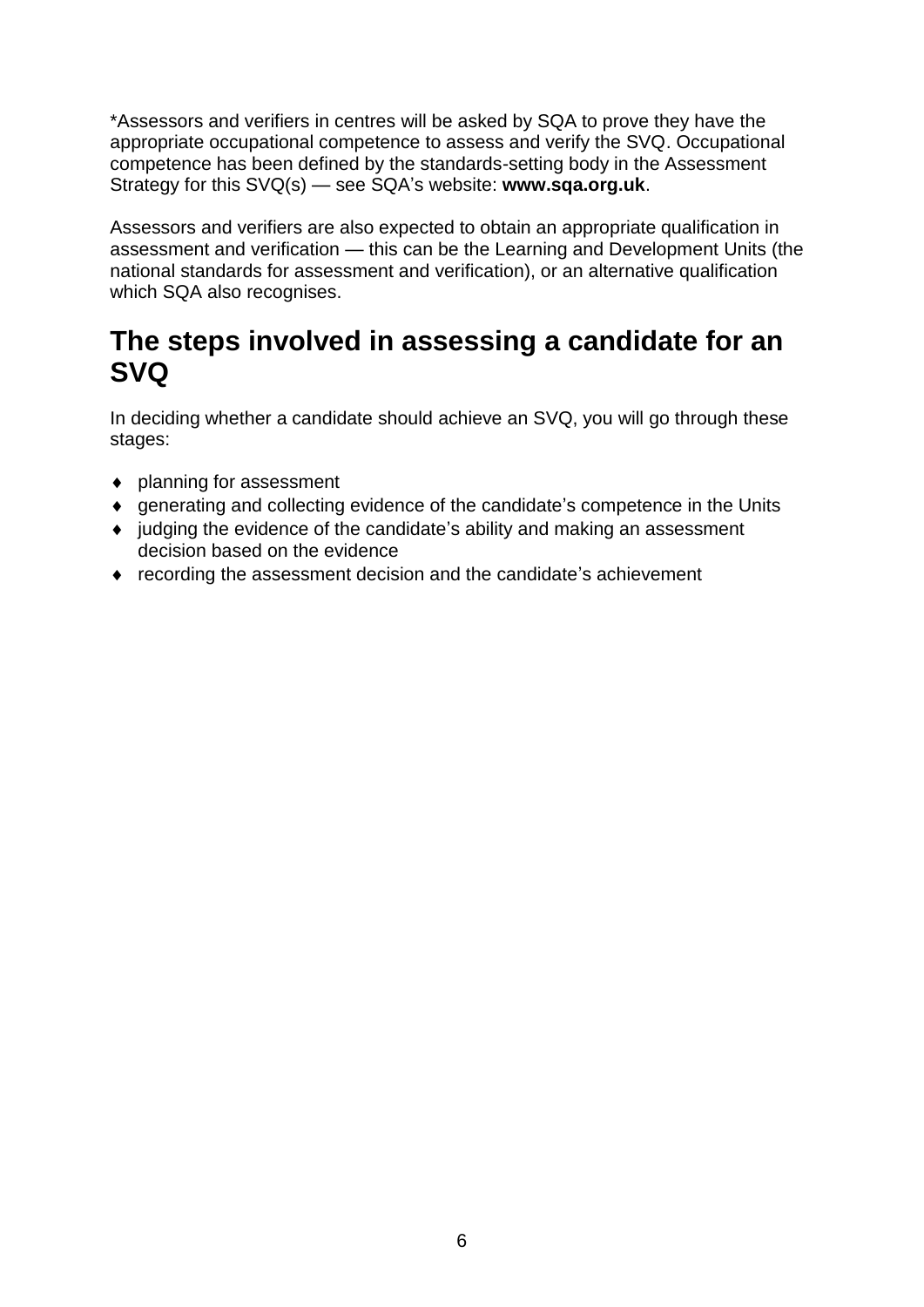# <span id="page-7-0"></span>**1 The SVQ2 and 3 in Food and Drink Operations: Food Manufacturing Excellence SCQF levels 5 and 6**

The SVQs in Food and Drink Operations: Food Manufacturing Excellence have been developed by Improve and are intended for people in in the Food Manufacture occupational area.

These people may be working as a/an:

- $\bullet$  baker
- butcher
- food scientist/technologist
- manager
- ◆ operator
- ◆ supervisor
- technician

They will require skills and knowledge in areas recognised as critical to achieving sustainable lean practices such as change management, leadership and using specific tools or techniques.

The SVQs are designed to be assessed in the workplace, or in conditions of the workplace within any aspect of the industry or as part of a realistic working environment (RWE) within a centre. Criteria for RWE are set out in the assessment strategy developed by the Sector Skills Council, Improve. The assessment strategy is available on the SVQ Food Manufacture subject page of SQA's website: **www.sqa.org.uk**.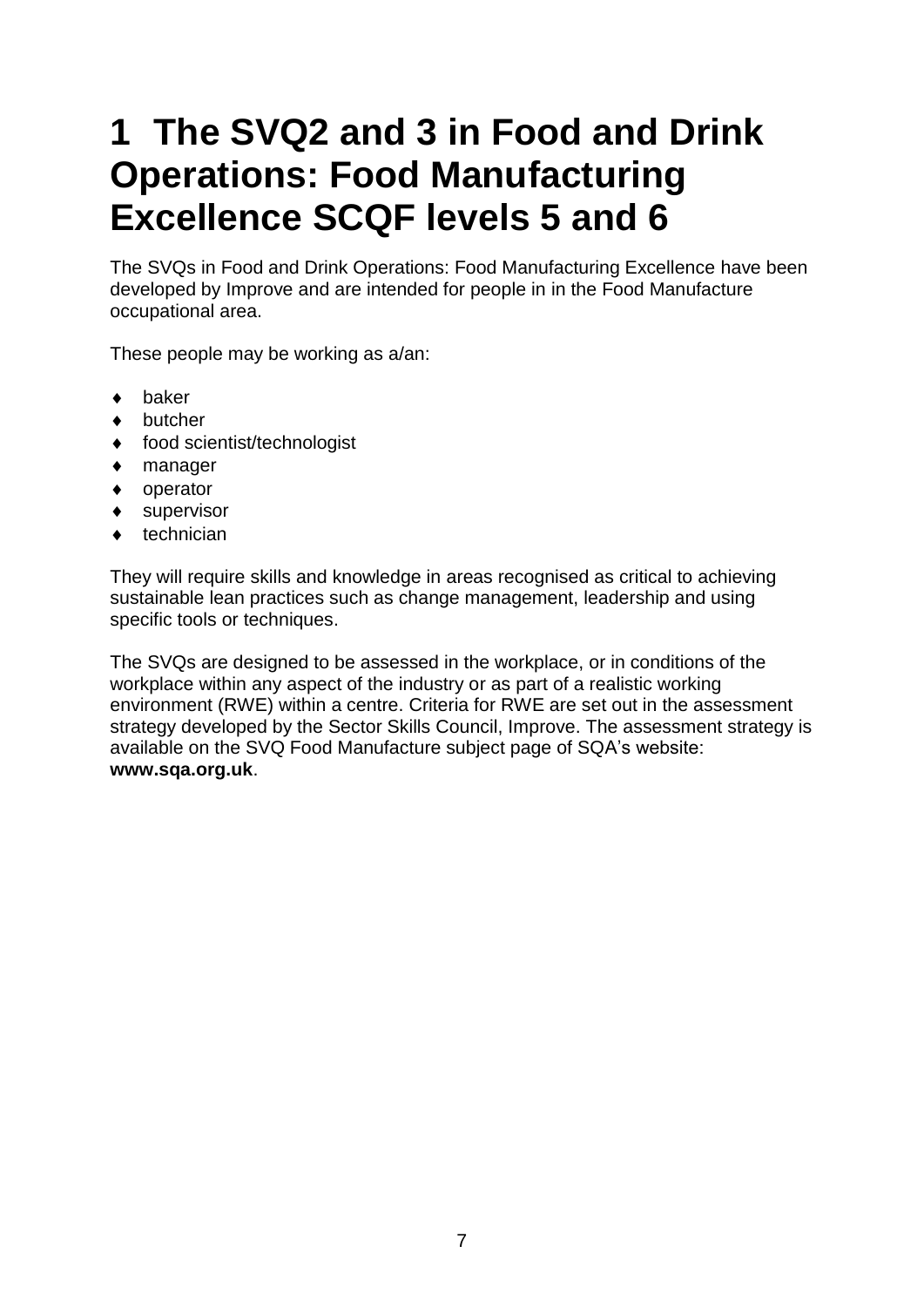# <span id="page-8-0"></span>**Structure of the SVQs**

This section lists the Units which form the SVQ2 and 3 in Food and Drink Operations: Food Manufacturing Excellence at SCQF levels 5 and 6.

#### **SVQ2 Food and Drink Operations: Food Manufacturing Excellence SCQF level 5 (GF0G 22)**

8 Units are required to achieve this qualification. Candidates must achieve a minimum of 3 Units and a maximum of 4 Units from Group A. Candidates must also achieve a minimum of 3 Units and a maximum of 4 Units from Group B. Candidates can achieve up to 2 Units from Group C.

| <b>SQA ref</b>      | <b>SCQF</b><br>level | <b>SCQF</b><br>credit<br>points | <b>SSC</b><br>ref | <b>Title</b>                                                                     |
|---------------------|----------------------|---------------------------------|-------------------|----------------------------------------------------------------------------------|
| H <sub>133</sub> 04 | 5                    | 5                               | 202               | Work Effectively with Others in a Food<br>Environment                            |
| DP73 04             | 5                    | 6                               | 203               | Store, Retrieve and Archive Information                                          |
| F2M9 04             | 5                    | $\overline{7}$                  | 204               | Maintain Product Quality in Food<br>Manufacture                                  |
| F4H3 04             | 5                    | 6                               | 206               | Maintain Workplace Food Safety<br><b>Standards in Manufacture</b>                |
| F4H2 04             | 5                    | 6                               | 207               | Maintain the Workplace and Health and<br>Safety in Food Manufacture              |
| <b>F2JL 04</b>      | $\overline{4}$       | 5                               | 209               | Contribute to Environmental Safety in<br><b>Food Manufacture</b>                 |
| <b>F2JV 04</b>      | 6                    | 10                              | 210               | Contribute to the Maintenance of Plant<br>and Equipment in Food Manufacture      |
| <b>F2JK 04</b>      | 6                    | 8                               | 239               | Contribute to Developing Production<br><b>Specifications in Food Manufacture</b> |
| H <sub>134</sub> 04 | 5                    | 5                               | 444               | Contribute to Sustainable Practice in a<br><b>Food Environment</b>               |

#### **Group A**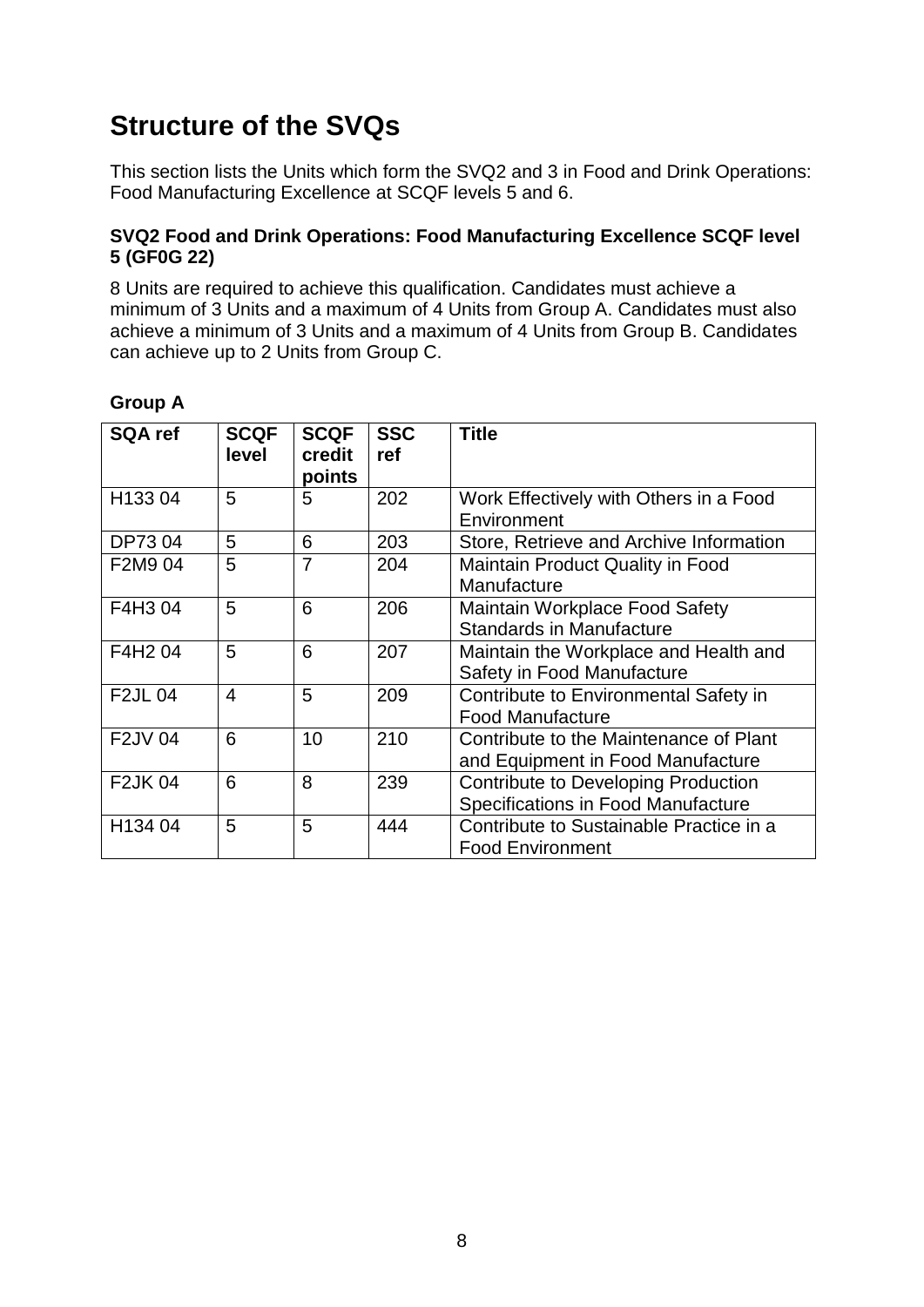## **Group B**

| SQA ref                         | <b>SCQF</b><br>level | <b>SCQF</b><br>credit<br>points | <b>SSC</b><br>ref | <b>Title</b>                                                                                                        |
|---------------------------------|----------------------|---------------------------------|-------------------|---------------------------------------------------------------------------------------------------------------------|
| H13504                          | 5                    | 7                               | 446               | Orgainse and Improve Work Activities for<br>Achieving Excellence in a Food<br>Environment                           |
| H13604                          | 5                    | 4                               | 447               | Contribute to Continuous Improvement for<br>Achieving Excellence in a Food<br>Environment                           |
| H <sub>137</sub> 04             | 5                    | $\overline{4}$                  | 448               | Contribute to the Measurement and<br>Collection of Data for Achieving<br><b>Excellence in a Food Environment</b>    |
| H13804                          | 6                    | $\overline{7}$                  | 449               | Contribute to the Application of<br>Improvement Techniques for Achieving<br><b>Excellence in a Food Environment</b> |
| H13904                          | 5                    | 5                               | 450               | Undertake Proactive Plant Maintenance in<br>a Food Environment                                                      |
| H <sub>13</sub> A 04            | 6                    | 5                               | 451               | Contribute to the Development of<br>Standard Operating Procedures (SOP) in<br>a Food Environment                    |
| H13B 04                         | 6                    | $\overline{7}$                  | 452               | Reduce and Manage Conflict in Achieving<br><b>Excellence in a Food Environment</b>                                  |
| H13C 04                         | 5                    | 5                               | 453               | Contribute to Compliance for Achieving<br><b>Excellence in a Food Environment</b>                                   |
| H <sub>13</sub> D <sub>04</sub> | 5                    | $\overline{4}$                  | 454               | Contribute to Problem Diagnosis in a<br><b>Food Environment</b>                                                     |
| H13E 04                         | 5                    | 5                               | 455               | Contribute to Problem Resolution in a<br><b>Food Environment</b>                                                    |

## **Group C**

| <b>SQA ref</b>                  | <b>SCQF</b><br>level | <b>SCQF</b><br>credit<br>points | <b>SSC</b><br>ref | <b>Title</b>                                                                         |
|---------------------------------|----------------------|---------------------------------|-------------------|--------------------------------------------------------------------------------------|
| H <sub>13</sub> F <sub>04</sub> |                      | 4                               | 456               | Principles of Sustainability in a Food<br>Environment                                |
| H13G 04                         | 6                    | 6                               | 457               | Principles of Workplace Orgainsation in a<br><b>Food Environment</b>                 |
| H <sub>157</sub> 04             | 6                    | 6                               | 458               | Principles of Improvement in a Food<br>Environment                                   |
| H <sub>13</sub> J 04            |                      | 7                               | 459               | Principles of Continuous Improvement<br>Techniques (Kaizen in a Food<br>Environment) |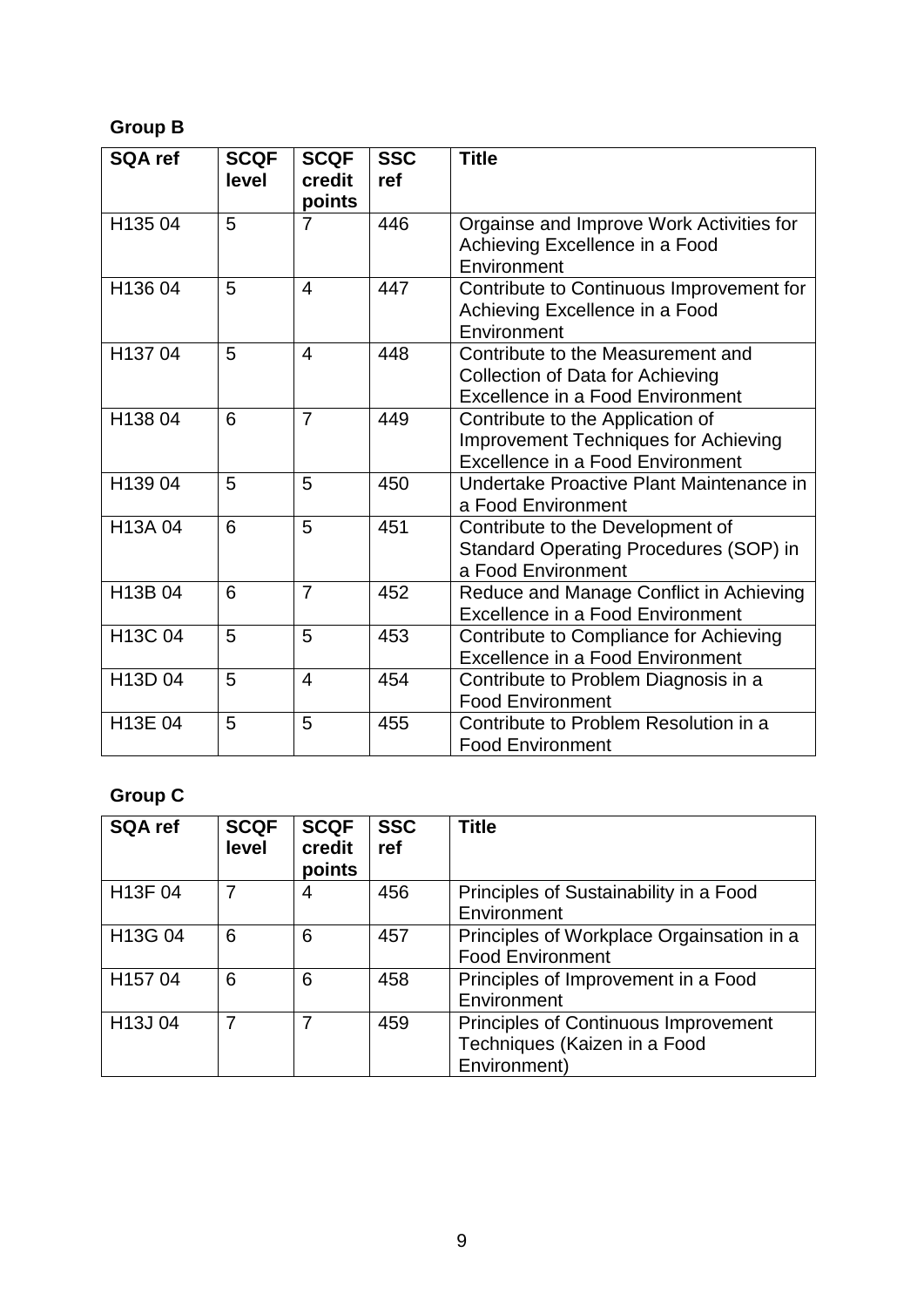#### **SVQ3 Food and Drink Operations: Food Manufacturing Excellence SCQF level 6 (GF0H 23)**

8 Units are required to achieve this qualification. Candidates must achieve a minimum of 3 Units and a maximum of 4 Units from Group A. Candidates must also achieve a minimum of 3 Units and a maximum of 4 Units from Group B. Candidates can achieve up to 2 Units from Group C.

| SQA ref        | <b>SCQF</b><br>level | <b>SCQF</b><br>credit   | <b>SSC</b><br>ref | <b>Title</b>                                                                                         |
|----------------|----------------------|-------------------------|-------------------|------------------------------------------------------------------------------------------------------|
|                |                      | points                  |                   |                                                                                                      |
| H13K04         | 6                    | $\overline{7}$          | 505               | Organise and Run Meetings in Food<br>Manufacture                                                     |
| <b>FD3H04</b>  | 6                    | 9                       | 506               | Develop Productive Working Relationships<br>with colleagues (MSC, D1)                                |
| <b>DR3Y 04</b> | $\overline{7}$       | 14                      | 512               | Allocate and Monitor The Progress and<br>Quality of Work in your Area of Responsibility<br>(MSC, D6) |
| DR47 04        | 8                    | 11                      | 501               | Develop and Implement Operational Plans in<br>your Area of Responsibility                            |
| <b>F2JH 04</b> | 6                    | 5                       | 532               | Contribute to Continuous Improvement of<br><b>Food Safety in Manufacture</b>                         |
| H13L04         | 6                    | 6                       | 607               | Contribute to the Development of an<br>Achieving Excellence Culture in a Food<br>Environment         |
| H13M 04        | 6                    | 9                       | 608               | Plan Organisational Change for Achieving<br>Excellence in a Food Environment                         |
| H13N 04        | 6                    | $\overline{7}$          | 609               | Manage Organisational Change for Achieving<br>Excellence in a Food Environment                       |
| H13P 04        | 6                    | $\overline{4}$          | 610               | Provide Organisational Support for Achieving<br><b>Excellence in a Food Environment</b>              |
| H13R 04        | 6                    | $\overline{7}$          | 611               | Monitor Change and Improvement for<br>Achieving Excellence in a Food Environment                     |
| H13S 04        | 6                    | $\overline{7}$          | 612               | Review and Evaluate Organisational Change<br>for Achieving Excellence in a Food<br>Environment       |
| H13T04         | 6                    | $\overline{4}$          | 613               | Contribute to the Development of an<br>Achieving Excellence Strategy in a Food<br>Environment        |
| H13X 04        | 6                    | $\overline{\mathbf{4}}$ | 614               | <b>Identify Learning and Skills Needs for</b><br>Achieving Excellence in a Food Environment          |
| H13Y 04        | 6                    | 6                       | 615               | Provide Coaching and Mentoring for<br>Achieving Excellence in a Food                                 |
| H14004         | 6                    | $\overline{7}$          | 616               | Provide Training for Achieving Excellence in a<br><b>Food Environment</b>                            |
| H14104         | 6                    | 6                       | 617               | Assess Teams and Individuals in the<br>Achievement of Excellence in a Food<br>Environment            |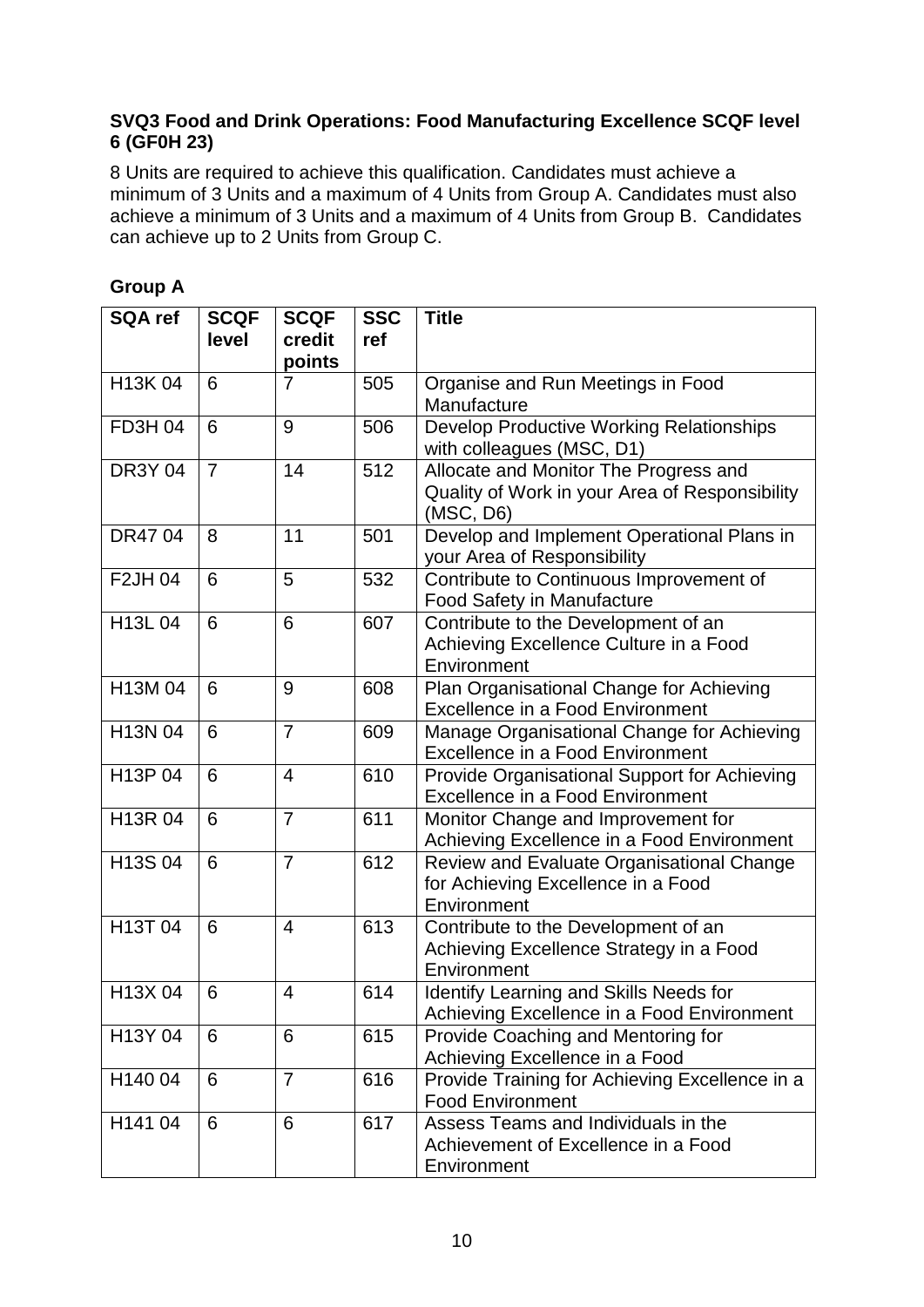| <b>SQA ref</b>      | <b>SCQF</b><br>level | <b>SCQF</b><br>credit<br>points | <b>SSC</b><br>ref | <b>Title</b>                                                                    |
|---------------------|----------------------|---------------------------------|-------------------|---------------------------------------------------------------------------------|
| H <sub>142</sub> 04 | 6                    |                                 | 618               | Manage Workplace Organisation for<br>Achieving Excellence in a Food Environment |
| H14304              | 6                    | 5                               | 619               | Manage Compliance to Support Achieving<br>Excellence in a Food Environment      |

## **Group B**

| SQA ref                         | <b>SCQF</b>    | <b>SCQF</b>    | <b>SSC</b> | <b>Title</b>                                                                      |
|---------------------------------|----------------|----------------|------------|-----------------------------------------------------------------------------------|
|                                 | level          | credit         | ref        |                                                                                   |
|                                 |                | points         |            |                                                                                   |
| <b>F2NB 04</b>                  | $\overline{7}$ | 6              | 527        | Monitor and Control Throughput to Achieve                                         |
|                                 |                |                |            | <b>Targets in Food Manufacture</b>                                                |
| F2J8 04                         | $\overline{7}$ | $\overline{7}$ | 529        | Carry out Quality Audits in Food Manufacture                                      |
| H14404                          | $\overline{7}$ | 6              | 602        | Control Energy Efficiency in a Food                                               |
|                                 |                |                |            | Environment                                                                       |
| H14504                          | $\overline{7}$ | 6              | 603        | Control Waste Minimalisation in a Food                                            |
|                                 |                |                |            | Environment                                                                       |
| H14604                          | $\overline{7}$ | 6              | 604        | Control Water Usage in a Food Environment                                         |
| H14704                          | $\overline{7}$ | 5              | 605        | Control Transport in a Food Environment                                           |
| H14804                          | 6              | 6              | 620        | Analyse Current Practice for Achieving                                            |
|                                 |                |                |            | <b>Excellence in a Food Environment</b>                                           |
| H14904                          | 6              | 5              | 621        | Carry out Valve Stream Mapping (VSM)                                              |
|                                 |                |                |            | Programme in a Food Environment                                                   |
| H14A 04                         | 6              | 3              | 622        | Implement Visual Management Systems in a                                          |
|                                 |                |                |            | <b>Food Environment</b>                                                           |
| H14B 04                         | 5              | 3              | 623        | Diagnose Problems in a Food Environment                                           |
| <b>H1AR04</b>                   | 5              | $\overline{2}$ | 624        | Analyse and Select Areas for Achieving                                            |
|                                 |                |                |            | <b>Excellence in a Food Environment</b>                                           |
| H14C 04                         | 6              | 3              | 625        | Apply Failure Modes and Effects Analysis                                          |
|                                 |                |                |            | (FMEA) in a Food Environment                                                      |
| H <sub>14</sub> D <sub>04</sub> | 6              | 3              | 626        | Resolve Problems in a Food Environment                                            |
| H14E 04                         | 6              | $\overline{7}$ | 627        | Plan and Agree Targets for Achieving                                              |
|                                 |                |                |            | Excellence in a Food Environment                                                  |
| H14F 04                         | 6              | 5              | 628        | Implement a Problem Solving Methodology for                                       |
|                                 |                |                |            | Achieving Excellence in a Food Environment                                        |
| H14G 04                         | 6              | 3              | 629        | Implement Improvement Programmes for                                              |
|                                 |                |                |            | Achieving Excellence in a Food Environment                                        |
| H15004                          | 6              | $\overline{4}$ | 630        | Implement a Set Up Reduction Programme for                                        |
|                                 |                |                |            | Achieving Excellence in a Food Environment                                        |
| H15104                          | 6              | $\overline{4}$ | 631        | Implement Mistake/Error Proofing (Poka Yoke)                                      |
|                                 |                |                |            | for Achieving Excellence in a Food<br>Environment                                 |
|                                 |                | $\overline{2}$ |            |                                                                                   |
| H15204                          | 5              |                | 632        | Measure and Collect Data for Achieving<br><b>Excellence in a Food Environment</b> |
|                                 |                |                |            |                                                                                   |
|                                 |                |                |            | <b>Excellence in a Food Environment</b>                                           |
| H15304                          | 6              | $\overline{4}$ | 633        | Analyse Improvement Outcomes for Achieving                                        |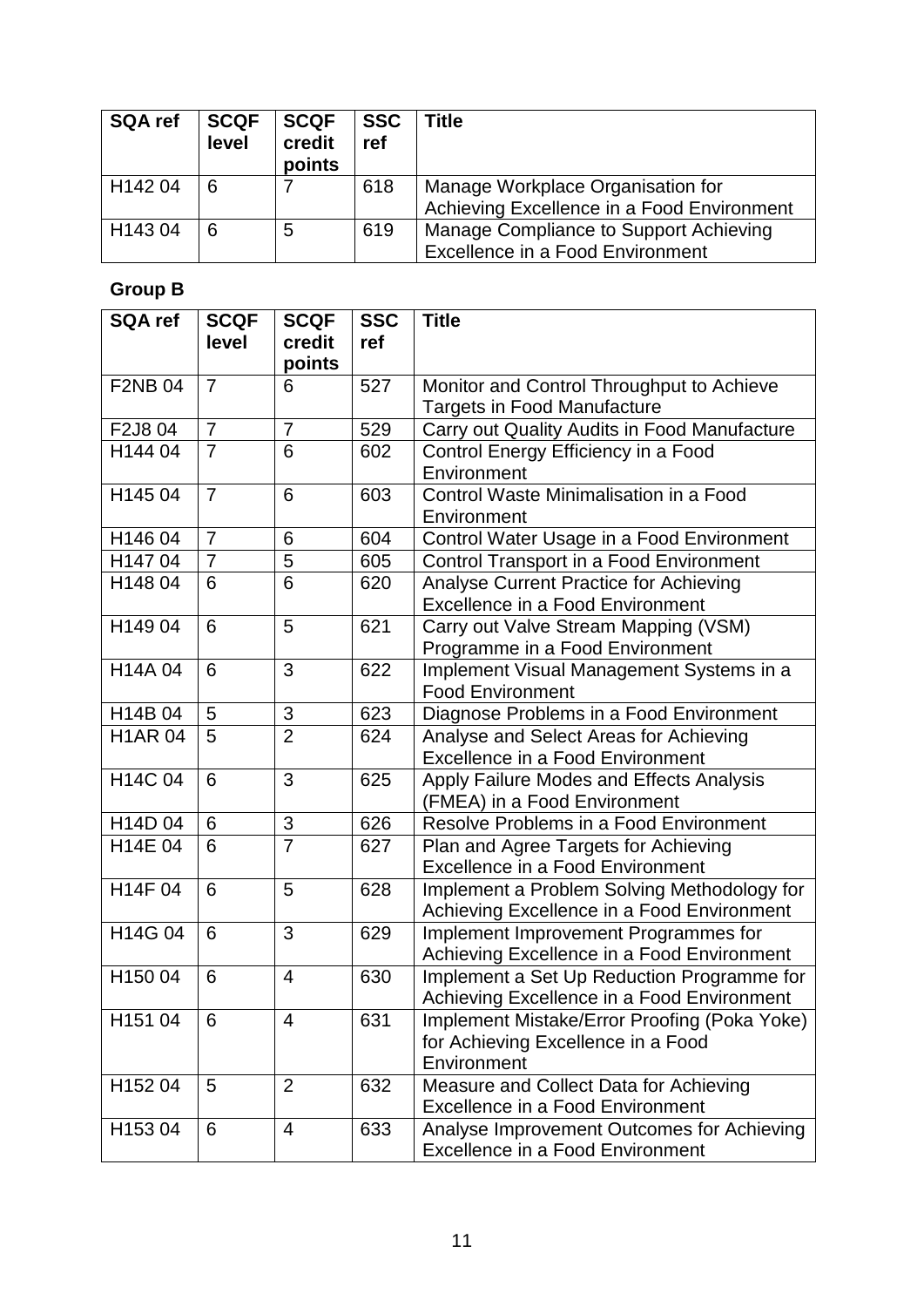| <b>SQA ref</b>      | <b>SCQF</b><br>level | <b>SCQF</b><br>credit<br>points | <b>SSC</b><br>ref | <b>Title</b>                                                                             |
|---------------------|----------------------|---------------------------------|-------------------|------------------------------------------------------------------------------------------|
| H <sub>154</sub> 04 | 6                    | 3                               | 634               | Review Improvement Activities for Achieving<br>Excellence in a Food Environment          |
| H <sub>155</sub> 04 | 6                    | 4                               | 635               | <b>Evaluate Improvement Activities for</b><br>Achieving Excellence in a Food Environment |
| H <sub>156</sub> 04 | 6                    | 4                               | 636               | Sustain Improvement for Achieving<br>Excellence in a Food Environment                    |

## **Group C**

| <b>SQA ref</b>       | <b>SCQF</b><br>level | <b>SCQF</b><br>credit<br>points | <b>SSC</b><br>ref | <b>Title</b>                                                                                    |
|----------------------|----------------------|---------------------------------|-------------------|-------------------------------------------------------------------------------------------------|
| H15704               | $\overline{7}$       | $\overline{4}$                  | 666               | Principles of Sustainability in a Food                                                          |
|                      |                      |                                 |                   | Environment                                                                                     |
| H15804               | 6                    | $\overline{4}$                  | 637               | Principles of Change Project Management in<br>a Food Environment                                |
| H15904               | $\overline{7}$       | $\overline{4}$                  | 638               | Principles of Achieving Excellence in a Food                                                    |
|                      |                      |                                 |                   | Environment                                                                                     |
| H15E 04              | 6                    | $\overline{4}$                  | 639               | Principles of Flow Process Analysis in a<br><b>Food Environment</b>                             |
| H15F04               | 6                    | 3                               | 640               | <b>Principles of Measurement Systems</b>                                                        |
|                      |                      |                                 |                   | Analysis in a Food Environment                                                                  |
| H15J04               | 6                    | $\overline{4}$                  | 641               | Principles of Lead Time Analysis in a Food<br>Environment                                       |
| H15M 04              | 5                    | 3                               | 642               | Principles of Basic Statistical Analysis in a                                                   |
|                      |                      |                                 |                   | <b>Food Environment</b>                                                                         |
| H <sub>15</sub> R 04 | $\overline{7}$       | $\overline{4}$                  | 643               | Principles of Taguchi Linear graphs in a<br><b>Food Environment</b>                             |
| H <sub>15</sub> V 04 | 6                    | 3                               | 644               | Principles of Flexible Production and                                                           |
|                      |                      |                                 |                   | Manpower Systems in a Food Environment                                                          |
| H15Y 04              | 6                    | 3                               | 645               | <b>Principles of Statistical Process Control</b>                                                |
|                      |                      |                                 |                   | Procedures (SPC) in a Food Environment                                                          |
| H16004               | $\overline{7}$       | 3                               | 646               | Principles of Design of Experiments (DCE)                                                       |
|                      |                      |                                 |                   | in a Food Environment                                                                           |
| H16104               | $\overline{7}$       | $\overline{4}$                  | 747               | <b>Principles of Quality Function Development</b><br>(QFD) in a Food Environment                |
| H16204               | $\overline{7}$       | $\overline{4}$                  | 648               | <b>Principles of Response Surface</b>                                                           |
|                      |                      |                                 |                   | Methodology in a Food Environment                                                               |
| H16304               | 6                    | $\overline{4}$                  | 649               | Principles of Value Stream (VSM) in a Food<br>Environment                                       |
| H <sub>164</sub> 04  | 6                    | 3                               | 650               | Principles of Visual Management Systems in<br>a Food Environment                                |
| H16504               | 5                    | $\overline{2}$                  | 651               | Principles of Analysis and Selecting Areas<br>for Achieving Excellence in a Food<br>Environment |
| H16604               | 6                    | $\overline{2}$                  | 652               | Principles of Failure Models and Effects<br>Analysis (FMEA) in a Food Environment               |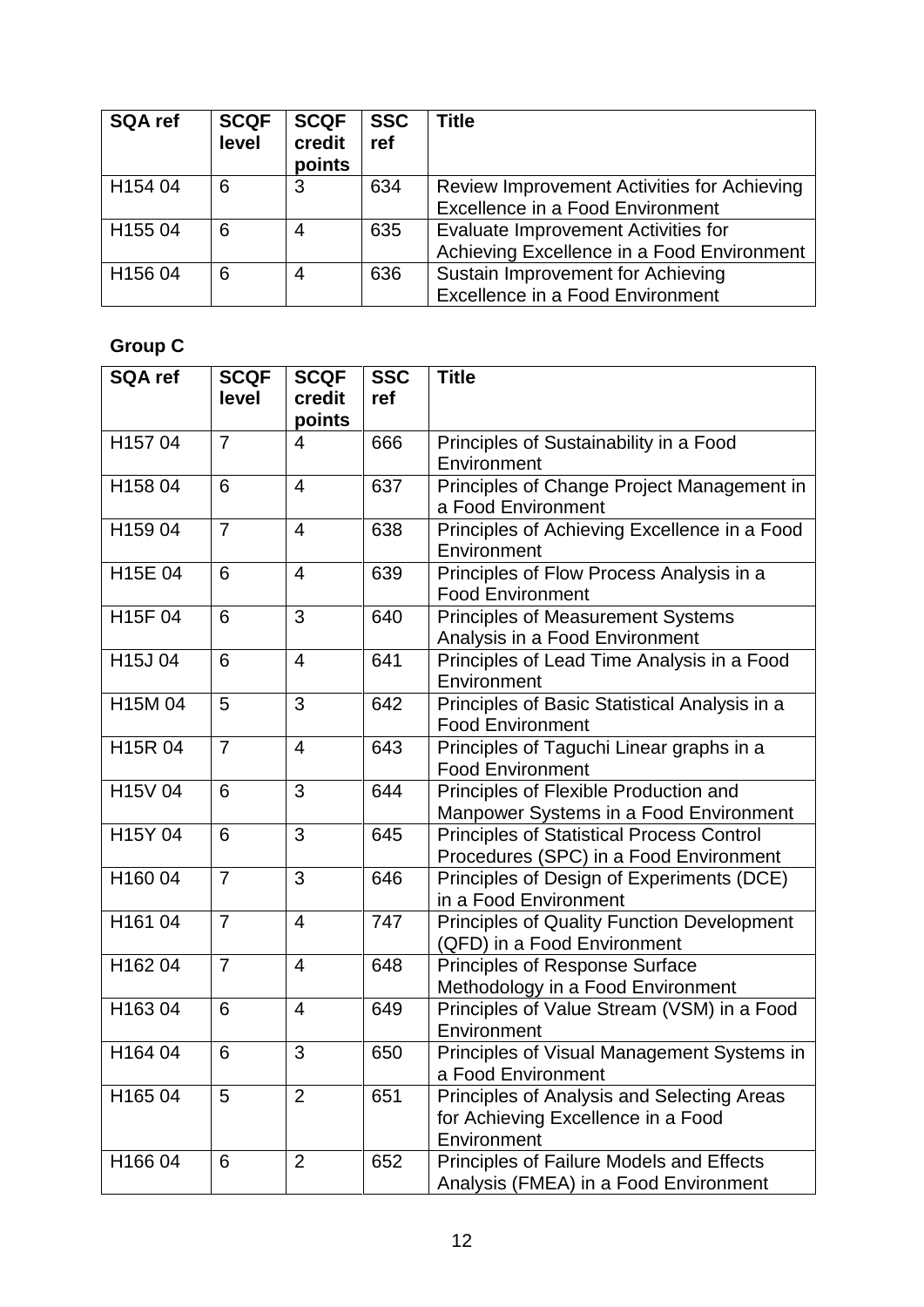| <b>SQA ref</b>                  | <b>SCQF</b><br>level | <b>SCQF</b><br>credit | <b>SSC</b><br>ref | <b>Title</b>                                                                          |
|---------------------------------|----------------------|-----------------------|-------------------|---------------------------------------------------------------------------------------|
|                                 |                      | points                |                   |                                                                                       |
| H16704                          | 6                    | 3                     | 653               | Principles of Six Sigma Process Mapping in<br>a Food Environment                      |
| H <sub>16</sub> C <sub>04</sub> | 6                    | 3                     | 654               | Principles of Six Sigma Methodology in a<br><b>Food Environment</b>                   |
| H <sub>16</sub> D <sub>04</sub> | 6                    | 3                     | 655               | Principles of Six Sigma Metrics in a Food<br>Environment                              |
| H <sub>16</sub> E 04            | 6                    | $\overline{4}$        | 656               | Principles of Set Reduction in a Food<br>Environment                                  |
| H16F04                          | 6                    | 3                     | 657               | Principles of Mistake/Error Proofing (Polka<br>Yoke) in a Food Environment            |
| H <sub>16</sub> G 04            | 6                    | 3                     | 658               | Principles of a Characteristic Selection<br>Matrix in a Food Environment              |
| H16H 04                         | 6                    | 3                     | 659               | Principles of Capability Studies in a Food<br>Environment                             |
| H16J04                          | 6                    | 3                     | 660               | Principles of Multi Variance in a Food<br>Environment                                 |
| <b>H16L04</b>                   | 6                    | 3                     | 661               | Principles of Hypothesis Testing in a Food<br>Environment                             |
| <b>H16N04</b>                   | $\overline{7}$       | $\overline{4}$        | 662               | <b>Principles of Evolutionary Operations</b><br>(EVOP) in a Food Environment          |
| H <sub>16</sub> R <sub>04</sub> | $\overline{7}$       | $\overline{4}$        | 663               | Principles of Central Limit Theorem and<br>Confidence Intervals in a Food Environment |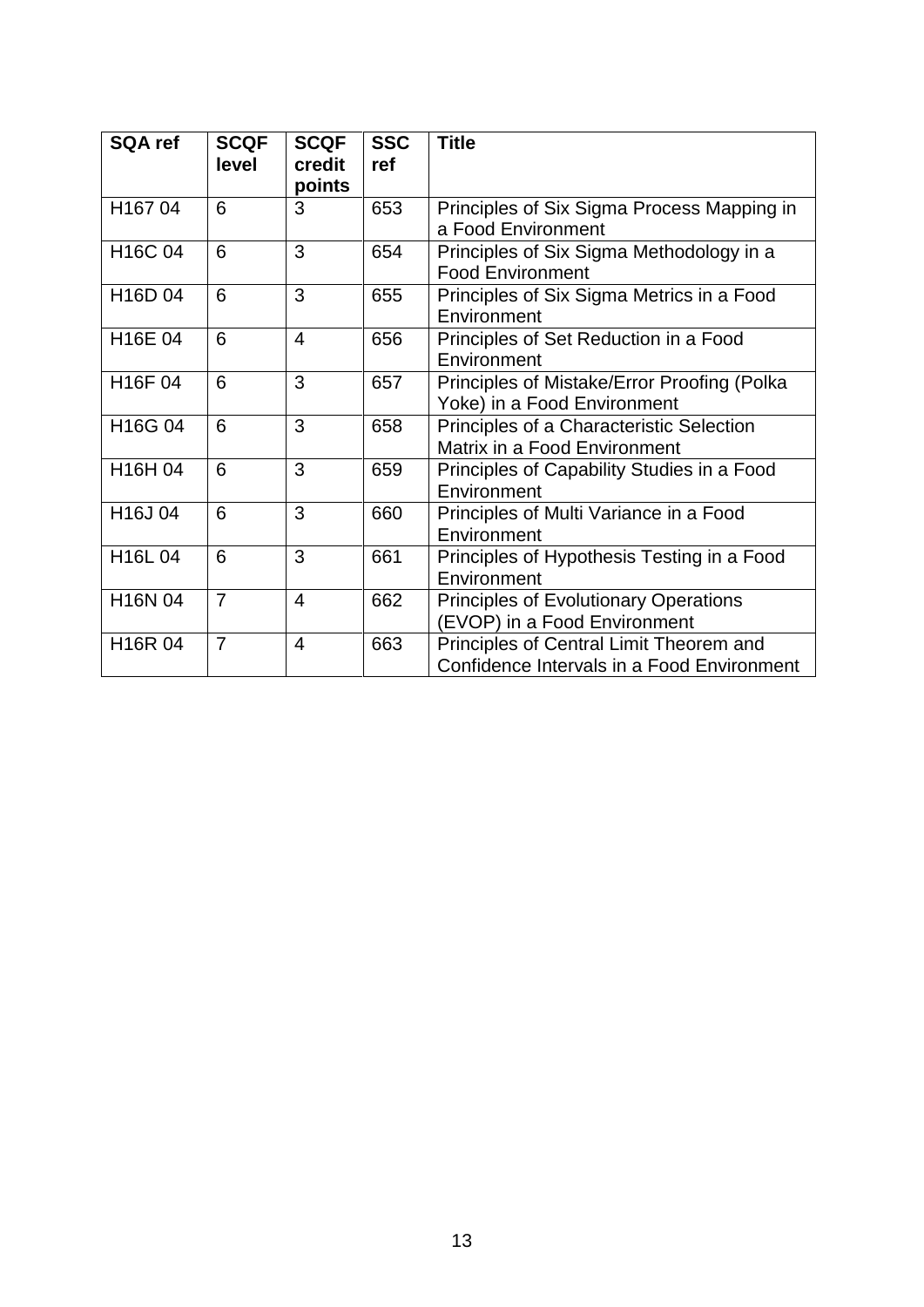## <span id="page-14-0"></span>**An Assessment Strategy for the SVQ**

As part of its review of the SVQ(s), the standards-setting body Improve has developed an Assessment Strategy which defines a range of requirements:

- $\bullet$  the occupational expertise of assessors and verifiers
- a definition of simulation
- definition of the workplace
- information on a model of independent assessment or external quality control

The relevant parts of the Assessment Strategy are published on SQA's website (**[www.sqa.org.uk](http://www.sqa.org.uk/)**), and both SQA and centres must comply with these requirements.

### <span id="page-14-1"></span>**Why would people be interested in the SVQ?**

People will take SVQs for a variety of reasons: to gain promotion, to prove their job competence, or for personal development. There will be other reasons too. One of the first things to do is to find out why your candidates want to do the SVQ, and to advise them of the appropriateness of the qualification. If anyone is acting as a coach or mentor to your candidates, they might help you to do this.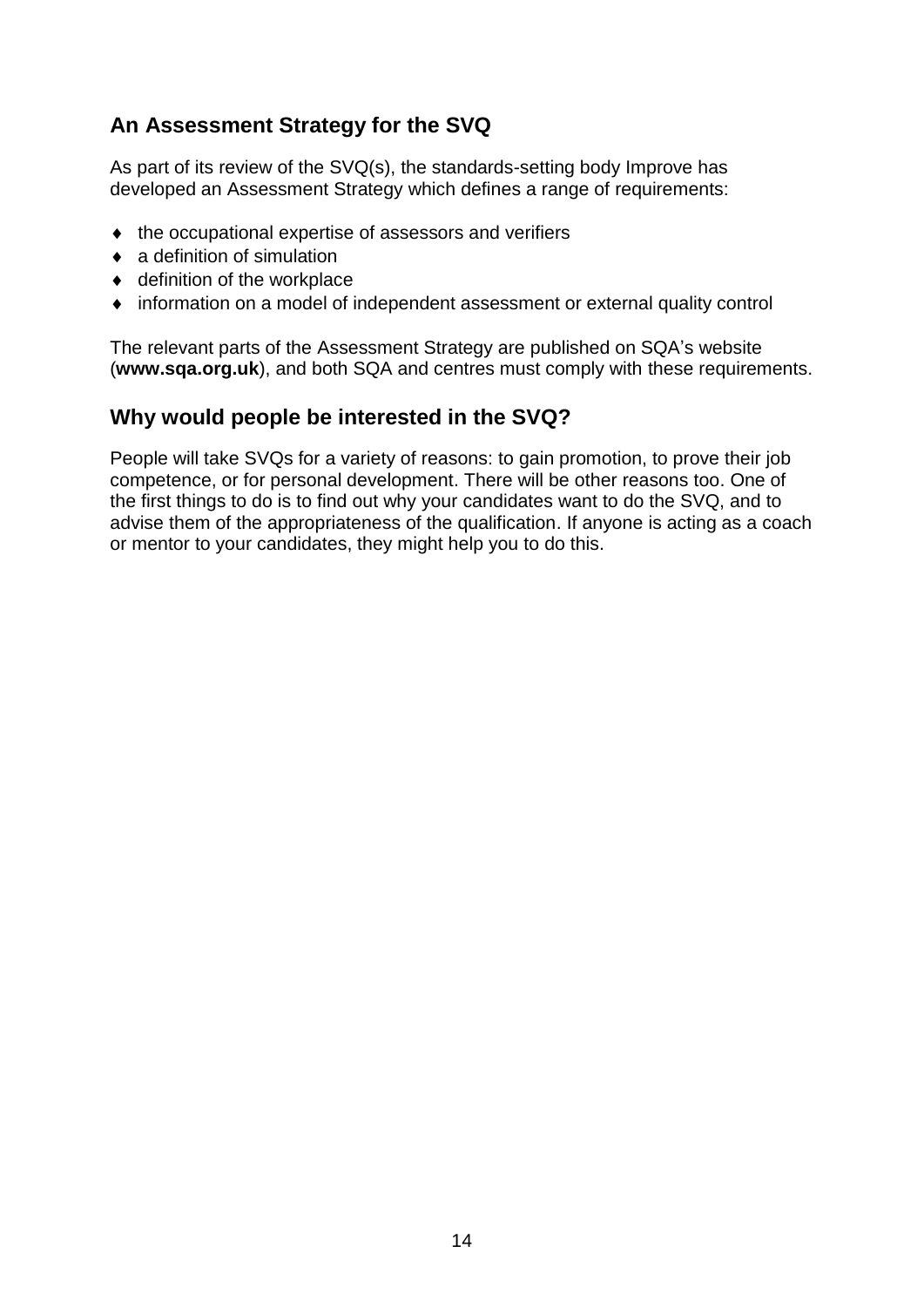# <span id="page-15-0"></span>**How do candidates begin?**

## <span id="page-15-1"></span>**Choosing the SVQ**

You should make sure that candidates get guidance before starting out on an SVQ — they need advice to ensure that their existing job remit, skills, experience, and their plans for progression, are matched to the SVQ selected. It does not have to be you as the assessor, who carried out the matching process, but whoever has responsibility for this should ensure that the assessment opportunities available to the candidate are also considered.

### **Example**

Shazia Wilkinson has been working as a bakery team leader for three years. She has decided that although she has done some training she would like to study for a qualification enabling her to develop her management skills and increase her knowledge of sustainability and lean practice in line with her company's corporate objectives. After discussing this with her line manager at her performance review, it was agreed to contact a local training provider to discuss the possibility of assessing her to undertake an SVQ.

Shazia had a meeting with Doug Smith, peripatetic assessor, at which her line manager was also present. They discussed her job role and decided that she was working to an appropriate standard to be assessed for the SVQ2 in Food and Drink Operations: Food Manufacturing Excellence qualification, with the option on successful completion of progressing to the SVQ3 in Food and Drink Operations: Food Manufacturing Excellence. In addition to the mandatory Units, they selected suitable Units within the framework to match her job role.

| <b>SQA ref</b>      | <b>SSC ref</b> | <b>Title</b>                                                  |
|---------------------|----------------|---------------------------------------------------------------|
| H13304              | 202            | Work Effectively With Others in a Food Environment            |
| F2M9 04             | 204            | Maintain Product Quality in Food Manufacture                  |
| F4H2 04             | 206            | Maintain Workplace Food Safety Standards in Food              |
|                     |                | Manufacture                                                   |
| H <sub>134</sub> 04 | 444            | Contribute to Sustainable Practice in a Food Environment      |
| H13504              | 446            | Organise and Improve Work Activities for Achieving Excellence |
|                     |                | in a Food Environment                                         |
| H13604              | 447            | Contribute to Continuous Improvement for Achieving            |
|                     |                | Excellence in a Food Environment                              |
| H13804              | 449            | Contribute to the Application of Improvement Techniques for   |
|                     |                | Achieving Excellence in a Food Environment                    |
| H13F 04             | 456            | Principles of Sustainability in a Food Environment            |
| H13G 04             | 457            | Principles of Workplace Organisation in a Food Environment    |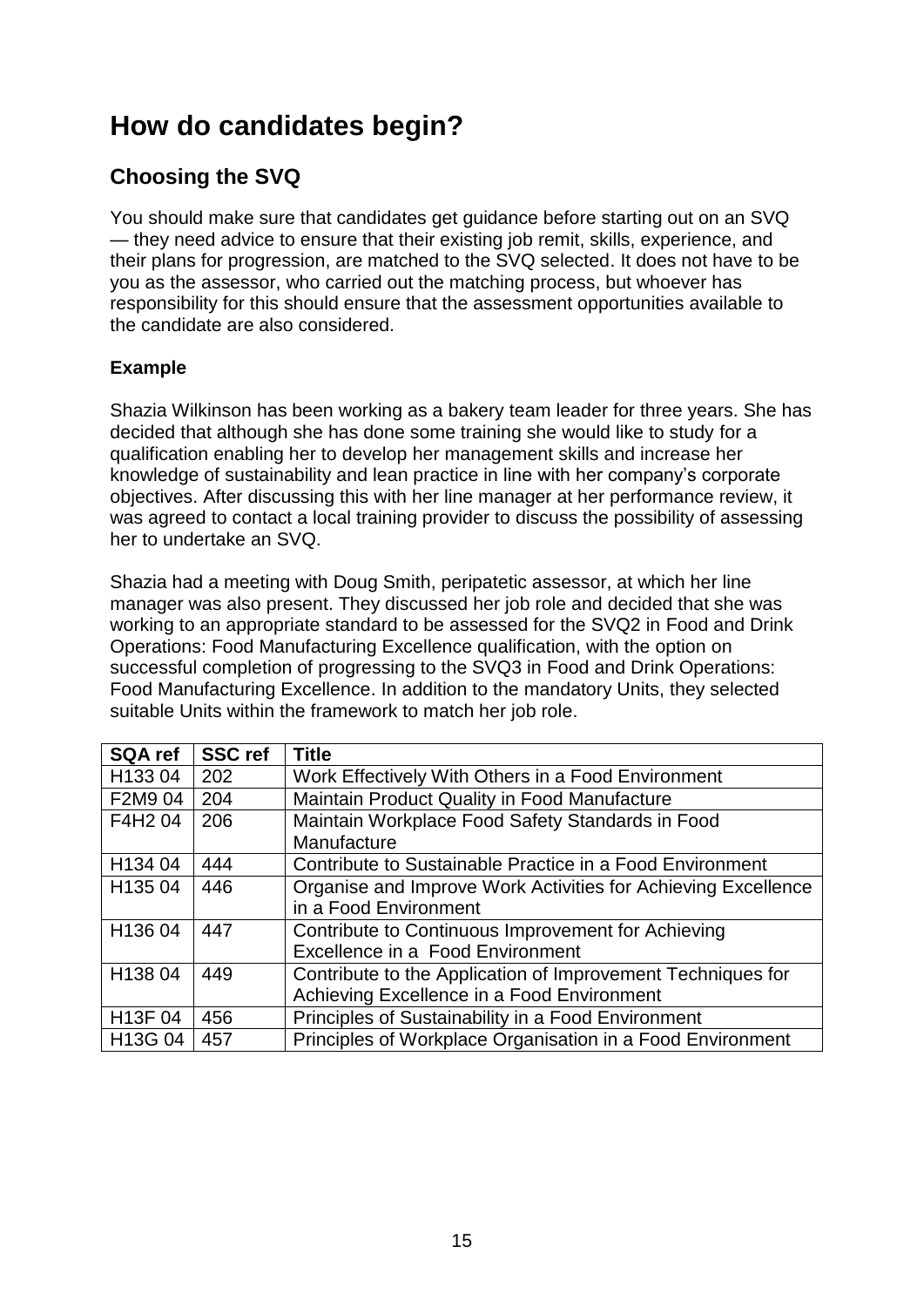Doug explained the assessment process, part of which would involve him observing Shazia while she worked. He also issued Shazia with a portfolio containing Unit record forms which would be used to record the assessments. They agreed a date for her first assessment, which was timed for when she would be observed working with her team. This was recorded on an assessment plan, which would then be updated on each assessment occasion. Her line manager confirmed that time would be allowed for recording assessments, giving feedback and answering questions.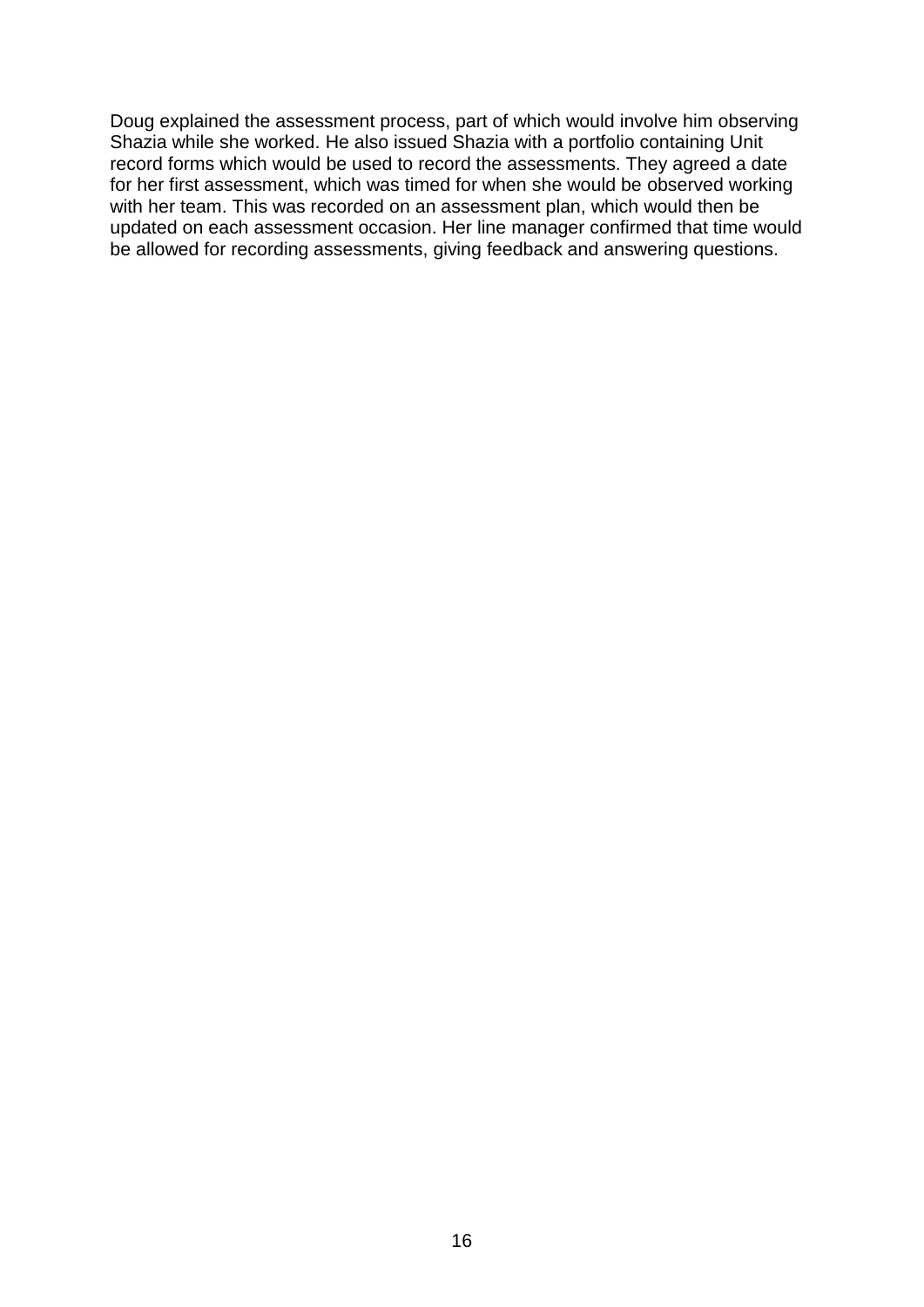# <span id="page-17-0"></span>**2 Preparing to assess the SVQ**

This section offers practical advice on how to begin to go about assessing your candidates for the SVQ. This advice is offered as examples of good practice — you may develop your own approaches to assessing your candidates which also work well.

# <span id="page-17-1"></span>**Your role and your candidate's role**

Assessing the SVQ will involve several stages. Both you and the candidate should be clear on your roles in the assessment process before you begin.

### **Your role**

- ensure candidates understand what is to be assessed and how it is to be assessed
- ensure the conditions and resources required for assessment are available
- help candidates to identify and gather evidence
- observe and record candidates carrying out the activities described in the standards — records should say what has been observed, how it was carried out, and what it demonstrates
- assess products of the candidate's own work
- question candidates and record results
- ◆ help candidates to present evidence
- authenticate the evidence candidates provide
- judge evidence and make assessment decisions
- identify gaps or shortfalls in candidates' competence
- provide feedback to candidates throughout the assessment process
- ◆ record achievement

### **Candidates' role**

- prepare for assessment become familiar with the standards, what is to be assessed and how it is to be assessed
- help to identify sources of evidence and how these could be assessed
- carry out activities, and/or produce products of own work, and/or answer questions
- gather and present evidence
- ◆ receive and act on feedback from the assessor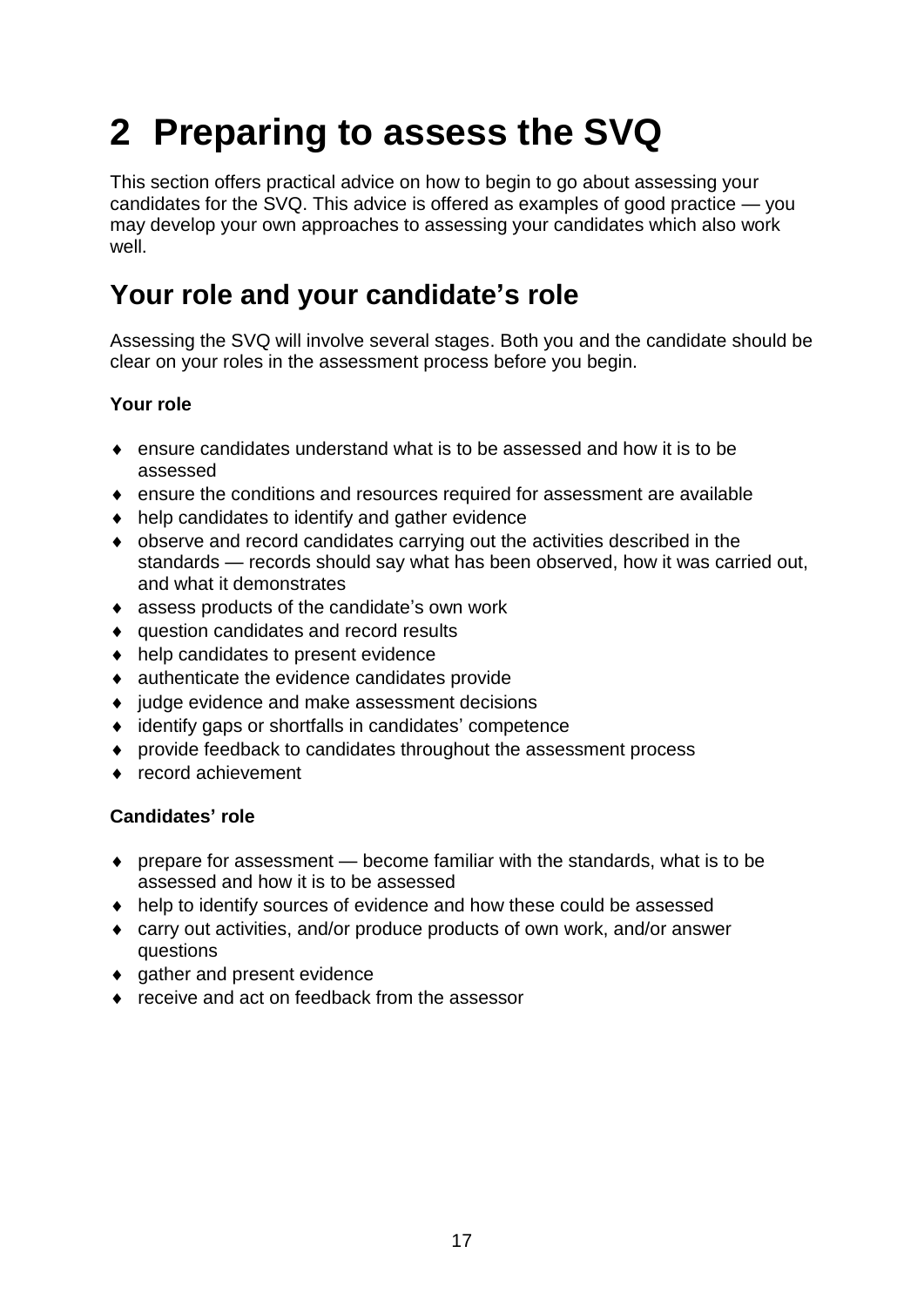# <span id="page-18-0"></span>**Planning**

In planning for assessment, you will find it helpful to meet with your candidate and plan what is to be assessed, in what way, and when and where the assessment is to take place. This discussion can be confirmed in the form of an agreed assessment plan between you and your candidate.

You should treat assessment plans as working documents — they can be updated and changed as you review progress with your candidate.

As you are planning assessment, don't forget to make the most of opportunities to *integrate* assessment. This means planning to assess an activity which draws on the contents of different Units or Elements. It can be a practical and cost-effective way of assessing your candidate's competence.

If you are a new assessor working towards your Learning and Development Units (the national standards in assessment and verification) you will need copies of completed assessment plans as part of your evidence.

To help you plan for assessment, we have produced an assessment plan which covers Unit H133 04 Work Effectively with Others in a Food Environment*.*

You will notice that we have included spaces to enter dates when the assessment plan has been reviewed. Any gaps identified during these reviews should be discussed with your candidates and noted for action in the assessment plan.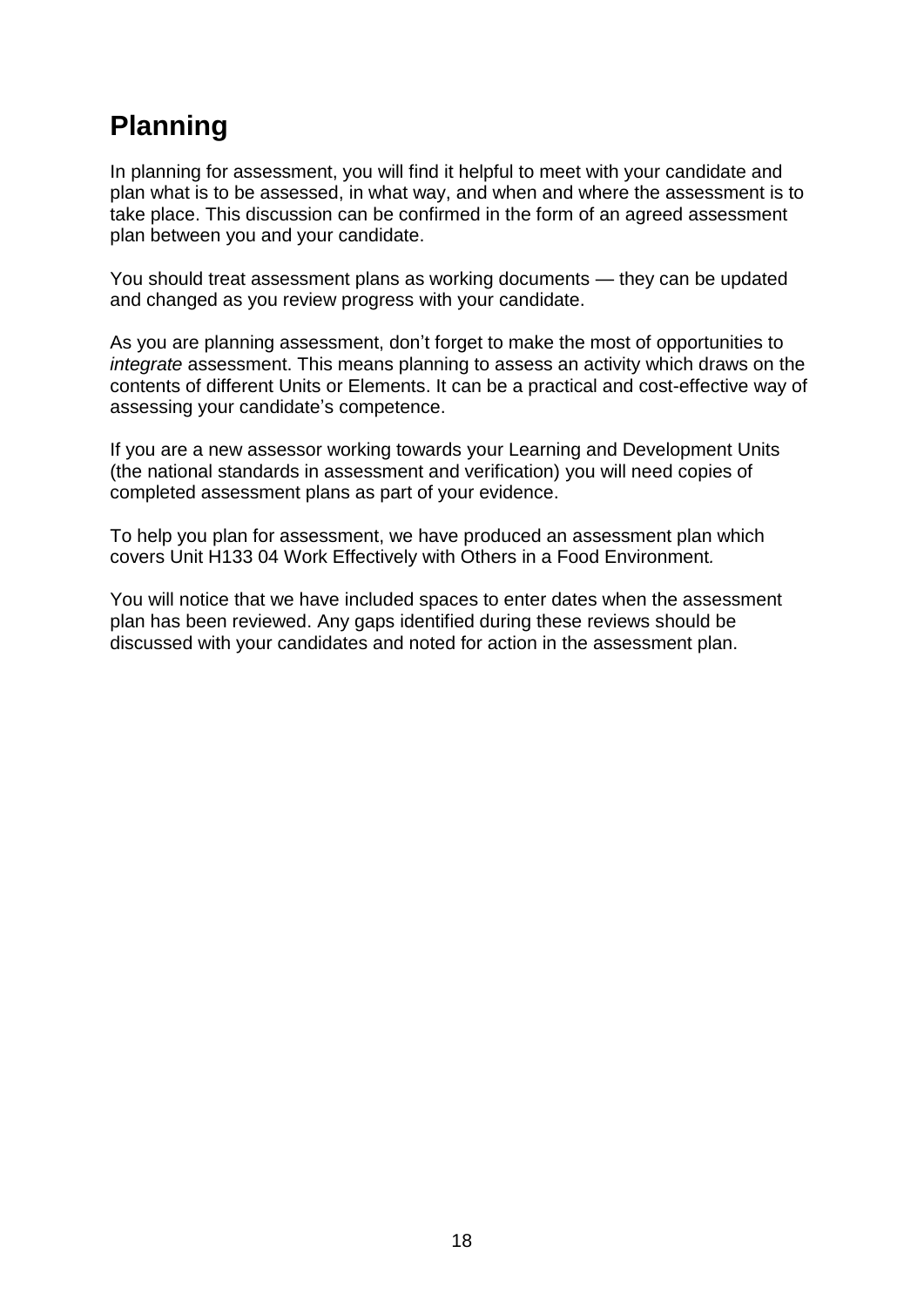## **Assessment plan**

<span id="page-19-0"></span>

| <b>Unit</b>                                          |                                                                                                                 |                  | H133 04 Work Effectively with Others in a Food Environment                                                                  |                                                                                                                         |                       |                                         |                                                                                           |
|------------------------------------------------------|-----------------------------------------------------------------------------------------------------------------|------------------|-----------------------------------------------------------------------------------------------------------------------------|-------------------------------------------------------------------------------------------------------------------------|-----------------------|-----------------------------------------|-------------------------------------------------------------------------------------------|
| <b>Elements</b>                                      |                                                                                                                 |                  |                                                                                                                             |                                                                                                                         |                       |                                         |                                                                                           |
| <b>Activities</b>                                    |                                                                                                                 |                  | <b>Performance</b><br>Criteria (PC)                                                                                         | <b>Method of</b><br>assessment/<br>sources of<br>evidence                                                               | Date of<br>assessment | <b>Evidence</b><br>already<br>available | <b>Links to other Units</b><br>(PC and range)                                             |
| activities<br>others in the team<br>way work is done | Works within a team to complete work<br>Gives and receives information to<br>Works with the team to improve the |                  | 1, 2, 3                                                                                                                     | Observation<br>Written and oral<br>questioning<br>Evidence from<br>company systems<br>Reviewing the<br>outcomes of work | 11.02.12              | <b>Witness</b><br>Testimony             | 206 — Maintain<br><b>Workplace Food</b><br>Safety Standards in<br><b>Food Manufacture</b> |
| 2nd review                                           | Questioning for Knowledge and<br><b>Understanding not apparent from</b><br>performance to be identified from    |                  | The importance<br>of team working<br>and the<br>importance of<br>following<br>environmentally<br>safe working<br>practices. | Questioning                                                                                                             | 11.02.12              |                                         |                                                                                           |
| <b>Assessor's signature</b>                          |                                                                                                                 | Doug Smíth       |                                                                                                                             |                                                                                                                         | 1st review due        | 01.03.12                                |                                                                                           |
| <b>Candidate's signature</b>                         |                                                                                                                 | Shazia Wilkinson |                                                                                                                             |                                                                                                                         | 2nd review due        |                                         |                                                                                           |
| Date of agreement                                    |                                                                                                                 | 1.02.12          |                                                                                                                             |                                                                                                                         | Date of completion    |                                         |                                                                                           |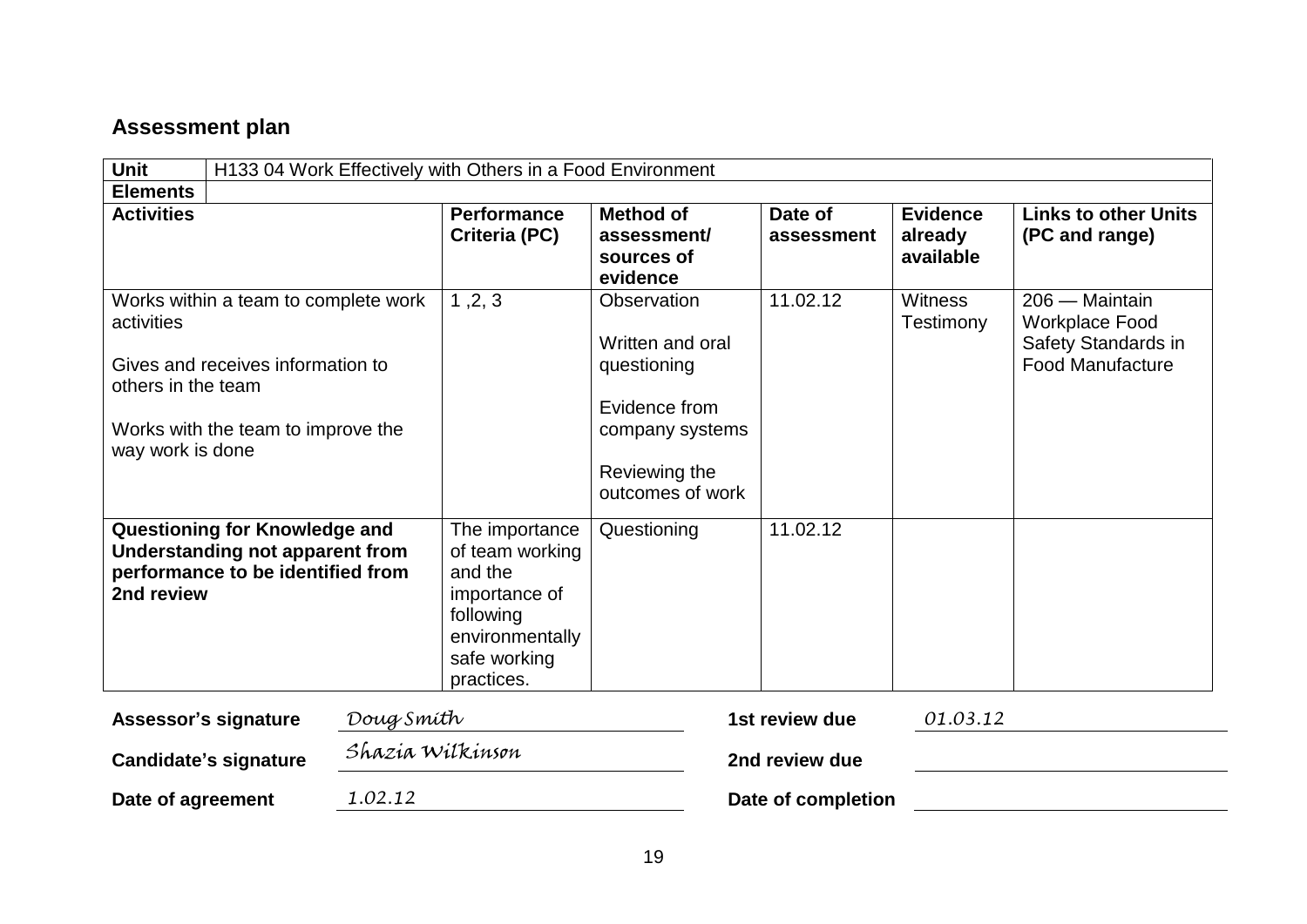## <span id="page-20-0"></span>**Selecting methods of assessment**

The methods of assessment you use should be valid, reliable and practicable.

- By *valid* we mean that the assessment method should be appropriate to the standards.
- By *reliable* we mean that the assessment method should ensure consistent results when used with different candidates, different assessors and on different occasions.
- By *practicable* we mean that the method ensures that the assessment makes best use of available resources, equipment and time.

Before you assess a candidate, you must make sure that the methods of assessment you have chosen to use, along with any assessment materials (such as questions and sample answers) have been agreed within your centre through its system of internal quality assurance. This system is often called *internal verification* — its purpose is to help to ensure that assessment methods are valid, reliable and practicable.

There are both benefits and challenges when you are assessing SVQs in the workplace, or in conditions of the workplace. When you select methods of assessment, you should try to offer the candidate the benefits of workplace assessment and minimise any potential difficulties.

The benefits might be:

- Performance and product evidence will be valid and can be authenticated
- ◆ Resources to be used are available
- Familiarity of the work area and equipment, so the candidate is comfortable during assessment
- ◆ Familiarity with the assessor
- ◆ Support/guidance can be obtained from work colleagues
- ◆ Candidates can progress at his/her own pace

The challenges might be:

- Work pressures for both candidates and assessor
- ◆ Shift patterns
- ◆ Lack of support from supervisor/colleagues
- Customer needs and associated time constraints
- $\bullet$  The location of the workplace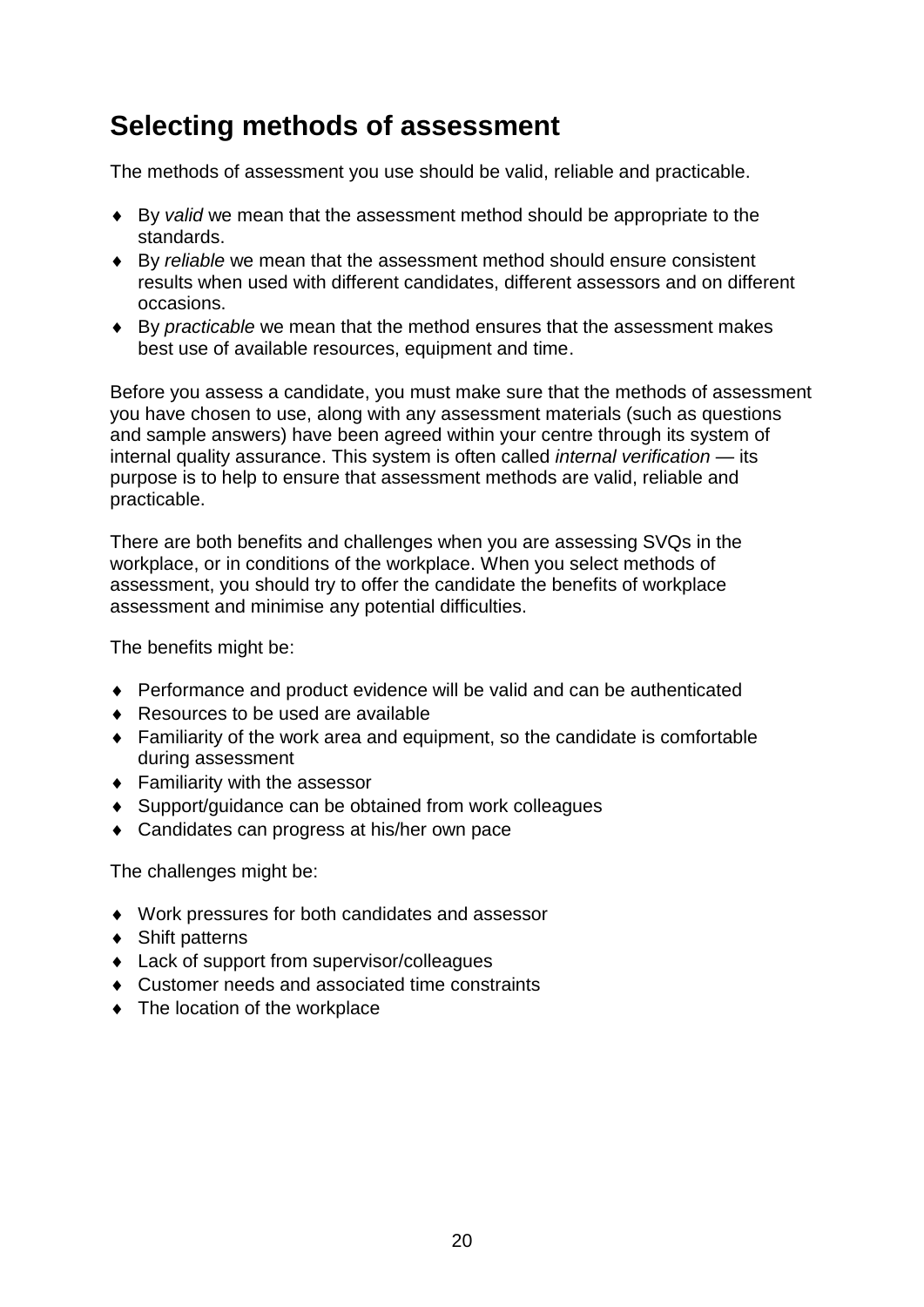#### **Example**

You might agree with a candidate working in a bakery, who has to demonstrate that they can work with a team to improve the way the work is carried out, that this will be evidenced as and when such situations naturally occur.

If you are an assessor who is working alongside the candidate you should be well placed to observe the candidates performance, perhaps using a prepared checklist and to question the candidate about the activity afterwards.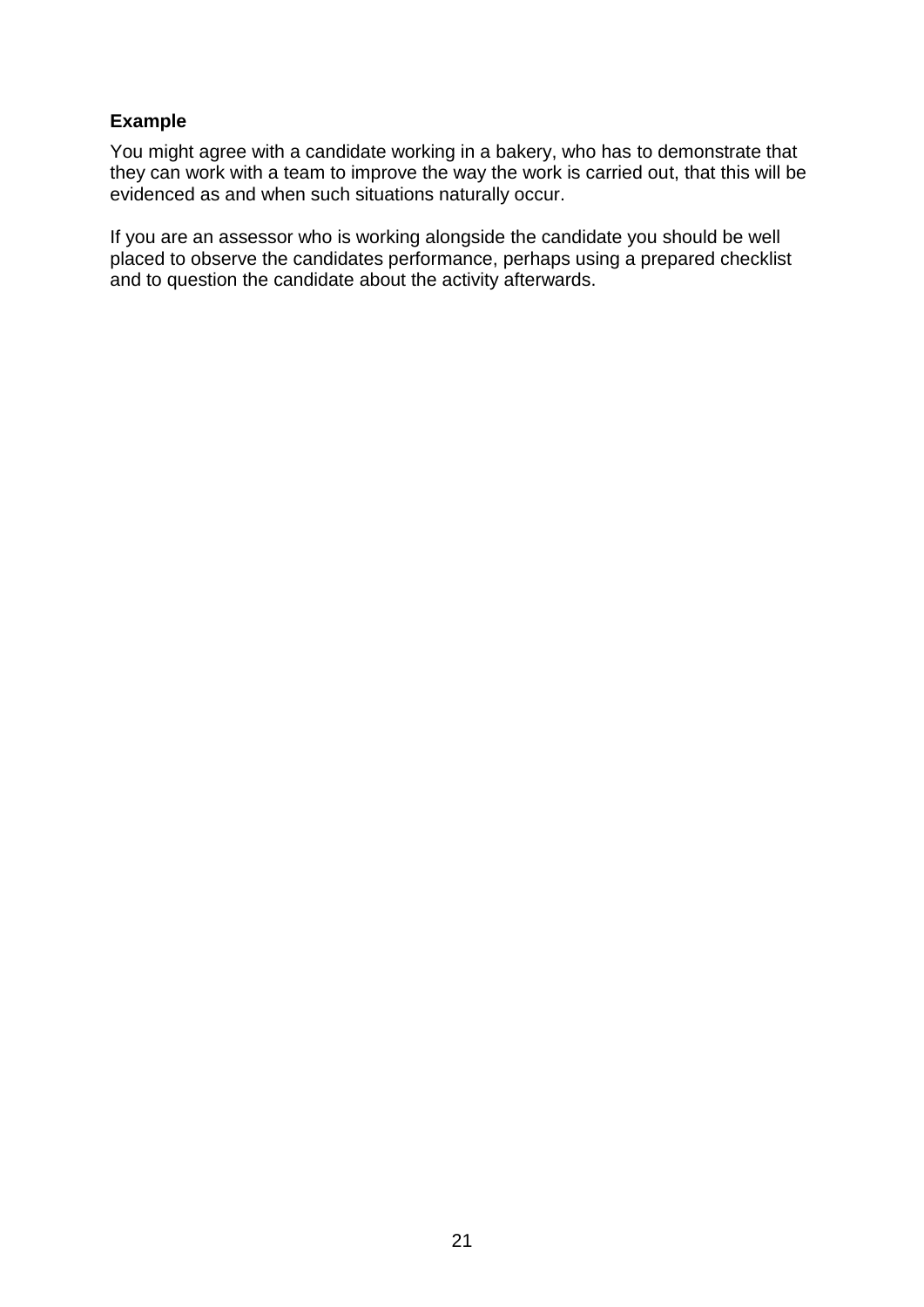## <span id="page-22-0"></span>**Methods of assessment**

Assessment may involve a range of assessment methods. For SVQs, some of the most commonly used methods are observation, product evidence, and questioning.

## <span id="page-22-1"></span>**Observation**

Observation by an assessor is considered to be the most valid and reliable method of assessment. It can be organised in a variety of ways:

- ◆ working alongside the candidate
- arranging to visit when naturally-occurring activities are carried out by the candidate
- arranging for activities to take place

Observation by the assessor can often be supplemented by other types of assessment methods such as questioning. For example, it may be appropriate to ask oral questions of candidates as they carry out naturally-occurring activities. For example:

- Observation of a candidate retrieving and processing information as evidence for DP73 04 Store, Retrieve and Archive Information. The product evidence would be archived information. Observation could be supplemented with questions regarding procedures and legislations for archiving information
- Observation of a candidate keeping the workspace clean as evidence for F4H3 04 Maintain Workplace Food Safety Standards in Manufacture, could be supplemented by questions regarding procedures for dealing with product contamination and cross contamination.
- Observation of a candidate following environmentally safe working practices as evidence F2JL 04 Contribute to Environmental Safety in Food Manufacture could be supplemented by questions regarding the disposal of waste materials.

## <span id="page-22-2"></span>**Product evidence**

As candidates work towards achieving the SVQ, they will produce evidence in the form of products of their work. The nature of this evidence can vary widely depending on what the candidate's job entails, but examples of product evidence include:

- Documents completed by the candidates in the workplace such as reports and entries into accident books
- Staff rota, which will usually require some form of authentication
- Photographic or video evidence of a task, which will usually require authentication
- Written evidence on the form of a project set by the assessor or the candidate's organisation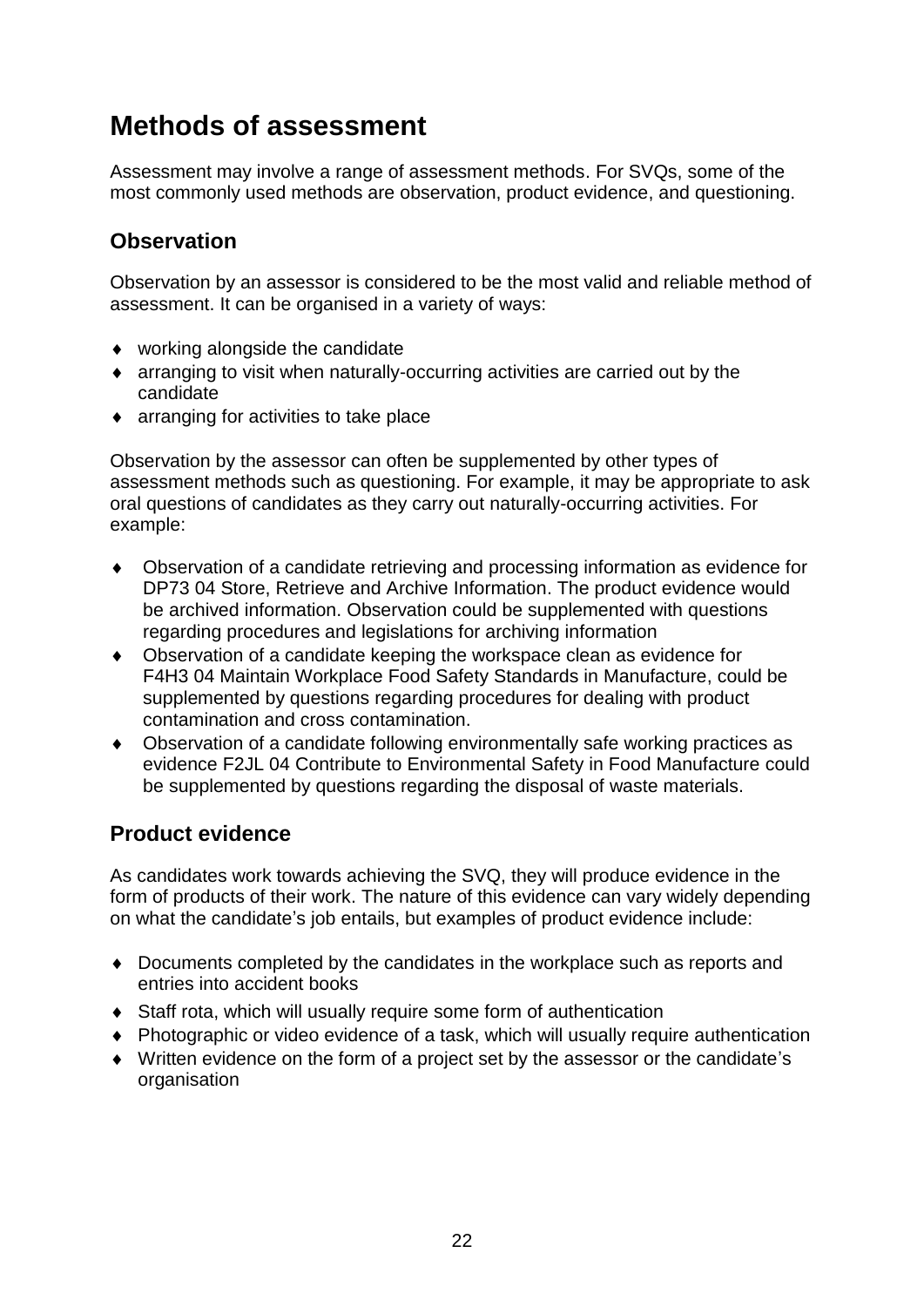## <span id="page-23-0"></span>**Questioning**

Candidates have to show that they can meet the knowledge specifications for the SVQs. For these SVQs, Knowledge and Understanding is specified for each Unit. Much of a candidate's knowledge and understanding will be apparent from what they do or produce as part of their work, but this will not always be the case, and questioning can be a useful way of confirming what candidates know and understand.

Questions can be asked in a variety of forms, such as oral questions, short answer written questions, and multiple choice.

You should be careful that the method of questioning does not go beyond the competence required for the SVQ and become a barrier to fair assessment. For example, some candidates will feel more comfortable with oral questions than written.

- **Q** Why is it important to exchange information and resources with colleagues?
- **A** So that each member of the team knows what is required of them and has the resources to carry out their part of the operation.
- **Q** Why is it important to develop and keep good working relations with your team?
- **A** To improve communication leading to less resistance to change. Also, to improve productivity and outputs.
- **Q** What could happen if your organisation failed to follow environmentally safe working practices?
- **A** We might be responsible for causing environmental damage, and it may be in violation of legislation which could have severe repercussions for both the organisation and its employees.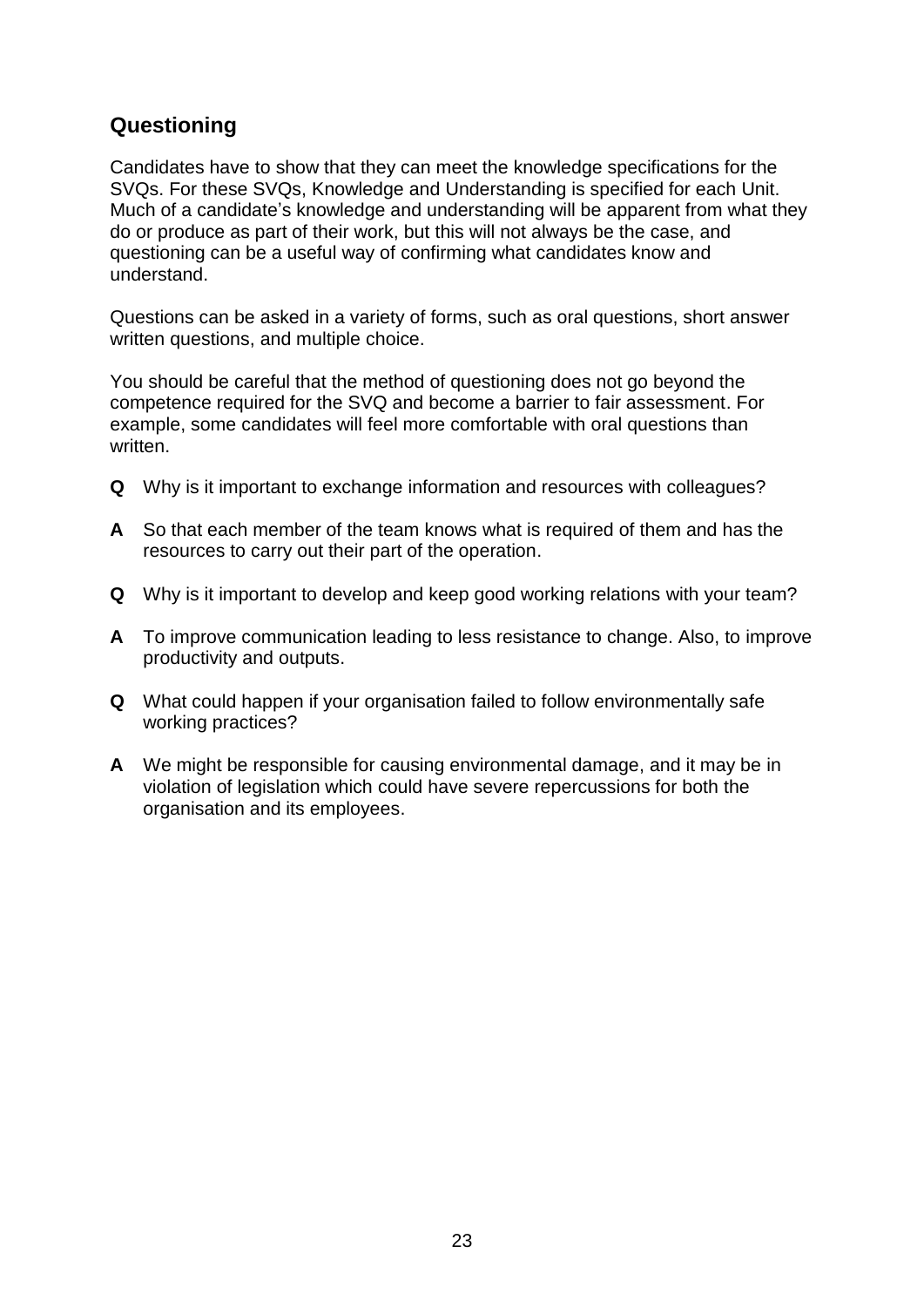## <span id="page-24-0"></span>**Other methods of assessment**

These methods, like questioning, are often used for authentication. See Section 3 for more about authenticating candidates' evidence.

#### <span id="page-24-1"></span>**Personal statements**

You might sometimes find it helpful to ask a candidate to give an account of why they did an activity in a certain way or how they produced a product of their work. This is often referred to as a *personal statement*. You should take care to ensure that by asking candidates to produce such statements, you are not asking them to demonstrate competence beyond what is required by the standards. You should also be selective in the use of personal statements, and make sure they have not been produced as a substitute to a more valid, reliable and practical method of assessment.

#### **Example**

A candidate has made positive suggestions to improve work activities. By using the personal statement, the candidates could give a fuller explanation of their suggestion eg what their suggestion is and how it contributes to improving work activities.

### <span id="page-24-2"></span>**Witness testimony**

For practical reasons, you may not be able to observe all the activities carried out by your candidates, but might feel that other people may be able to provide a statement on what your candidates have been doing or producing as part of their work. Statements of this kind are called *witness testimony*, and are often used to support other evidence produced by candidates. If witness testimony is used, you should, ideally, identify witnesses and opportunities for using their testimony as part of assessment planning.

You should bear in mind that the weight of the evidence will vary, depending on the knowledge and expertise of the person providing the witness testimony. You will have to take these factors into account as you make your judgement.

| Strongest | Someone with considerable occupational expertise in the candidate's<br>area of work and who is familiar with the standards. This person may<br>also be an assessor or internal verifier qualified with the L and D<br>Units, A/V Units or 'D-Units'. |
|-----------|------------------------------------------------------------------------------------------------------------------------------------------------------------------------------------------------------------------------------------------------------|
|           | Someone with considerable occupational expertise in the candidate's<br>area of work and who is familiar with the standards.                                                                                                                          |
|           | Someone with considerable occupational expertise in the candidate's<br>area of work, but with no knowledge of the standards.                                                                                                                         |
|           | Someone who may be a colleague of the candidate, but with no<br>knowledge of the standards.                                                                                                                                                          |
| Weakest   | Someone with no or little knowledge of the candidate's work or no<br>knowledge of the standards.                                                                                                                                                     |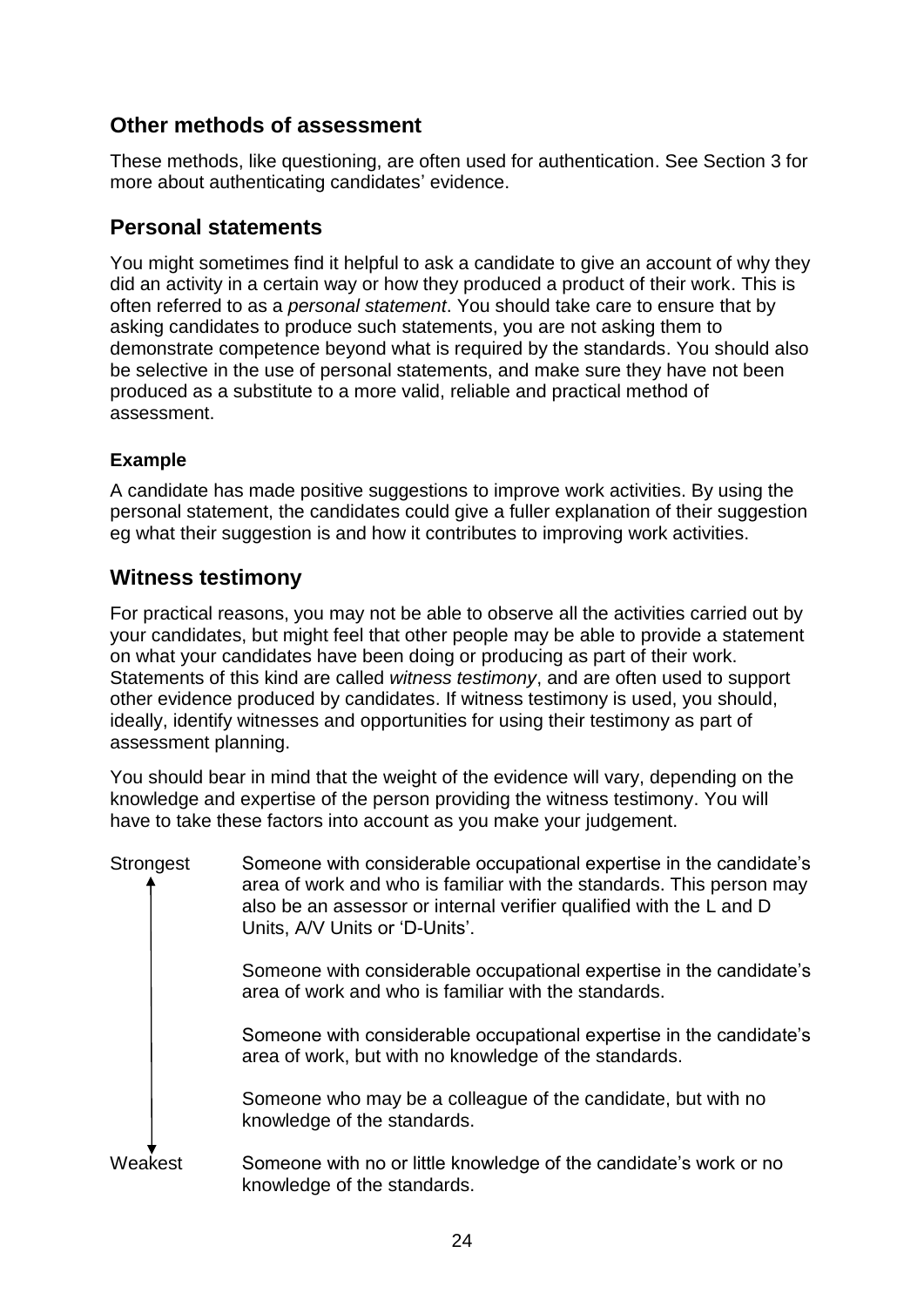Witness testimony is unlikely to be sufficient in itself for a decision about the candidate's competence, and would normally be supplemented by questioning candidates.

### <span id="page-25-0"></span>**Simulation**

*Simulation* is any structured assessment exercise involving a specific task which reproduces real-life situations.

On some occasions, it may not be practical to assess a candidate in real work. Examples might be where the standards require candidates to carry out emergency or contingency procedures, or where client confidentiality is an issue, or where a candidate's job role does not cover all aspects of the qualification.

Improve has defined what it regards as simulation, and has specified in the standards when simulation is and is not acceptable. The standards also state when candidates must demonstrate competence in the workplace.

For more details on simulation and what constitutes performance in the workplace, look at the Assessment Strategy on SQA's website: **www.sqa.org.uk**.

### <span id="page-25-1"></span>**Other sources of evidence**

Other sources of evidence can be previous experience or learning, case studies or assignments.

SQA's *Guide to Assessment* (see section 5) has more advice on methods of assessment and how to ensure that your assessment is valid, reliable and practicable.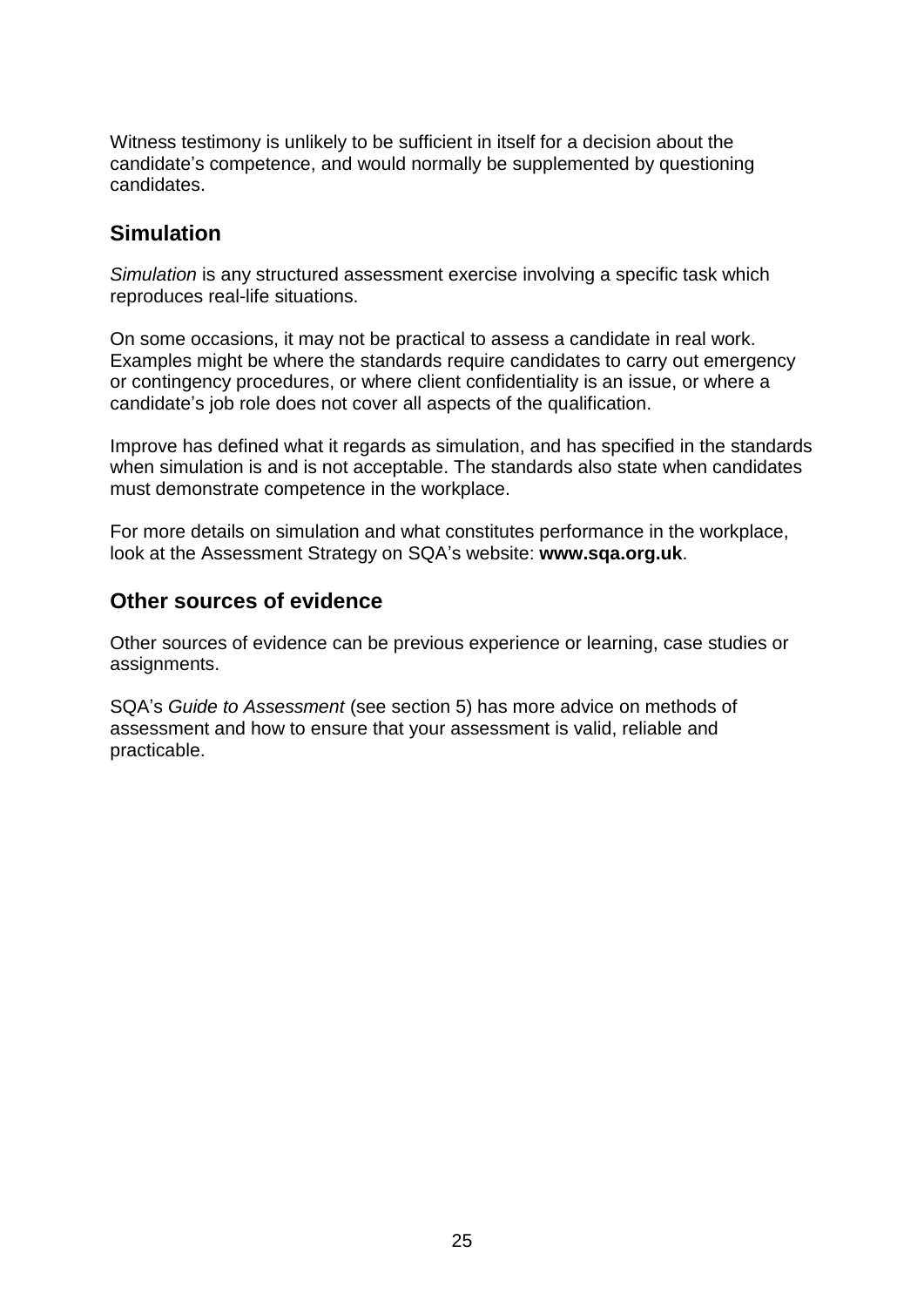# <span id="page-26-0"></span>**3 Generating evidence**

The methods of assessment you use should generate sufficient evidence to demonstrate the candidate's competence.

We described earlier the circumstances in which you might choose to use different methods of assessment. Starting on the next page, this section gives you examples of forms which you can use to record and present evidence of:

- observation (by the assessor)
- questions and candidate responses
- personal statement (produced by the candidate)
- witness testimony

There are blank forms which you can copy and use in assessment in Appendix 1.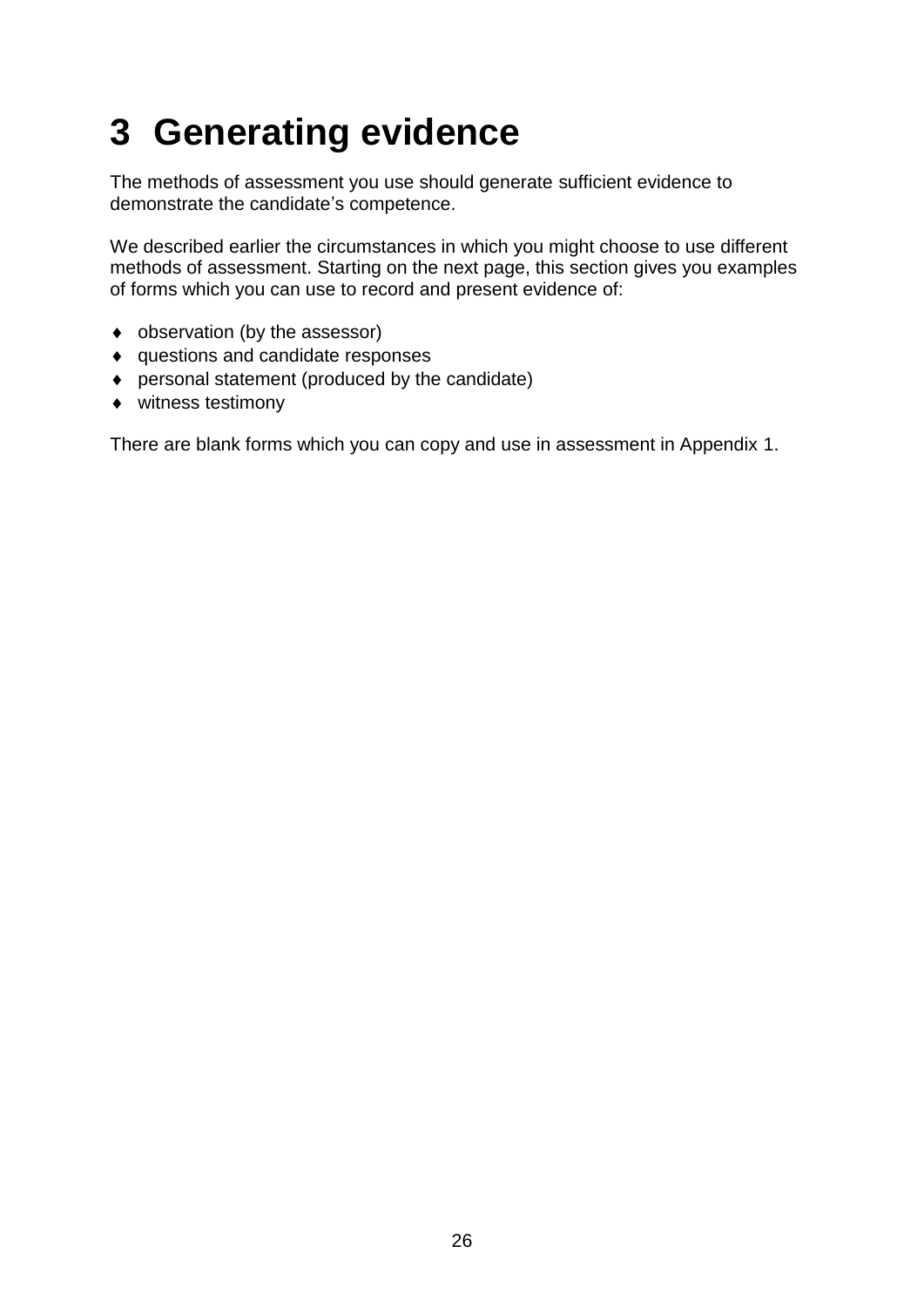## <span id="page-27-0"></span>**Observation**

For observation, note that the form asks you to record the skills and activities observed. This helps you to make a judgement on how the activity was carried out and what it demonstrates.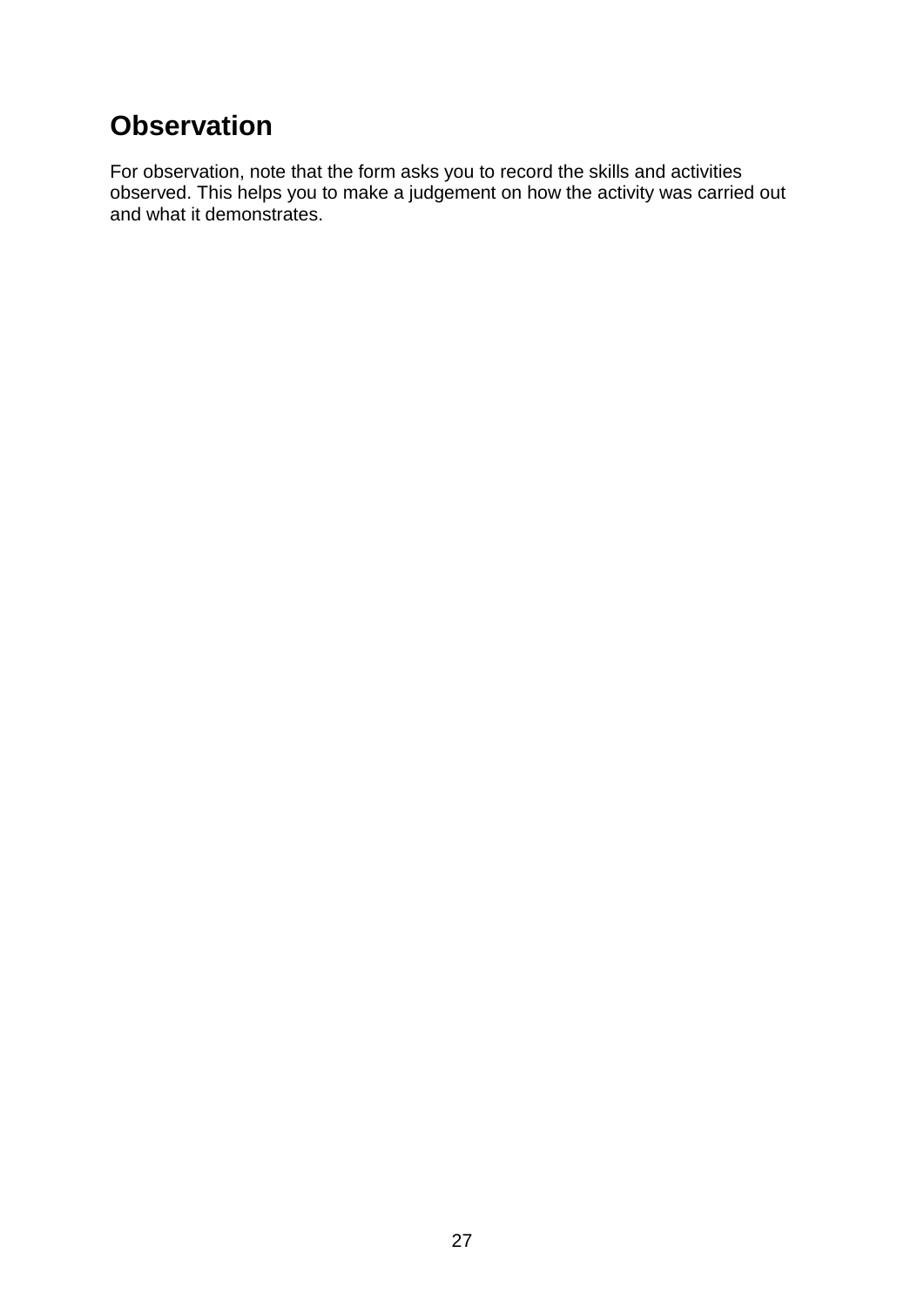### <span id="page-28-0"></span>**Observation record**

| Unit/Element(s)              | H <sub>133</sub> 04 Work Effectively with Others in a Food Environment |
|------------------------------|------------------------------------------------------------------------|
| <b>Candidate</b>             | Shazia Wilkinson                                                       |
| <b>Evidence index number</b> |                                                                        |

**Date of observation** 

|  |  | 11.02.12 |  |
|--|--|----------|--|
|  |  |          |  |

| <b>Skills/activities observed</b>                                                                                                                                                                                                                                                                                                                   | <b>Performance Criteria</b><br>covered |
|-----------------------------------------------------------------------------------------------------------------------------------------------------------------------------------------------------------------------------------------------------------------------------------------------------------------------------------------------------|----------------------------------------|
| Shazia worked on shift rotas and work schedules. She<br>then held a team meeting — there was a contentious<br>discussion regarding holiday cover for the forthcoming<br>school holidays. Shazia suggested that priority should be<br>given to requests submitted in date order. The team<br>agreed that this was fair.                              | 1, 2, 3                                |
| Shazia then had to deal with the maintenance of the<br>department's health and safety log book, and ensuring that<br>any incidents were fully explained and signed off. Shazia<br>noticed that a minor incident had been reported about one<br>of the mixers. She highlighted this to the health and safety<br>officer and the maintenance manager. | 1, 2                                   |

**Knowledge and Understanding apparent from this observation** Shazia was able to demonstrate that she could carry out tasks to meet her responsibilities — she worked with others, made positive suggestions to improve work activities and dealt proficiently with differences of opinions.

**Other Units/Elements to which this evidence may contribute**

F4H3 04 – Maintain Workplace Food Safety Standards in Food Manufacture

**Assessor's comments and feedback to candidate** You handled the discussions regarding annual leave well, and followed organisational procedures regarding health and safety. Well done.

I can confirm the candidate's performance was satisfactory.

| Doug Smíth       |  |                                         |
|------------------|--|-----------------------------------------|
| Shazia Wilkinson |  |                                         |
|                  |  | <b>Date</b> 11.02.12<br>Date $11.02.12$ |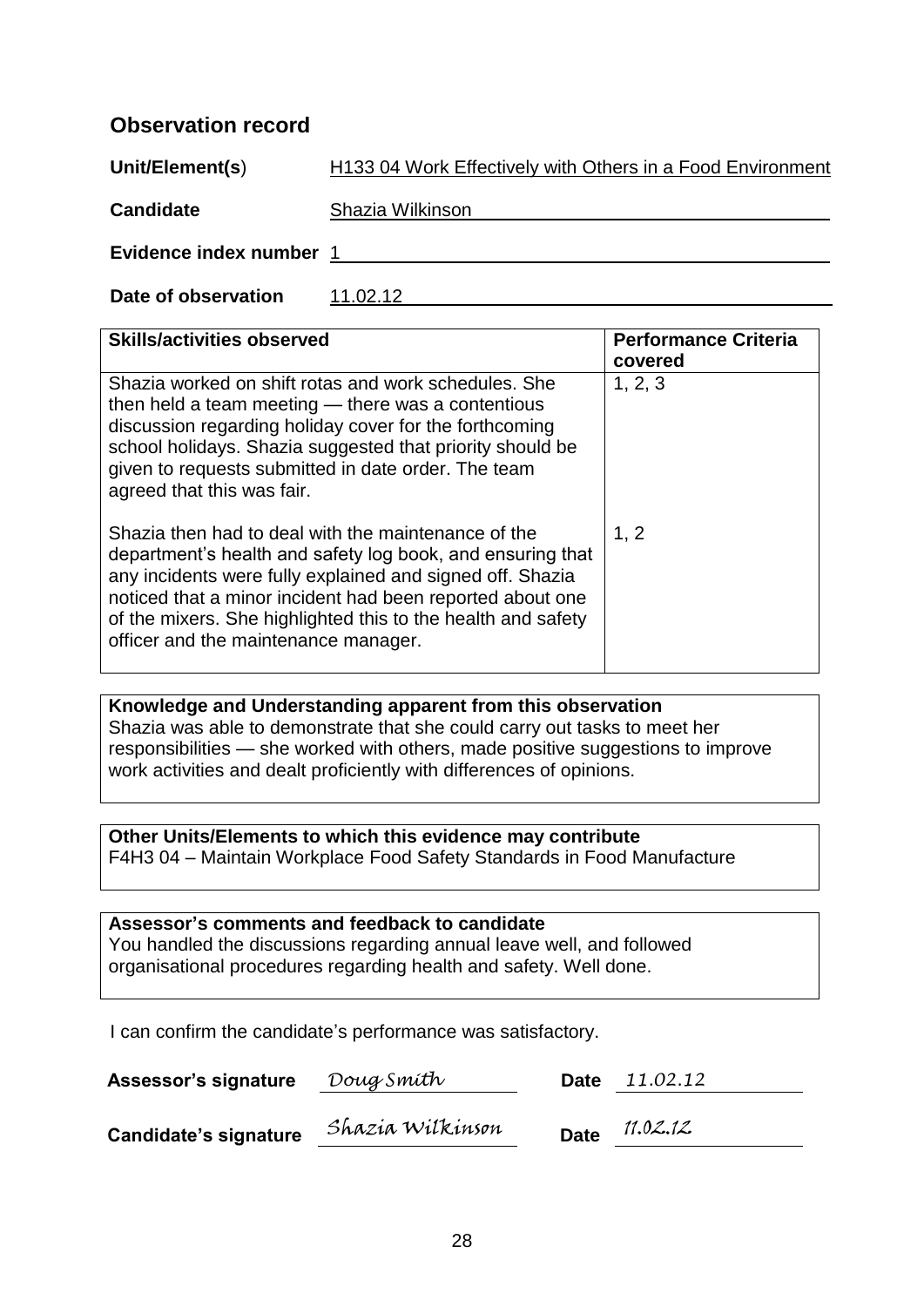### <span id="page-29-0"></span>**Questions and candidate responses**

This form can be used to record any questions you might ask the candidate to establish what they know and understand. You should note the candidate's responses on this form too.

Note that there is a space near the top of the form for you to record when, where, how and why you asked the questions.

Where you want to give the candidate written questions, this form could also be used.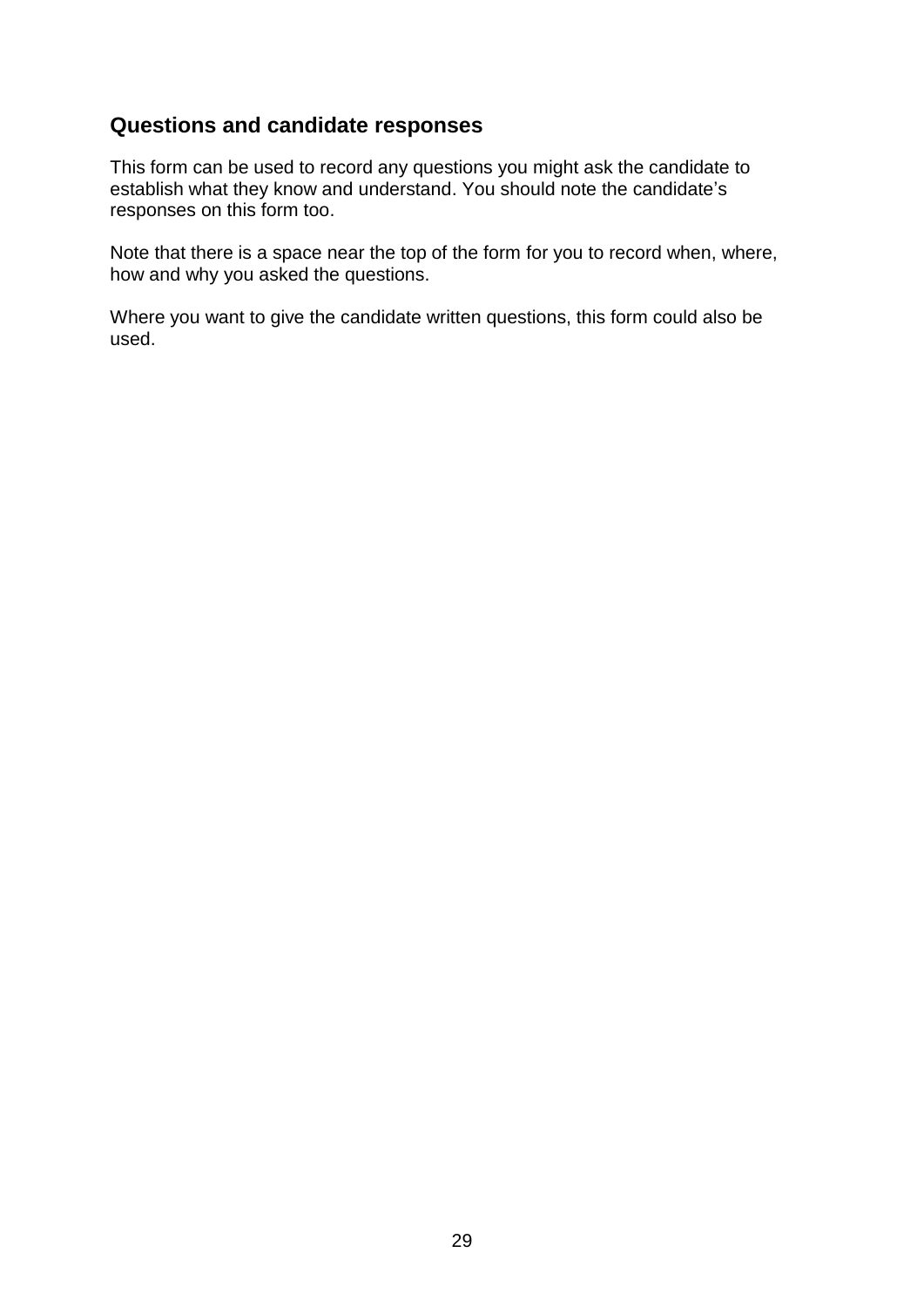## **Record of questions and candidate's answers**

| <b>Unit</b> |                                                                                                                                                                                                     | H133 04 Work Effectively with Others in a Food<br>Environment                                                                                          |  |  |  |  |  |
|-------------|-----------------------------------------------------------------------------------------------------------------------------------------------------------------------------------------------------|--------------------------------------------------------------------------------------------------------------------------------------------------------|--|--|--|--|--|
|             | Element(s)                                                                                                                                                                                          |                                                                                                                                                        |  |  |  |  |  |
|             | Evidence index number                                                                                                                                                                               | 2                                                                                                                                                      |  |  |  |  |  |
|             | <b>Circumstances of assessment</b>                                                                                                                                                                  |                                                                                                                                                        |  |  |  |  |  |
|             | her knowledge of policy.                                                                                                                                                                            | Following observation of Shazia I wanted to expand on her work responsibilities, and                                                                   |  |  |  |  |  |
|             | List of questions and candidate's responses                                                                                                                                                         |                                                                                                                                                        |  |  |  |  |  |
| Q           |                                                                                                                                                                                                     | Do you understand the organisation's grievance and disciplinary procedures?                                                                            |  |  |  |  |  |
| A           | Yes — I have easy access to the policy handbook. I recently had to work with<br>one of my team members who had to be put on the performance improvement<br>plan following a disciplinary procedure. |                                                                                                                                                        |  |  |  |  |  |
| Q           | If the team had not agreed to your suggestion regarding annual leave what<br>would you have done?                                                                                                   |                                                                                                                                                        |  |  |  |  |  |
| A           |                                                                                                                                                                                                     | I would have listened to their objections and tried to come up with another<br>solution. I would also consult with my manager for guidance and advice. |  |  |  |  |  |
| Q           |                                                                                                                                                                                                     |                                                                                                                                                        |  |  |  |  |  |
| A           |                                                                                                                                                                                                     |                                                                                                                                                        |  |  |  |  |  |
| Q           |                                                                                                                                                                                                     |                                                                                                                                                        |  |  |  |  |  |
| A           |                                                                                                                                                                                                     |                                                                                                                                                        |  |  |  |  |  |
| Q           |                                                                                                                                                                                                     |                                                                                                                                                        |  |  |  |  |  |
| A           |                                                                                                                                                                                                     |                                                                                                                                                        |  |  |  |  |  |
|             | <b>Assessor's signature</b>                                                                                                                                                                         | 11.02.12<br>Doug Smíth<br><b>Date</b>                                                                                                                  |  |  |  |  |  |

**Candidate's signature** Shazia Wilkinson **Date** 11.02.12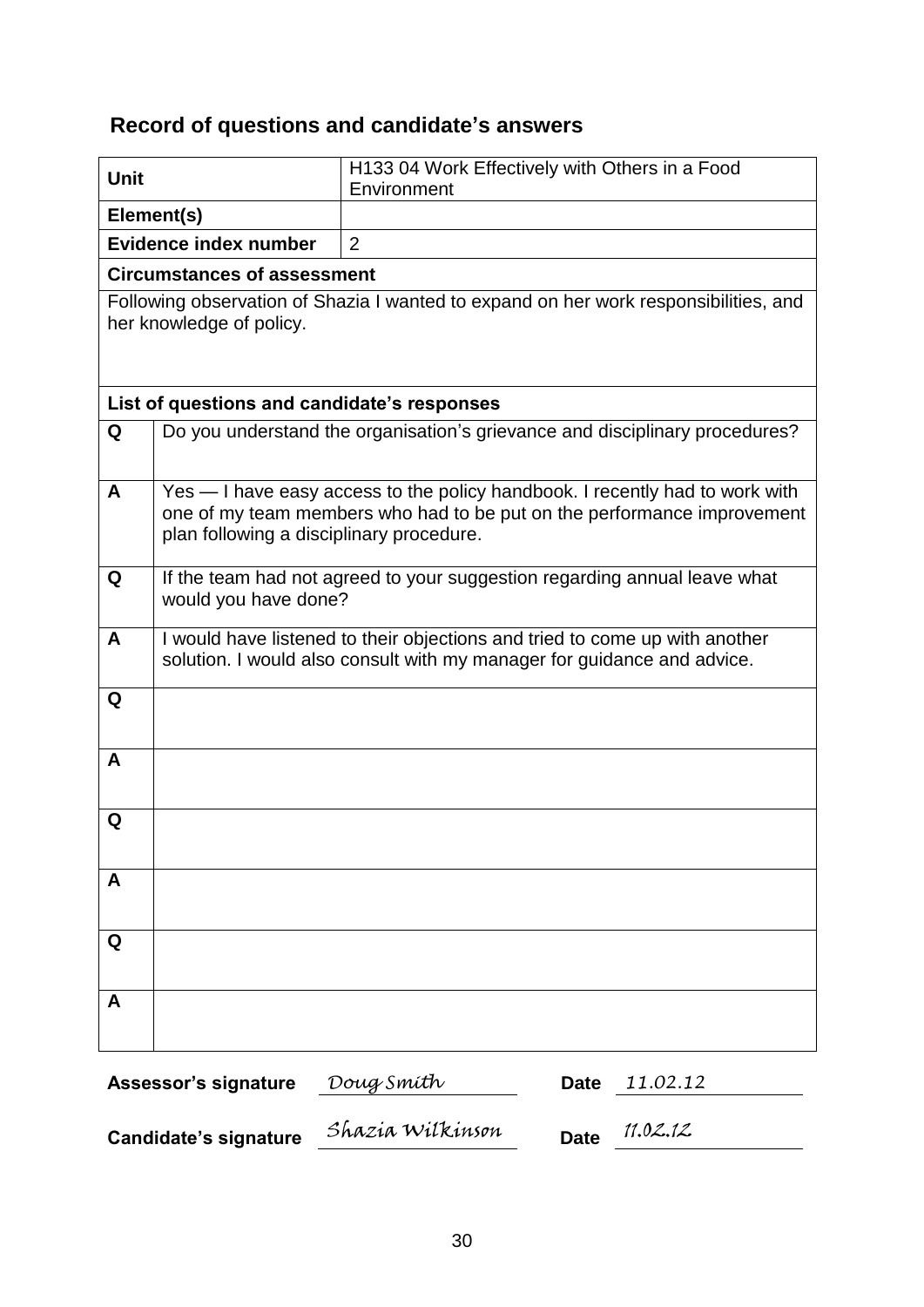## <span id="page-31-0"></span>**Candidate's personal statement**

If a personal statement is being used as evidence, it should be completed by the candidate. The statement should record what they did, how and why they chose to carry out an activity or produce work in a certain way. Where other people may have been present during an activity and they may be able to provide witness testimony, the candidate should record how the statement links to other evidence in the column provided.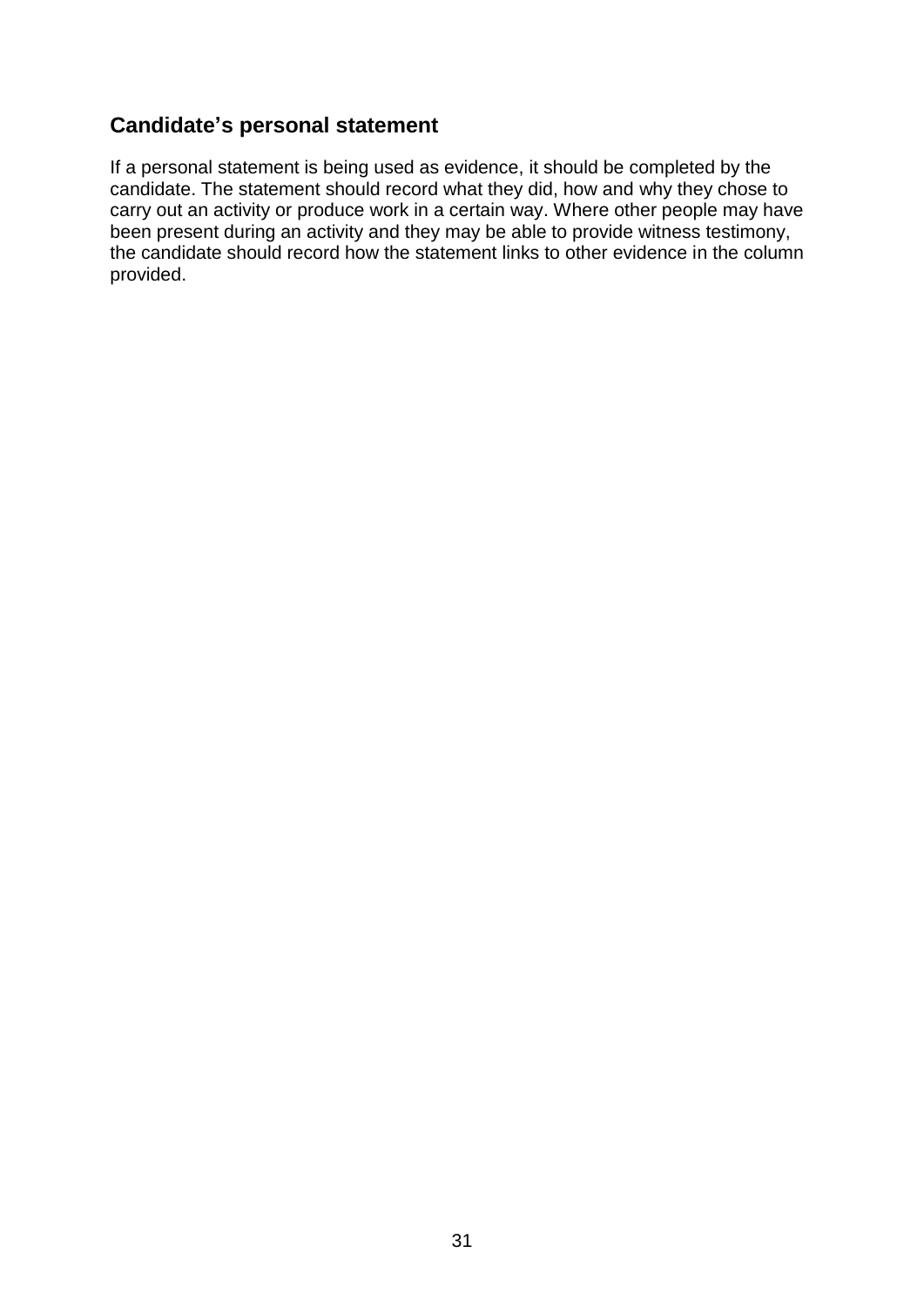## **Personal statement**

| <b>Date</b> | <b>Evidence</b><br>index<br>number                    | <b>Details of</b><br>statement                                                                                                                                                                                                                                                                                                                                | <b>Links to</b><br>other<br>evidence<br>(enter<br>numbers) | Unit, Elements,<br><b>Performance</b><br>Criteria, Performance<br>statements, scope<br>covered |
|-------------|-------------------------------------------------------|---------------------------------------------------------------------------------------------------------------------------------------------------------------------------------------------------------------------------------------------------------------------------------------------------------------------------------------------------------------|------------------------------------------------------------|------------------------------------------------------------------------------------------------|
| 06/02/12    | 3 (Filed in<br>management<br>meeting<br>network file) | Today I reported<br>back on the<br>improvements<br>from last month's<br>action plan and<br>identified that two<br>of the changes<br>through the<br>continuous<br>improvement<br>scheme were<br>working well, one<br>was not. I also<br>presented a<br>report to the<br>committee on<br>improvements in<br>output and less<br>wastage.                         |                                                            | $202 - 3$                                                                                      |
|             |                                                       | I suggested a<br>change of<br>location of the<br>dried yeast from<br>stores to a<br>suitable place on<br>the factory floor;<br>this would save<br>time as it takes at<br>least 10 minutes<br>per shift to get<br>the yeast from<br>the stores. It was<br>agreed that this<br>would be tried for<br>one month in<br>consultation with<br>the store<br>manager. |                                                            | $202 - 2$                                                                                      |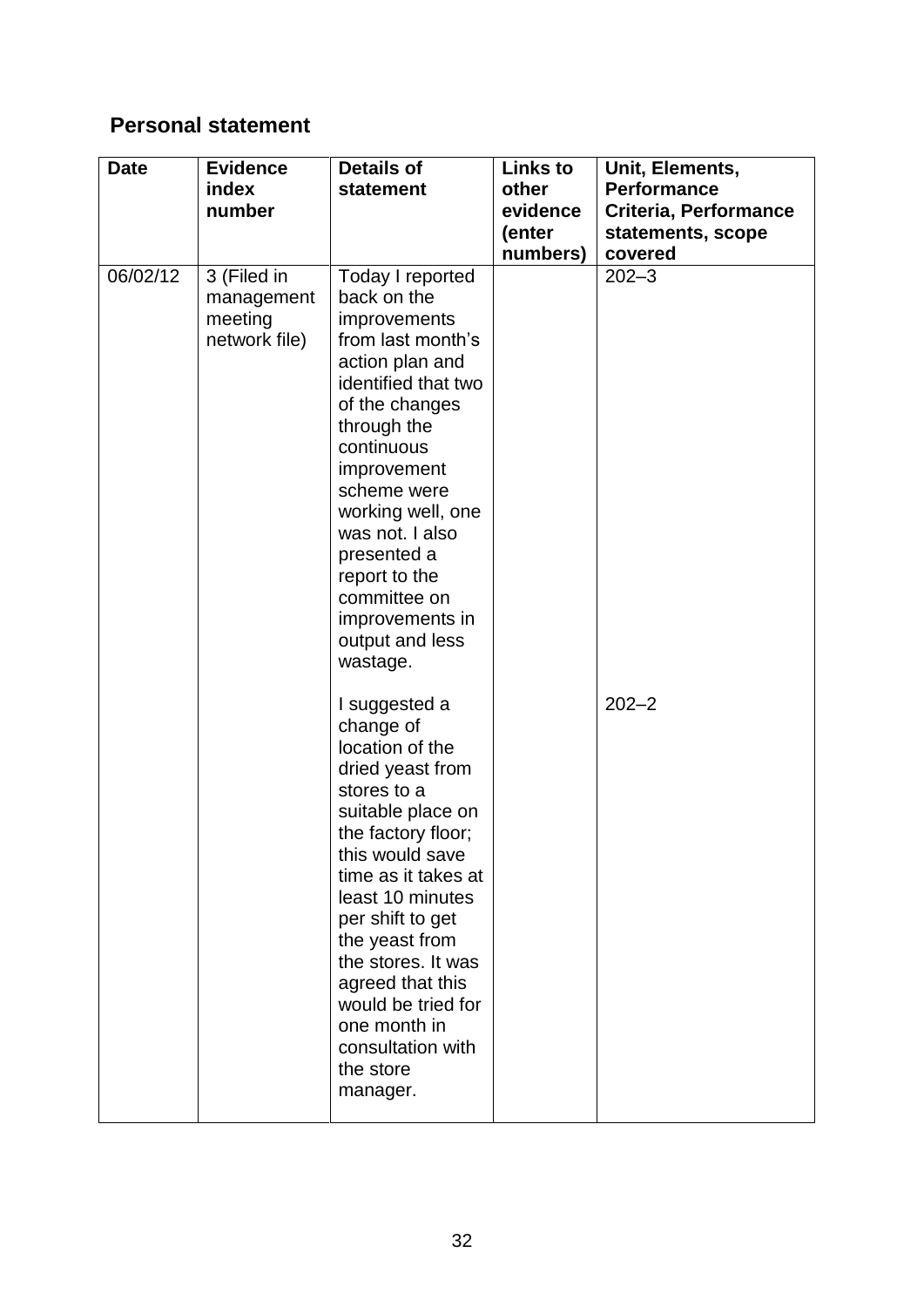| <b>Date</b> | <b>Evidence</b><br>index<br>number | Details of<br>statement                                                                                                                                                                                                                               | <b>Links to</b><br>other<br>evidence<br>(enter<br>numbers) | Unit, Elements,<br><b>Performance</b><br>Criteria, Performance<br>statements, scope<br>covered |
|-------------|------------------------------------|-------------------------------------------------------------------------------------------------------------------------------------------------------------------------------------------------------------------------------------------------------|------------------------------------------------------------|------------------------------------------------------------------------------------------------|
|             |                                    | In discussion at<br>the meeting it<br>was agreed that<br>light sensor<br>would be fitted in<br>the toilets and<br>staffroom to<br>improve energy<br>efficiency in line<br>with corporate<br>objectives. I<br>agreed to<br>cascade this to<br>my team. |                                                            | $202 - 2$                                                                                      |

**Candidate's signature** Shazia Wilkinson **Date** b.2.12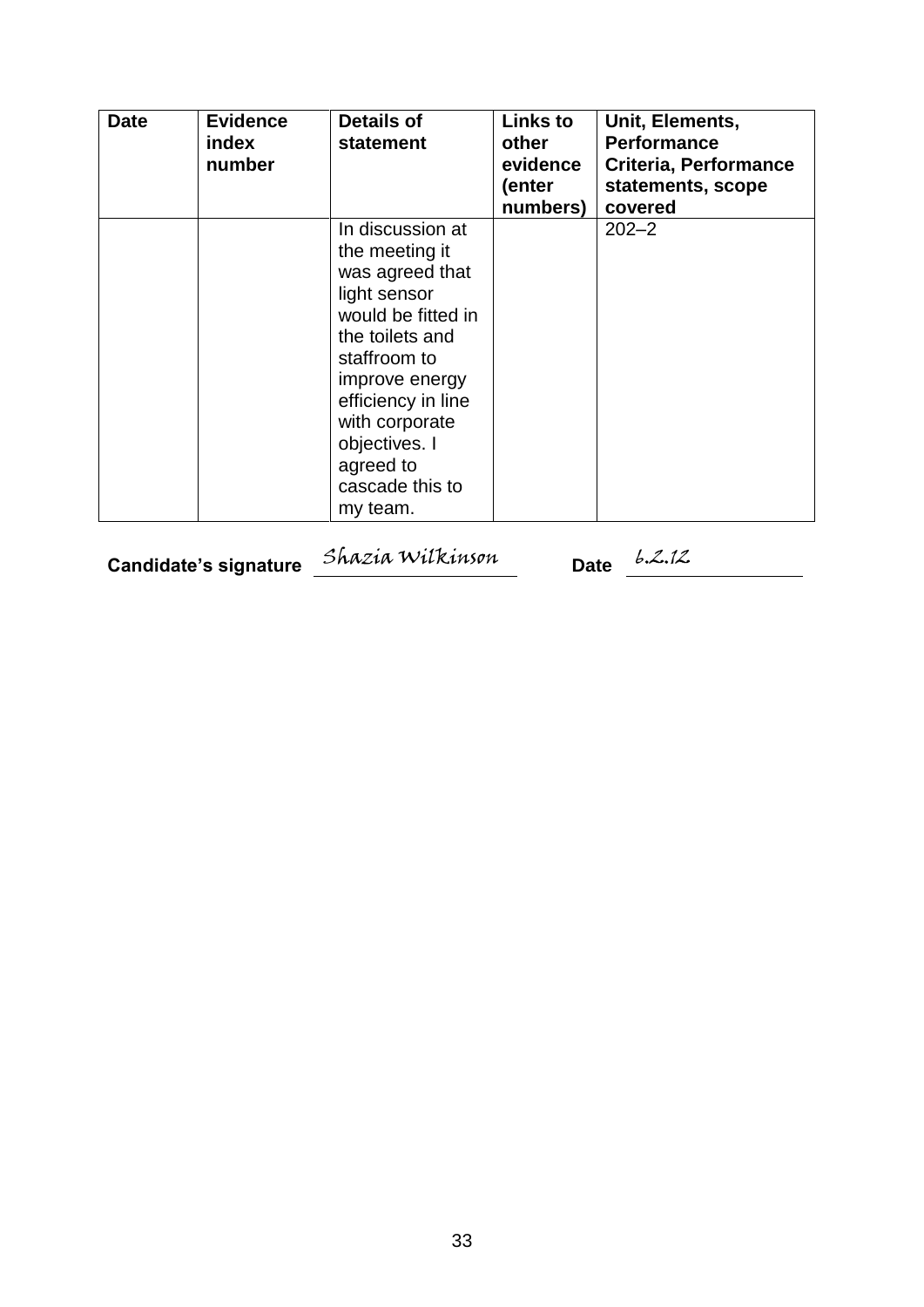## <span id="page-34-0"></span>**Witness testimony**

Remember when you begin to use witness testimony that it must be capable of being authenticated — even if the testimony itself is being used to authenticate a candidate's claim to competence.

To make sure the witness testimony is genuine, you must ensure that you have a record of who is acting as a witness, their relationship to the candidate (eg supervisor, client) address, telephone number and the date. There are spaces for this information in the form.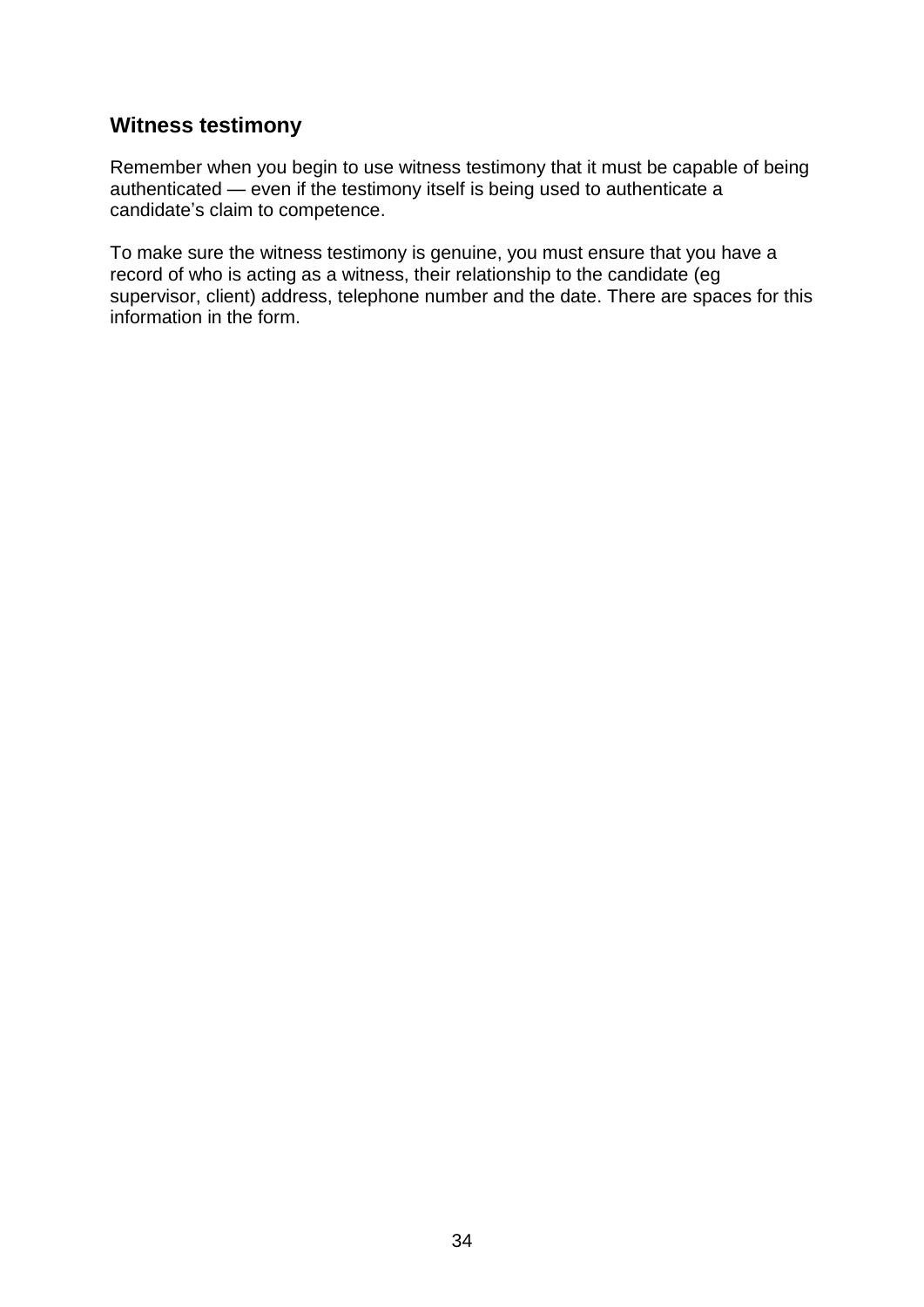### **Witness testimony**

| <b>SVQ title and level</b>                                                | SVQ2 Food and Drink Operations: Food<br><b>Manufacturing Excellence</b>                                                                                                      |
|---------------------------------------------------------------------------|------------------------------------------------------------------------------------------------------------------------------------------------------------------------------|
| <b>Candidate's name</b>                                                   | Shazia Wilkinson                                                                                                                                                             |
| Evidence index no                                                         | complete                                                                                                                                                                     |
| Index no of other evidence<br>which this testimony relates to<br>(if any) |                                                                                                                                                                              |
| Element(s)                                                                |                                                                                                                                                                              |
| Date of evidence                                                          | 01.02.12                                                                                                                                                                     |
| <b>Name of witness</b>                                                    | Janice Alan                                                                                                                                                                  |
| Designation/relationship to<br>candidate                                  | Health & safety officer                                                                                                                                                      |
| <b>Details of testimony</b><br>company risk register.                     | I can confirm that Shazia followed correct procedure for health and safety incidents.<br>The log book was correctly updated and we discussed the incident in relation to the |

I can confirm the candidate's performance was satisfactory.

**Witness's signature** *Janice Alan* **Date** *11.02.12* 

**Witness** (please select the appropriate box)**:**

Holds L and D Unit 9D/9D1, A1/A2 or D32/D33 qualifications

 $\sqrt{\phantom{a}}$  Is familiar with the SVQ standards to which the candidate is working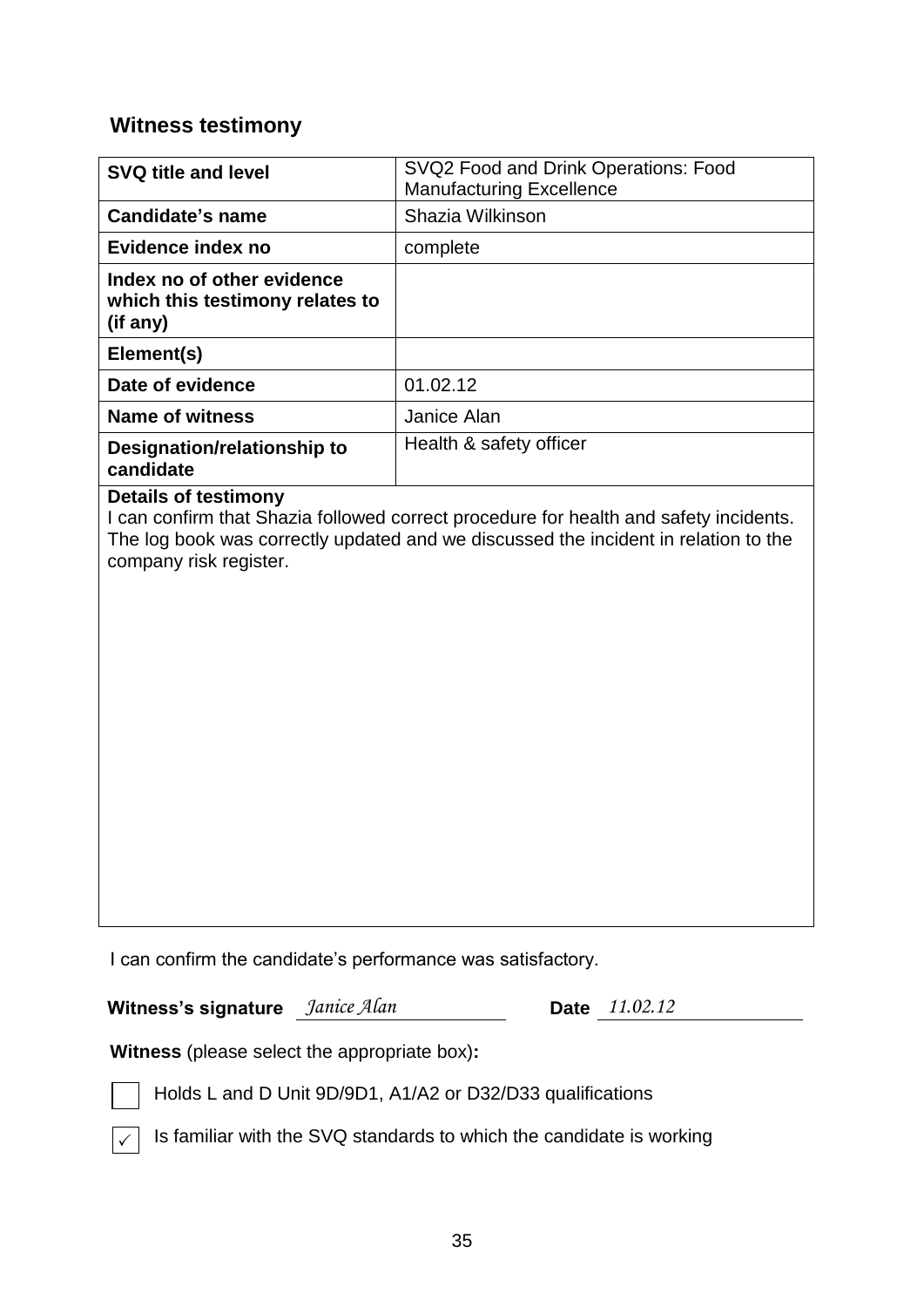# <span id="page-36-0"></span>**Filling the gaps**

There may come a time when your candidate has provided evidence for most of the Unit (or SVQ), but there are some gaps. For example, you may find that certain situations, such as handling contingencies, have not arisen during assessment. Often these will relate to dealing with health and safety issues, or unexpected problems with workflow like delays in receiving information from another part of the organisation.

In this SVQ, such gaps are likely to occur in generating evidence for emergency procedures, dealing with difficult situations, breakdowns in equipment, and health and safety issues.

You may be able to overcome these by simulation, or questions. Stimulation should only be used if it is permitted in the standards.

## <span id="page-36-1"></span>**Guidance and support to candidates**

At all times during the assessment process — from planning through to making your assessment decision — feedback should be ongoing, clear and constructive. Feedback should be given against the national standards by relating it to the evidence provided, including the knowledge specifications.

Where there are any shortfalls in a candidate's competence, you should discuss these with your candidate and make plans for re-assessment.

## <span id="page-36-2"></span>**Judging candidate evidence and making an assessment decision**

In judging candidate evidence, you must be satisfied that your candidates can work consistently to the required standard, and that the evidence they have produced is their own. You must consider whether your candidate understands and applies the knowledge evidence and how this links to performance evidence.

Evidence must:

- ◆ be relevant to the SVQ
- ◆ be authentic
- ◆ show current competence
- be sufficient to help you form a decision about the candidate's competence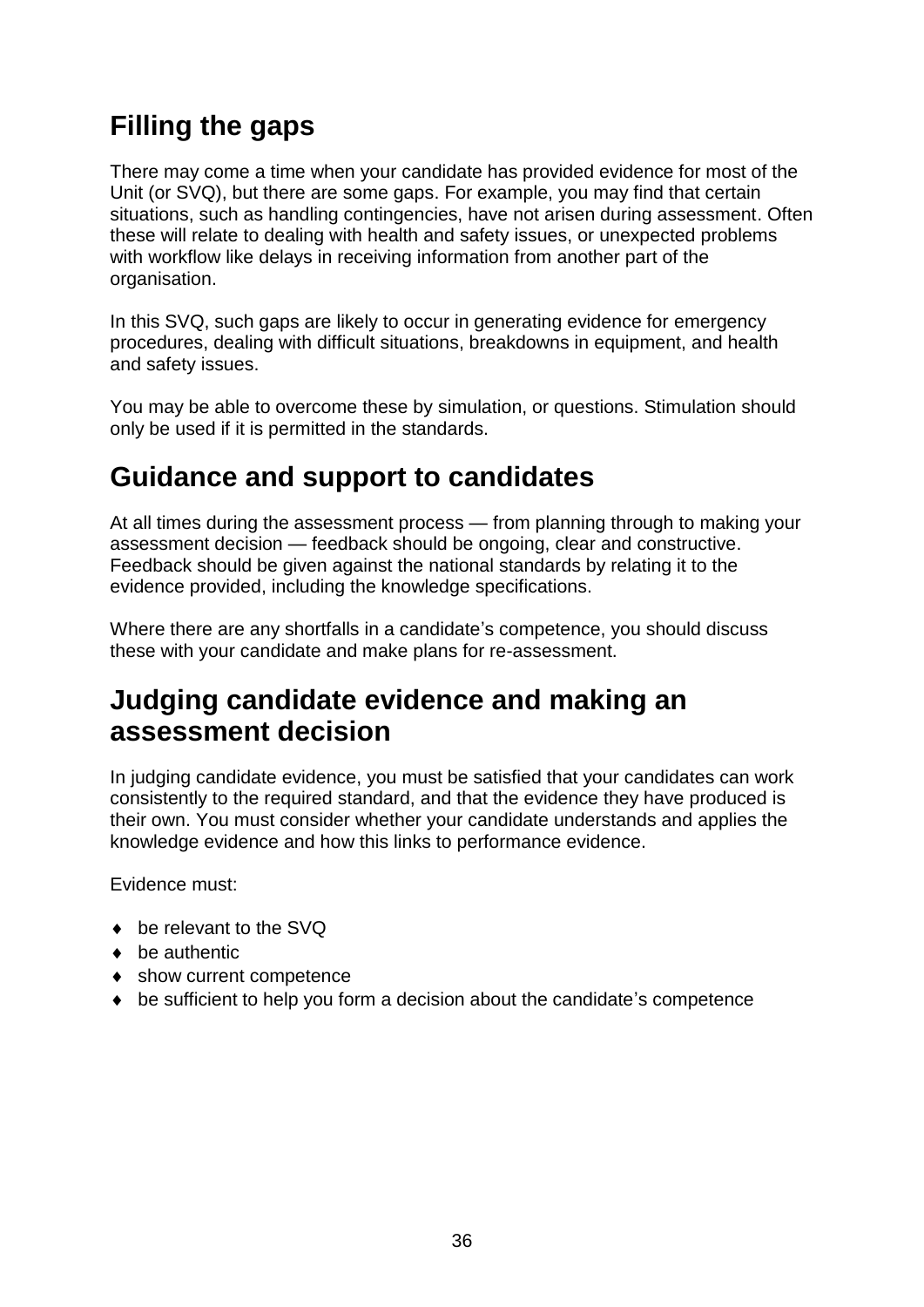## <span id="page-37-0"></span>**Insufficient evidence**

You have to judge whether the candidate has produced enough evidence required by the standards for you to reach a decision about their evidence.

Where there is insufficient evidence, you should say this to your candidate. You should tell them that it is not that they are not yet competent — there is simply not enough evidence on which to make a decision.

In this situation, your feedback to your candidates must help them produce more evidence and/or plan for further assessment.

## <span id="page-37-1"></span>**Authenticating candidates' evidence**

Authentication is required where you have not observed candidates' performance at first hand.

You can check whether a candidate has produced evidence which they claim shows their competence by questioning them or, if this is appropriate, asking them to produce a personal statement, using witness testimony, or seeking peer reports from other colleagues of the candidate.

#### **Example**

Authentications could be needed if a candidate has produced evidence of a finished product, such as a flowchart illustrating the process they have devised for monitoring throughput. This could be authenticated by asking the candidate about how it was produced, and also questioning colleagues. The same could apply to other products of work such as work rotas and maintenance or supply requests.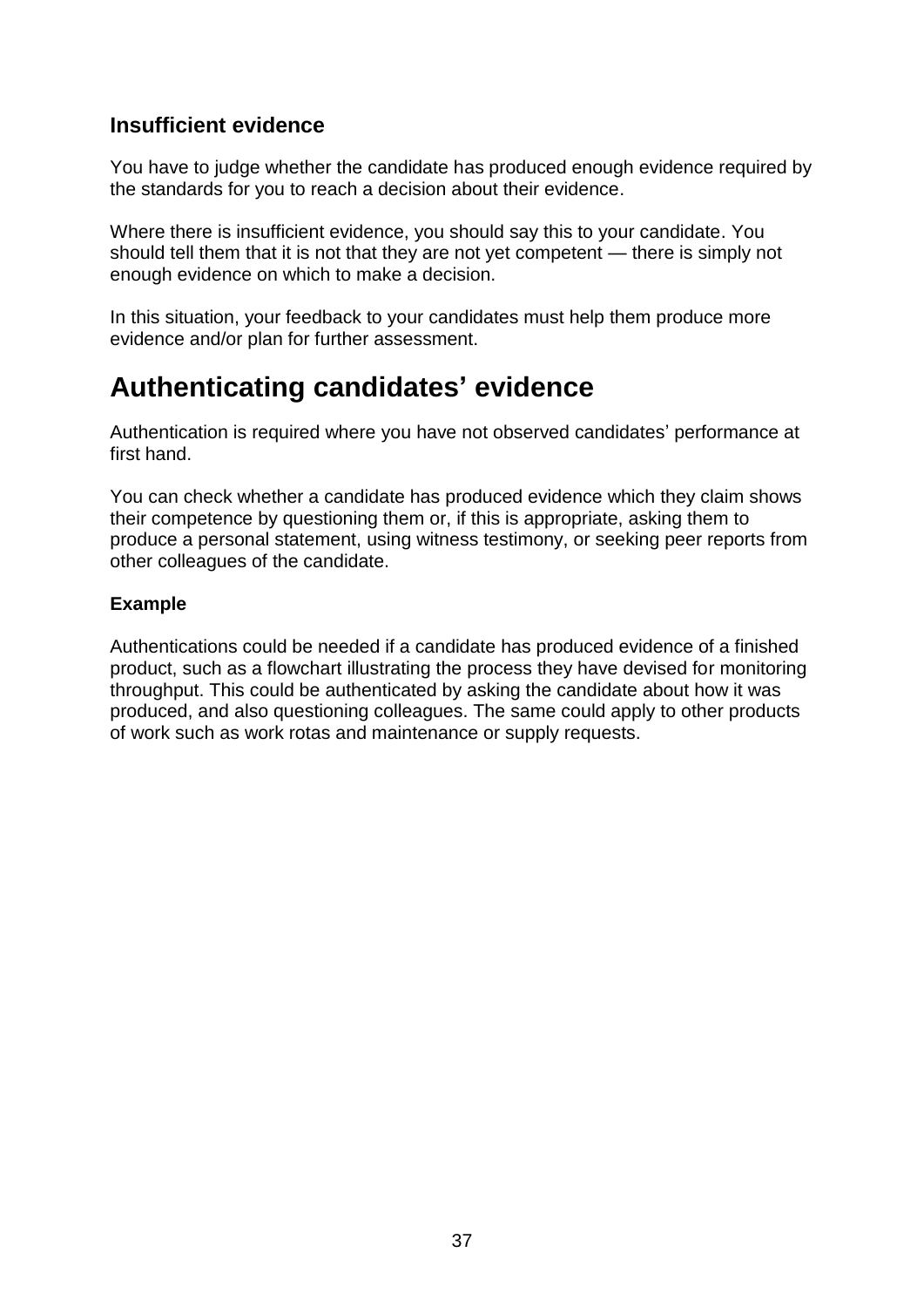# <span id="page-38-0"></span>**4 Recording achievement**

You should retain all evidence — clearly referenced — for internal and external verification.

The candidate's evidence is normally kept in a file, often called a *portfolio*. These documents help you and your candidates to collect, present and cross-reference the evidence to the national standards. They are also a means of recording your assessment decisions, and they tell an External Verifier what stage a candidate has reached in achieving the SVQ.

Recording documents do not need to be paper-based — it is possible to use an electronic format for collecting and structuring the evidence. Whatever format you and your candidates choose to use, the documents must show what evidence was generated, the assessment decisions you made, how the evidence meets the standards, and where the evidence can be located. You should avoid photocopying items simply to put them in a portfolio — a clear explanation of where the evidence can be found (for example, in a filing cabinet) may be sufficient for the External Verifier to follow it up and include it in the visit.

There are various reasons why record-keeping is so important:

- it provides a way of tracking a candidate's progress in achieving an SVQ
- it helps candidates to make claims for certification of their competence
- internal verifiers and External Verifiers use the records to sample assessment decisions
- $\bullet$  it helps us to monitor the quality assurance of our qualifications

If your candidates' evidence is incomplete, or cannot be located, or if there is inaccurate cross-referencing to the standards, there is a risk that an internal verifier or External Verifier will be unable to confirm your assessment decisions.

To help you and your candidate present evidence and record your assessment decision, we have provided examples of the forms which you and your candidate might use to compile the portfolio.

- ◆ Completing the Unit progress record
- Using the evidence index
- ◆ Completing the Element achievement record

These forms are also used in SQA's portfolio.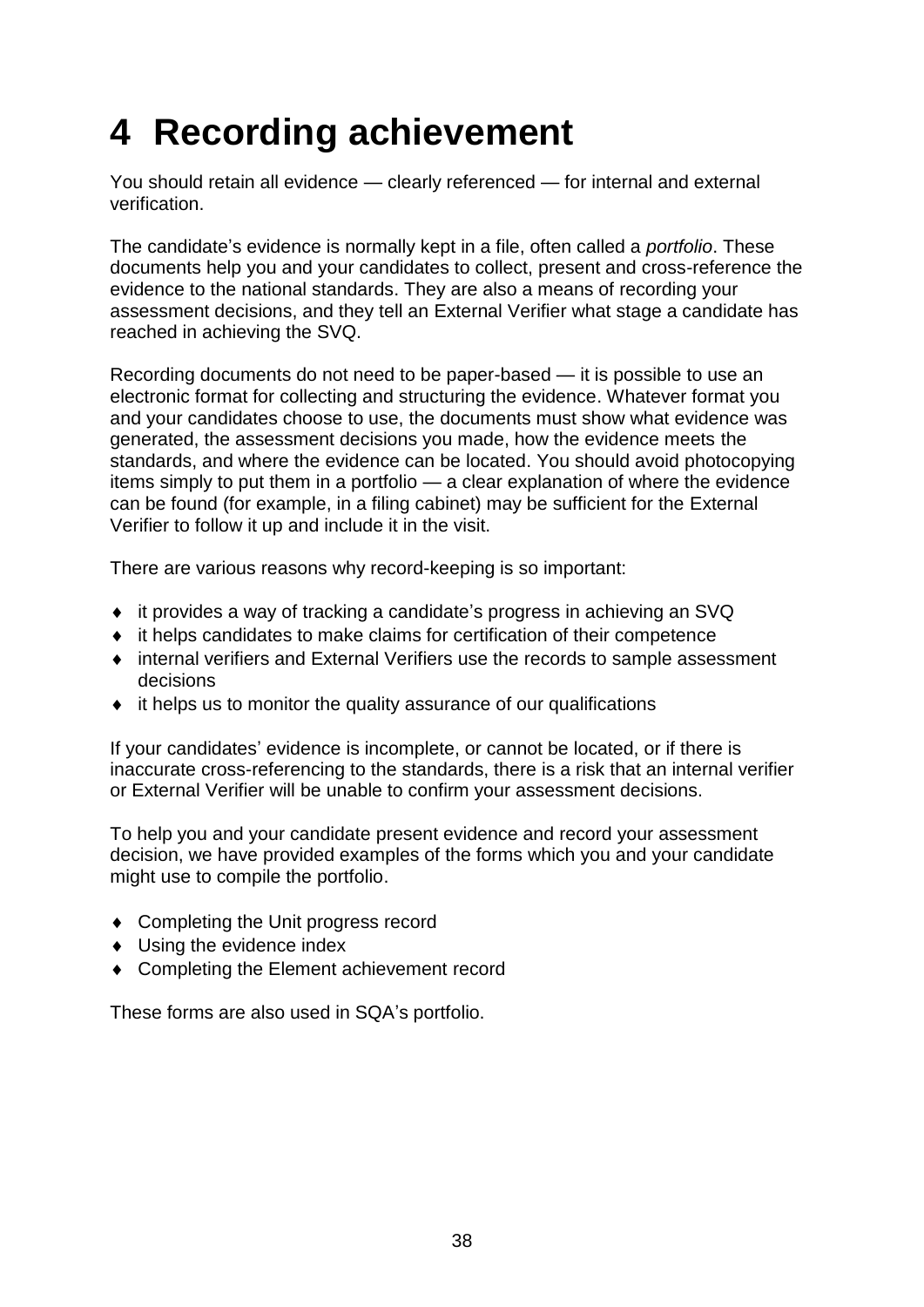## <span id="page-39-0"></span>**Completing the Unit progress record**

You should complete this form each time your candidate achieves a Unit from the SVQ by adding your signature and the date next to the relevant Unit.

At this stage, candidates should make sure they have completed the recording documents correctly and that their evidence can be easily located. Only then should they circle the relevant Unit number at the top of the form. This enables both of you to see at a glance what stage the candidate is at in their SVQ.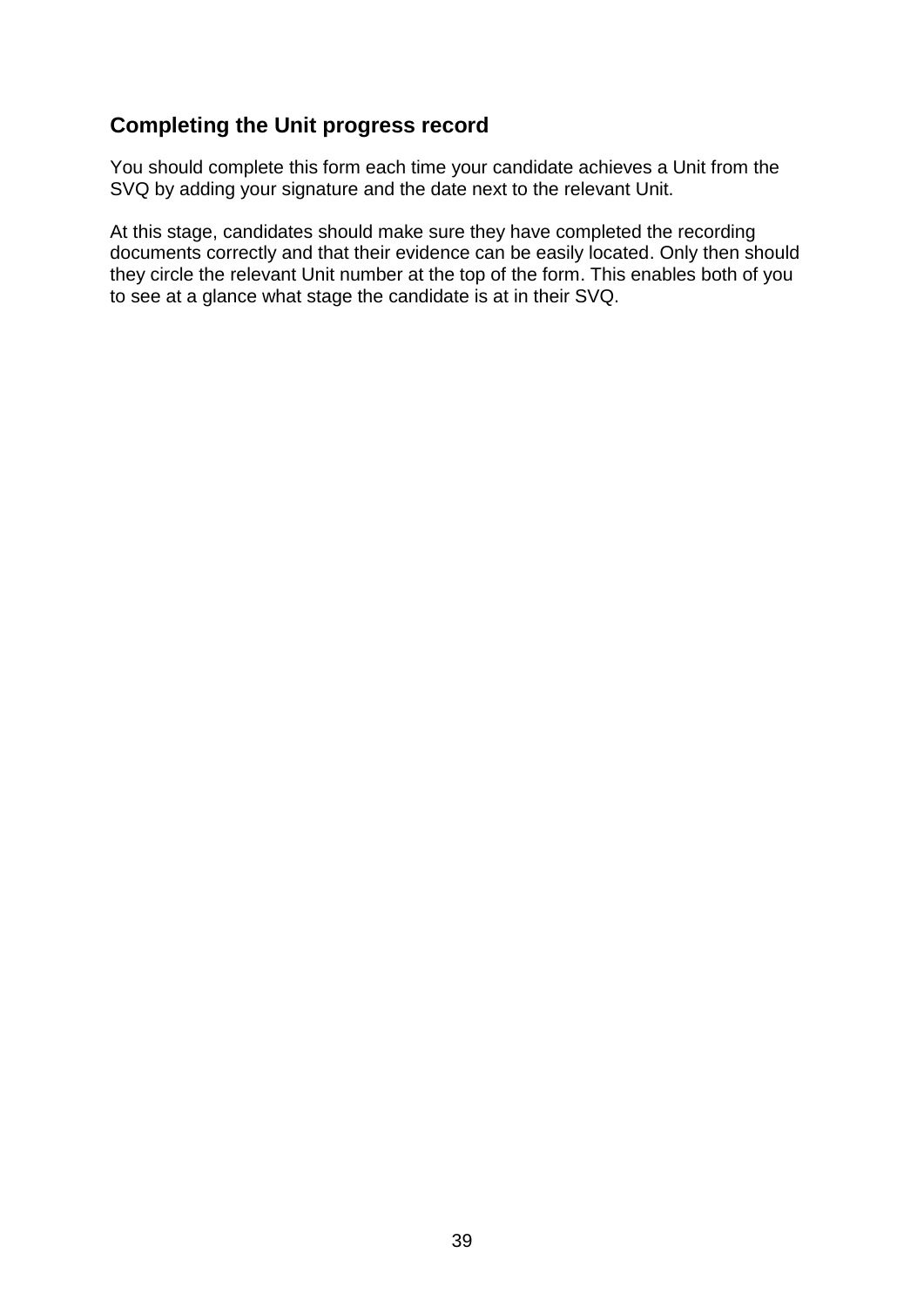### <span id="page-40-0"></span>**Unit progress record**

#### **Qualification and level** SVQ2 Food and Drink Operations: Food Manufacturing Excellence)

**Candidate** Shazia Wilkinson

To achieve the whole qualification, you must prove competence in a minimum of 3 and a maximum of 4 Units from Group A and Group B, and up to 2 Units from Group C.

#### **Unit checklist**

| <b>Group A</b> | ∩∩י<br>ZUZ | 204 | 206 | 444 | 446 |  |
|----------------|------------|-----|-----|-----|-----|--|
| <b>Group B</b> | 447        | 449 |     |     |     |  |
| <b>Group C</b> | 456        | 457 |     |     |     |  |

#### **Units achieved**

| <b>Unit</b> | <b>Title</b>                         | Assessor's | <b>Date</b> |
|-------------|--------------------------------------|------------|-------------|
| number      |                                      | signature  |             |
| 202         | Work Effectively with Others in a    |            |             |
|             | <b>Food Environment</b>              |            |             |
| 204         | Maintain Product Quality in Food     |            |             |
|             | Manufacture                          |            |             |
| 206         | Maintain Workplace Food Safety       |            |             |
|             | <b>Standards in Food Manufacture</b> |            |             |
| 444         | Contribute to Sustainable            |            |             |
|             | Practice in a Food Environment       |            |             |
| 446         | Organise and Improve Work            |            |             |
|             | <b>Activities for Achieving</b>      |            |             |
|             | Excellence in a Food                 |            |             |
|             | Environment                          |            |             |
| 447         | <b>Contribute to Continuous</b>      |            |             |
|             | <b>Improvement for Achieving</b>     |            |             |
|             | Excellence in a Food                 |            |             |
|             | Environment                          |            |             |
| 449         | Contribute to the Application of     |            |             |
|             | Improvement Techniques for           |            |             |
|             | Achieving Excellence in a Food       |            |             |
|             | Environment                          |            |             |
| 456         | Principles of Sustainability in a    |            |             |
|             | <b>Food Environment</b>              |            |             |
| 457         | Principles of Workplace              |            |             |
|             | Organisation in a Food               |            |             |
|             | Environment                          |            |             |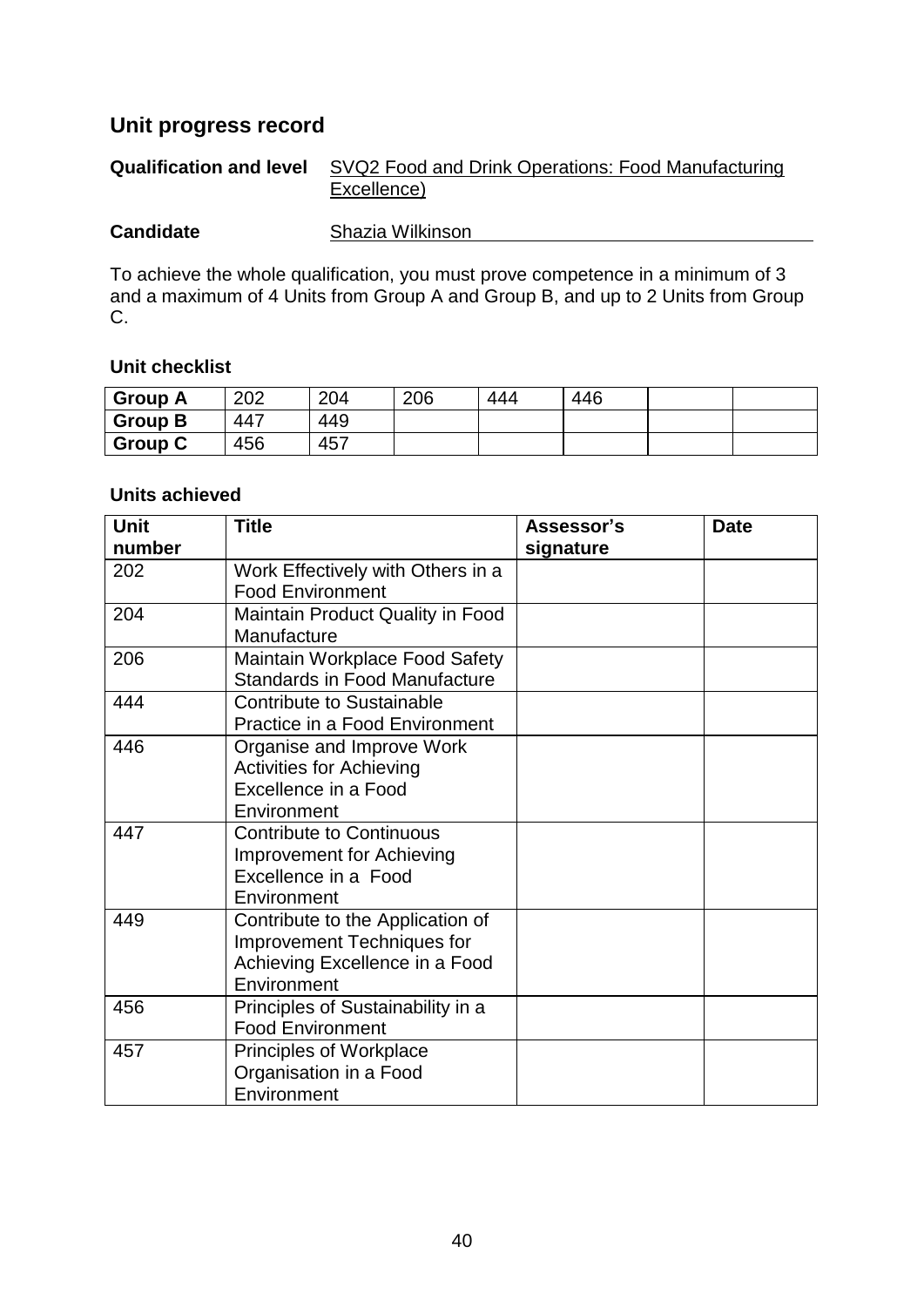## <span id="page-41-0"></span>**Using the index of evidence**

The purpose of the index of evidence is to help you locate and work through the candidate's evidence. It should give you a summary of what evidence the candidate has collected, and where (eg in a portfolio) it can be found.

The index of evidence should be completed by entering:

- $\bullet$  the index number for each piece of evidence
- ◆ a description of each piece of evidence
- $\bullet$  the place or location where it can be found
- the initials of the internal verifier and the date (if they have sampled the candidate's evidence)

Ideally, it should be candidates themselves (with your support and encouragement) who complete the index.

You must make sure that the information in the evidence index is accurate when your candidates' portfolios are presented for assessment and verification — particularly the information about where the evidence can be located. This is important because we suggest that anything which has been produced as day-to-day work is kept in its normal location, but anything which has been produced through assessment for the SVQ, eg observation checklists, is filed in the candidate's portfolio. In this way, your candidate can avoid having to photocopy work products just for the sake of including them in a portfolio. It also means that evidence produced as a result of assessment is kept safely in a central file.

If the index of evidence is not completed with an accurate description and location of the evidence, there is a risk that an internal verifier or External Verifier might be unable to confirm your assessment decisions.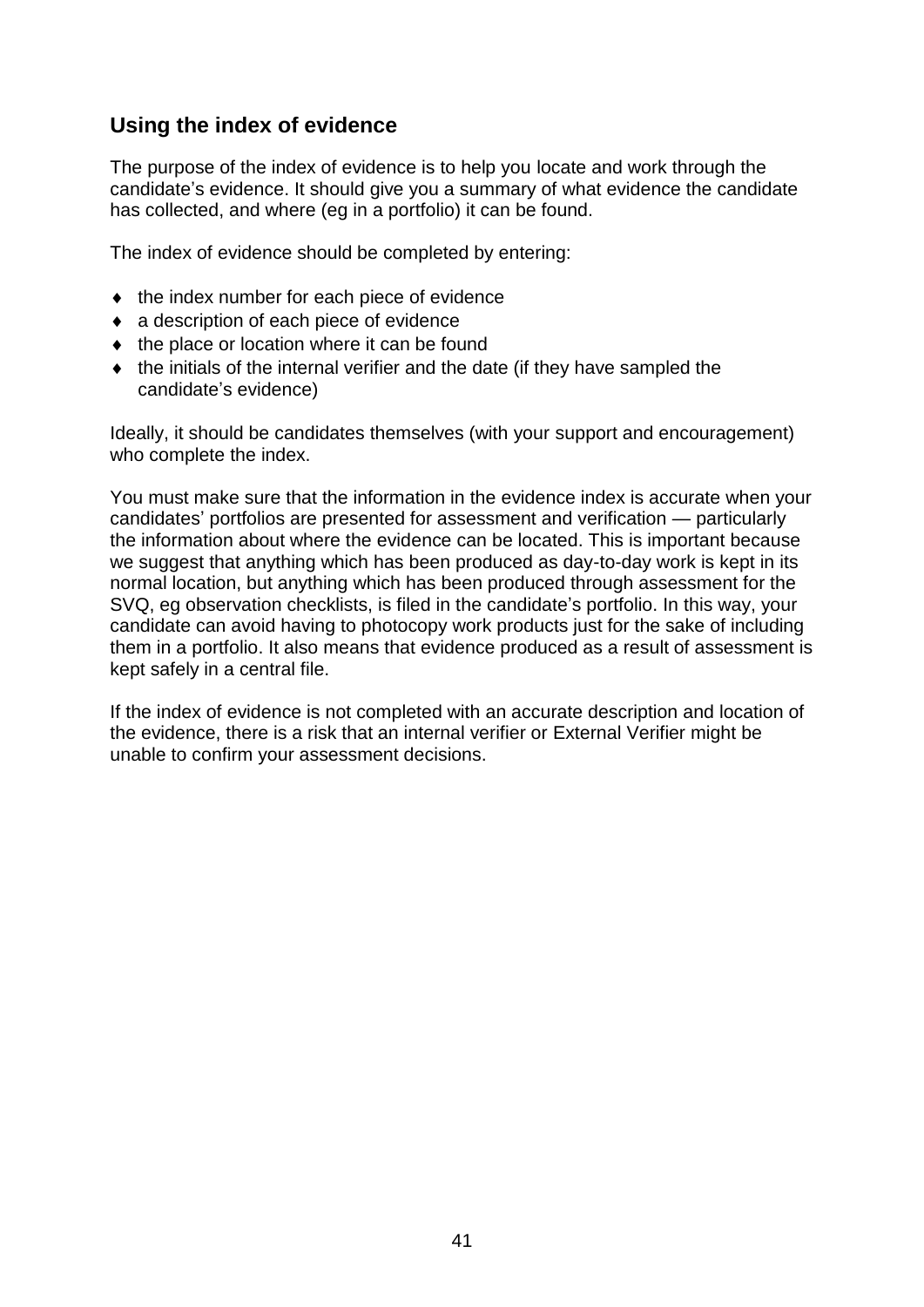## <span id="page-42-0"></span>**Index of evidence**

| <b>SVQ title and level</b> | SVQ2 Food and Drink Operations: Food Manufacturing |
|----------------------------|----------------------------------------------------|
|                            | Excellence                                         |

| <b>Evidence</b><br>number | <b>Description of evidence</b>                                                                  | <b>Included</b><br>in portfolio<br>(Yes/No)<br>If no,<br>state location | <b>Sampled by</b><br>the IV<br>(initials and<br>date) |
|---------------------------|-------------------------------------------------------------------------------------------------|-------------------------------------------------------------------------|-------------------------------------------------------|
| $\mathbf 1$               | Observation record for Unit 202<br>Work Effectively with Others in a<br><b>Food Environment</b> | Yes                                                                     | $\mathcal{G}w$<br>24.2.12                             |
| $\overline{2}$            | Questions for Unit 202 Work<br>Effectively with Others in a Food<br>Environment                 | Yes                                                                     | GW<br>24.02.12                                        |
| 3                         | Personal Statement for Unit 202<br>Work Effectively with Others in a<br><b>Food Environment</b> | Yes                                                                     |                                                       |
| $\overline{4}$            | Witness testimony for Unit 202 Work<br>Effectively with Others in a Food<br>Environment         | Yes                                                                     |                                                       |
|                           |                                                                                                 |                                                                         |                                                       |
|                           |                                                                                                 |                                                                         |                                                       |
|                           |                                                                                                 |                                                                         |                                                       |
|                           |                                                                                                 |                                                                         |                                                       |
|                           |                                                                                                 |                                                                         |                                                       |
|                           |                                                                                                 |                                                                         |                                                       |
|                           |                                                                                                 |                                                                         |                                                       |
|                           |                                                                                                 |                                                                         |                                                       |
|                           |                                                                                                 |                                                                         |                                                       |
|                           |                                                                                                 |                                                                         |                                                       |
|                           |                                                                                                 |                                                                         |                                                       |
|                           |                                                                                                 |                                                                         |                                                       |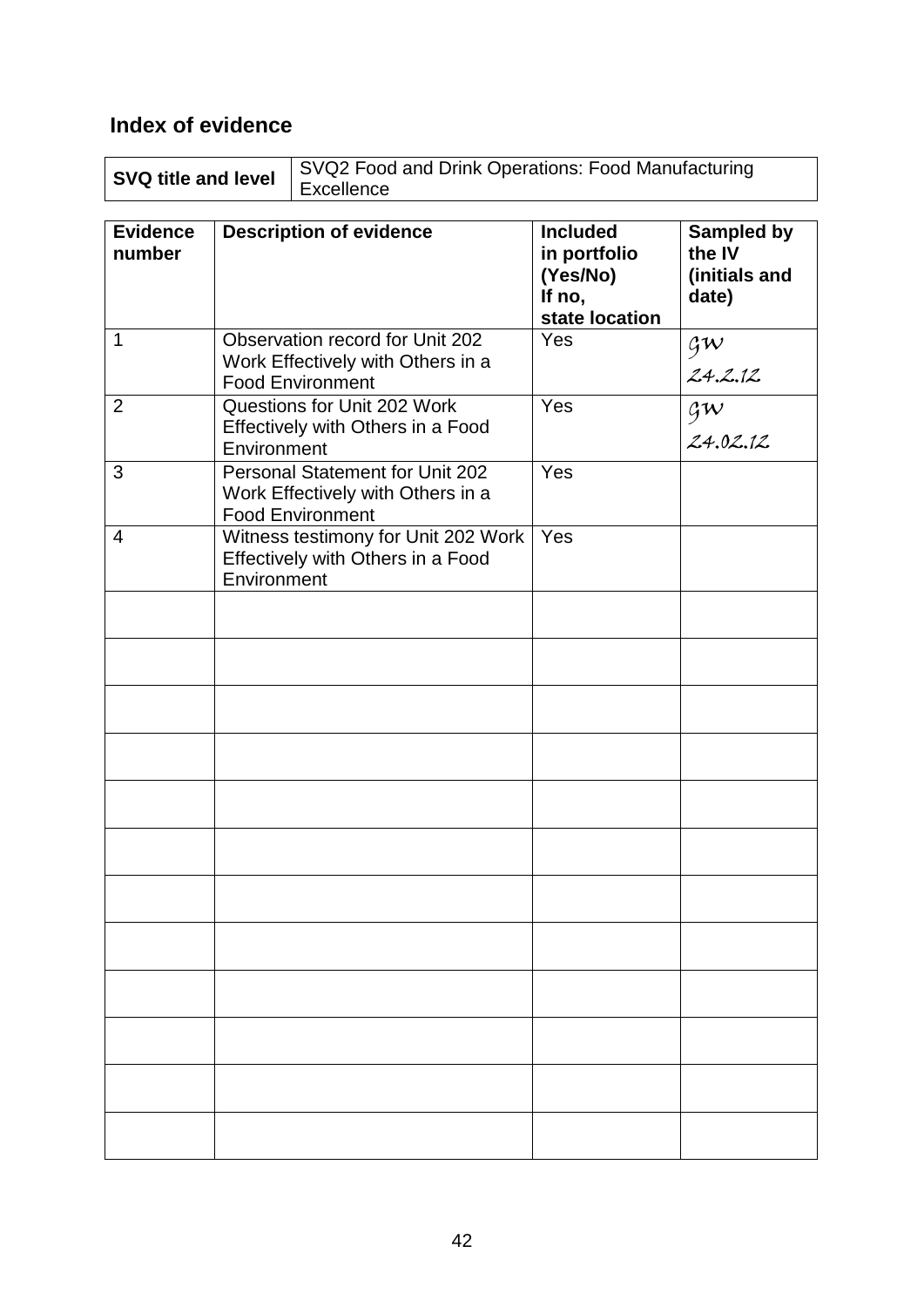## <span id="page-43-0"></span>**Completing the Element achievement record**

To help you and your candidates cross-reference the evidence to the standards of the SVQs, we have provided records similar to those produced in the SQA portfolio. Use one record for each Element. The grids should be completed by:

- $\bullet$  entering the evidence index number in the first column
- giving a brief description of the evidence in the second
- ticking the relevant boxes for the Performance Criteria (or statements of competence as they are sometimes known)
- entering the areas of knowledge and understanding the piece of evidence covers

If integrated assessment is used (linking PC or Elements across different Units) the evidence should be cross-referenced back to the relevant Units.

We have provided a completed example to show how to use the record.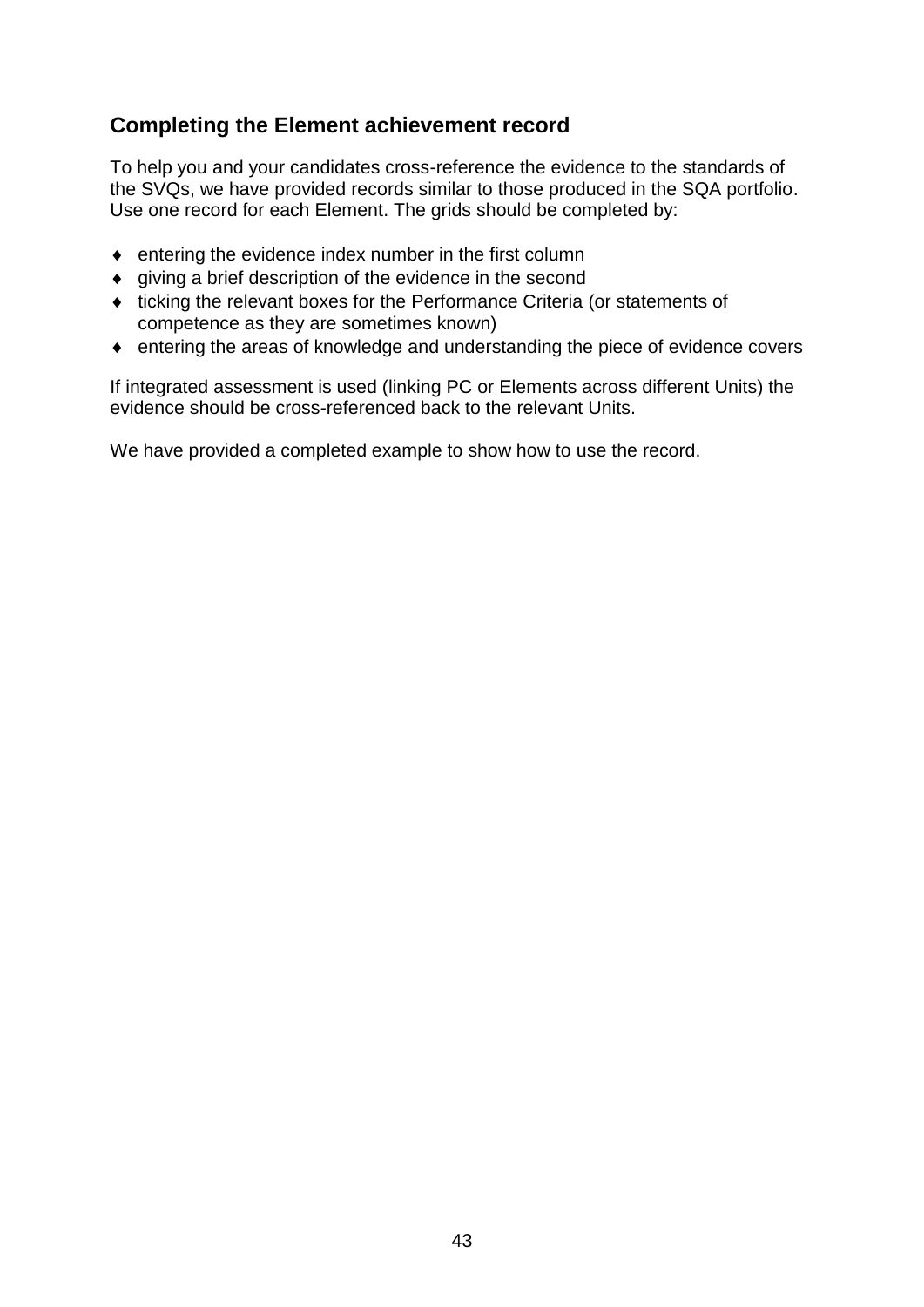## **Element achievement record**

**Unit** Work Effectively with Others in a Food Environment

#### **Element**

<span id="page-44-0"></span>

| <b>Evidence</b><br>index no | <b>Description of</b><br>evidence | <b>PC/performance</b><br><b>statements</b> |  |  |  | Areas of Knowledge and Understanding/scope |  |  |  |  |  |  |  |  |  |  |  |
|-----------------------------|-----------------------------------|--------------------------------------------|--|--|--|--------------------------------------------|--|--|--|--|--|--|--|--|--|--|--|
|                             |                                   |                                            |  |  |  |                                            |  |  |  |  |  |  |  |  |  |  |  |
|                             | Observation                       | $\checkmark$                               |  |  |  |                                            |  |  |  |  |  |  |  |  |  |  |  |
| $\overline{2}$              | Questions                         | $\checkmark$                               |  |  |  |                                            |  |  |  |  |  |  |  |  |  |  |  |
| 3                           | <b>Personal Statement</b>         | $\checkmark$                               |  |  |  |                                            |  |  |  |  |  |  |  |  |  |  |  |
| $\overline{4}$              | <b>Witness Testimony</b>          | $\checkmark$                               |  |  |  |                                            |  |  |  |  |  |  |  |  |  |  |  |
|                             |                                   |                                            |  |  |  |                                            |  |  |  |  |  |  |  |  |  |  |  |
|                             |                                   |                                            |  |  |  |                                            |  |  |  |  |  |  |  |  |  |  |  |
|                             |                                   |                                            |  |  |  |                                            |  |  |  |  |  |  |  |  |  |  |  |
|                             |                                   |                                            |  |  |  |                                            |  |  |  |  |  |  |  |  |  |  |  |
|                             |                                   |                                            |  |  |  |                                            |  |  |  |  |  |  |  |  |  |  |  |
|                             |                                   |                                            |  |  |  |                                            |  |  |  |  |  |  |  |  |  |  |  |
|                             |                                   |                                            |  |  |  |                                            |  |  |  |  |  |  |  |  |  |  |  |
|                             |                                   |                                            |  |  |  |                                            |  |  |  |  |  |  |  |  |  |  |  |
|                             |                                   |                                            |  |  |  |                                            |  |  |  |  |  |  |  |  |  |  |  |
|                             |                                   |                                            |  |  |  |                                            |  |  |  |  |  |  |  |  |  |  |  |
|                             |                                   |                                            |  |  |  |                                            |  |  |  |  |  |  |  |  |  |  |  |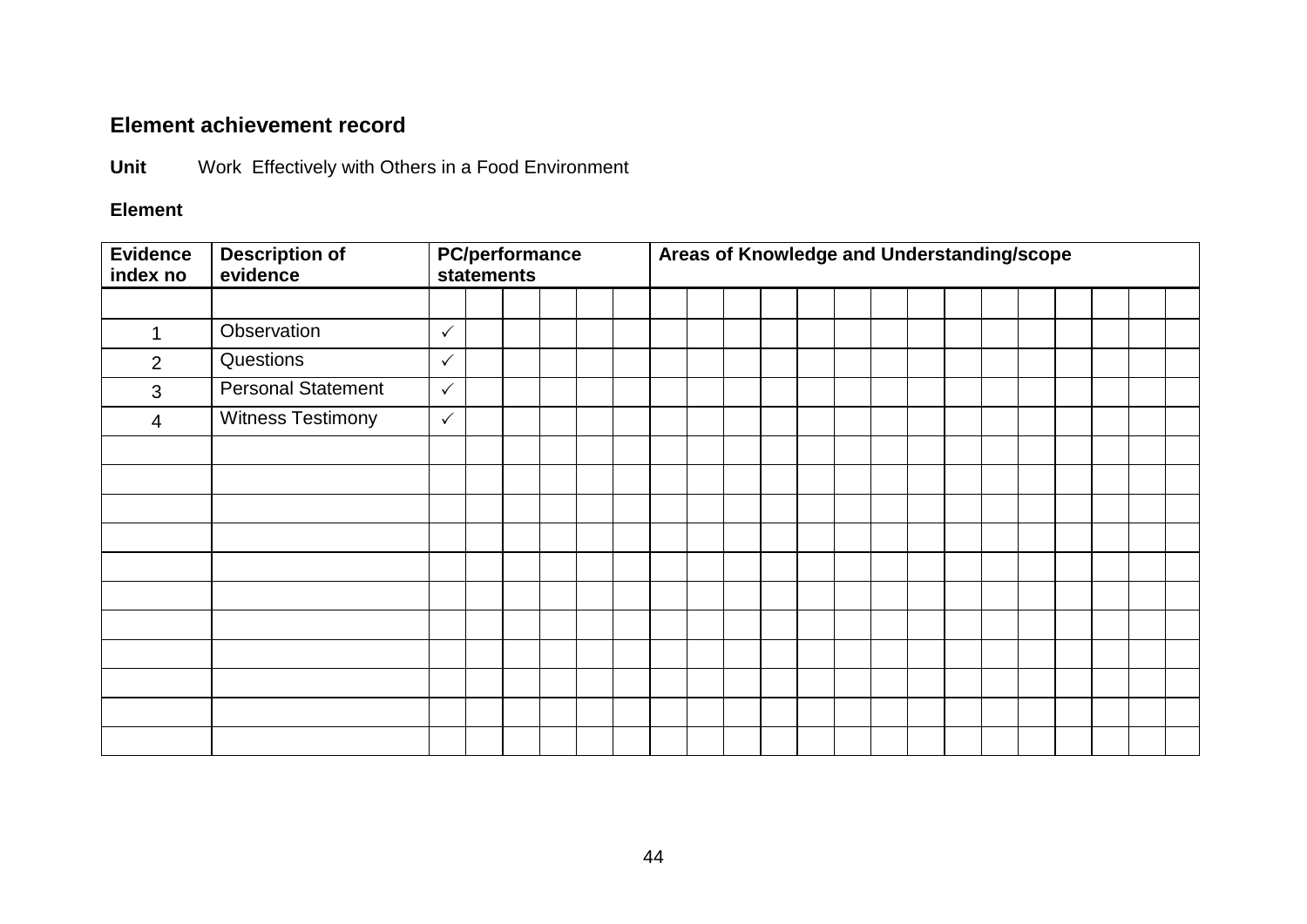#### **Unit** 202 Work Effectively with Other in a Food Environment

#### **Element**

#### **Notes/comments**

Shazia has been able to demonstrate that she has the ability to work with a team to complete work activities, that she can give and receive information, and that she can work with a team to improve the way work is done. Shazia was observed on one occasion by the assessor.

The candidate has satisfied the assessor and internal verifier that the performance evidence has been met.

| <b>Candidate's signature</b>  | Shazía Wílkínson | <b>Date</b> | 01.04.12 |
|-------------------------------|------------------|-------------|----------|
| <b>Assessor's signature</b>   | Doug Smith       | <b>Date</b> | 01.04.12 |
| Internal verifier's signature | Greg Willís      | <b>Date</b> | 01.04.12 |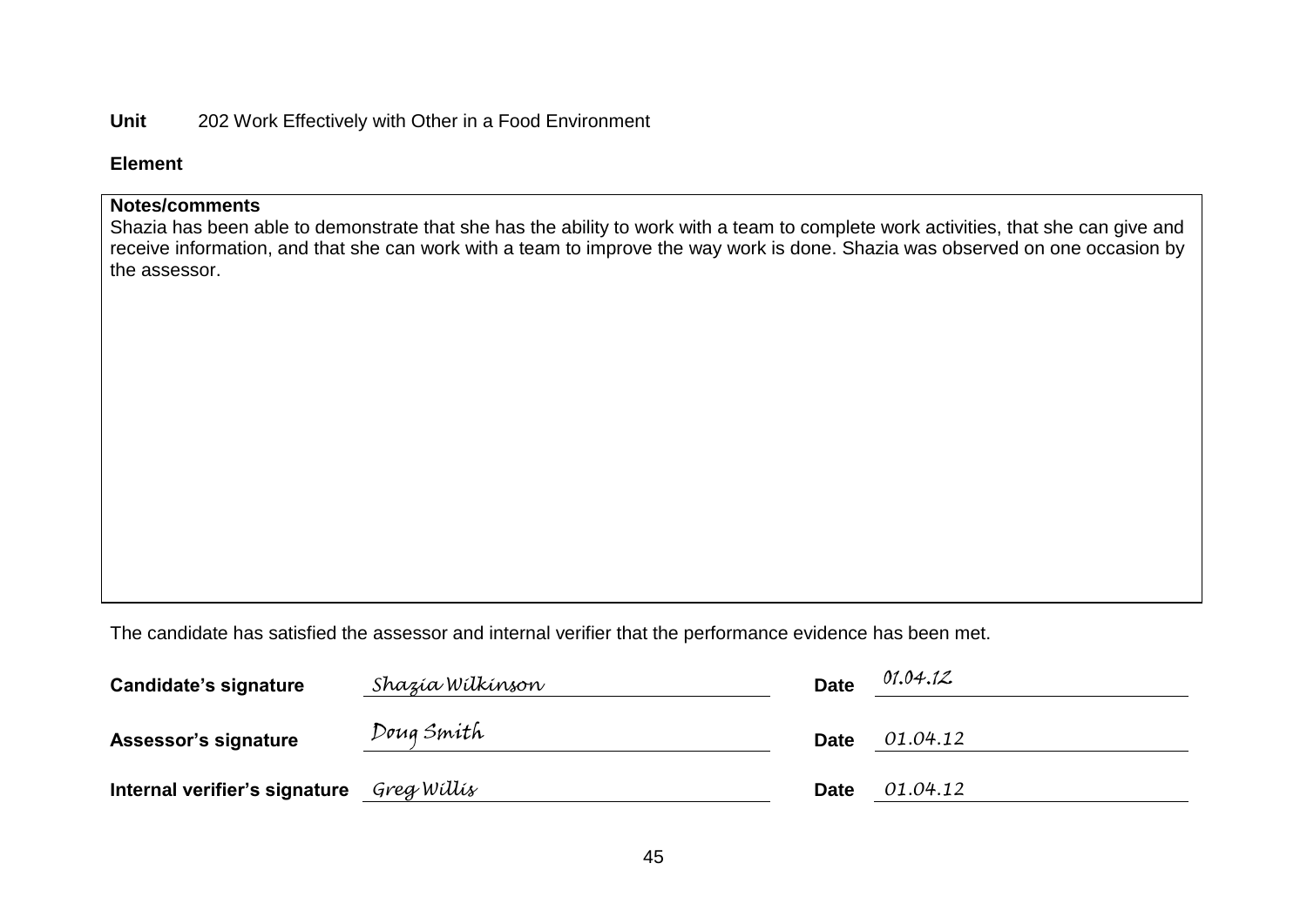# <span id="page-46-0"></span>**5 Further information**

## <span id="page-46-1"></span>**What else should I read?**

The publications listed here provide additional information on how to implement SVQs. Details of these and other SQA publications are available on our website at **www.sqa.org.uk** on the 'Publications, Sales and Downloads' section. They can be ordered from SQA's Business Development and Customer Support Team telephone 0303 333 0330. Please note that there may be a charge for some of these publications.

*Assessor/Verifier Units: assessment guidance*

*External Verification: A Guide for Centres*

*Guide to Assessment* 

*Introduction to Assessment Arrangements for Schools and Colleges*

*SQA's Quality Framework: a guide for centres*

*Operational Help Centre*

The Operational Guide for Centres has been replaced by the online Operational Help Centre on **www.sqa.org.uk**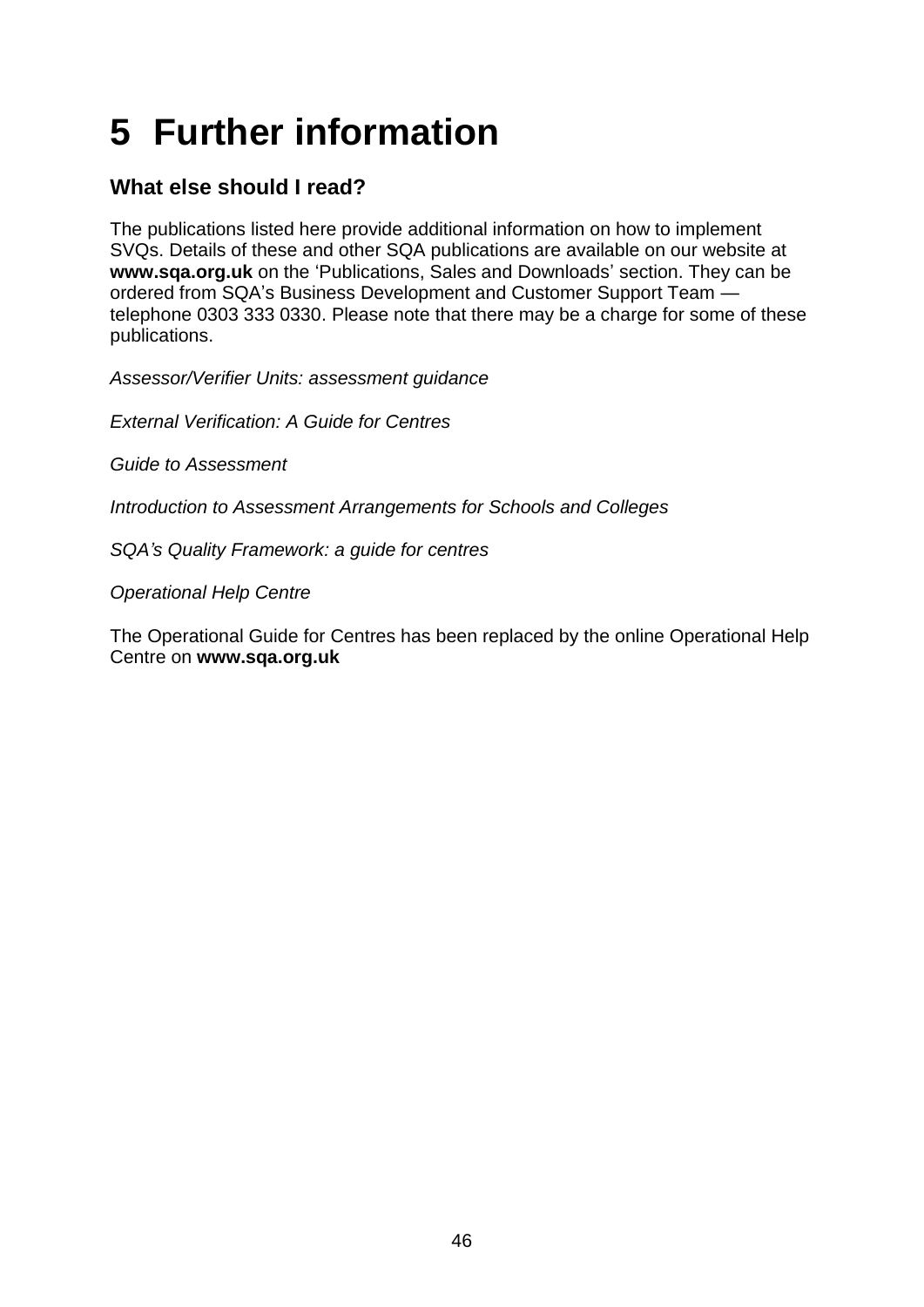# <span id="page-47-0"></span>**Appendix 1: Blank recording forms**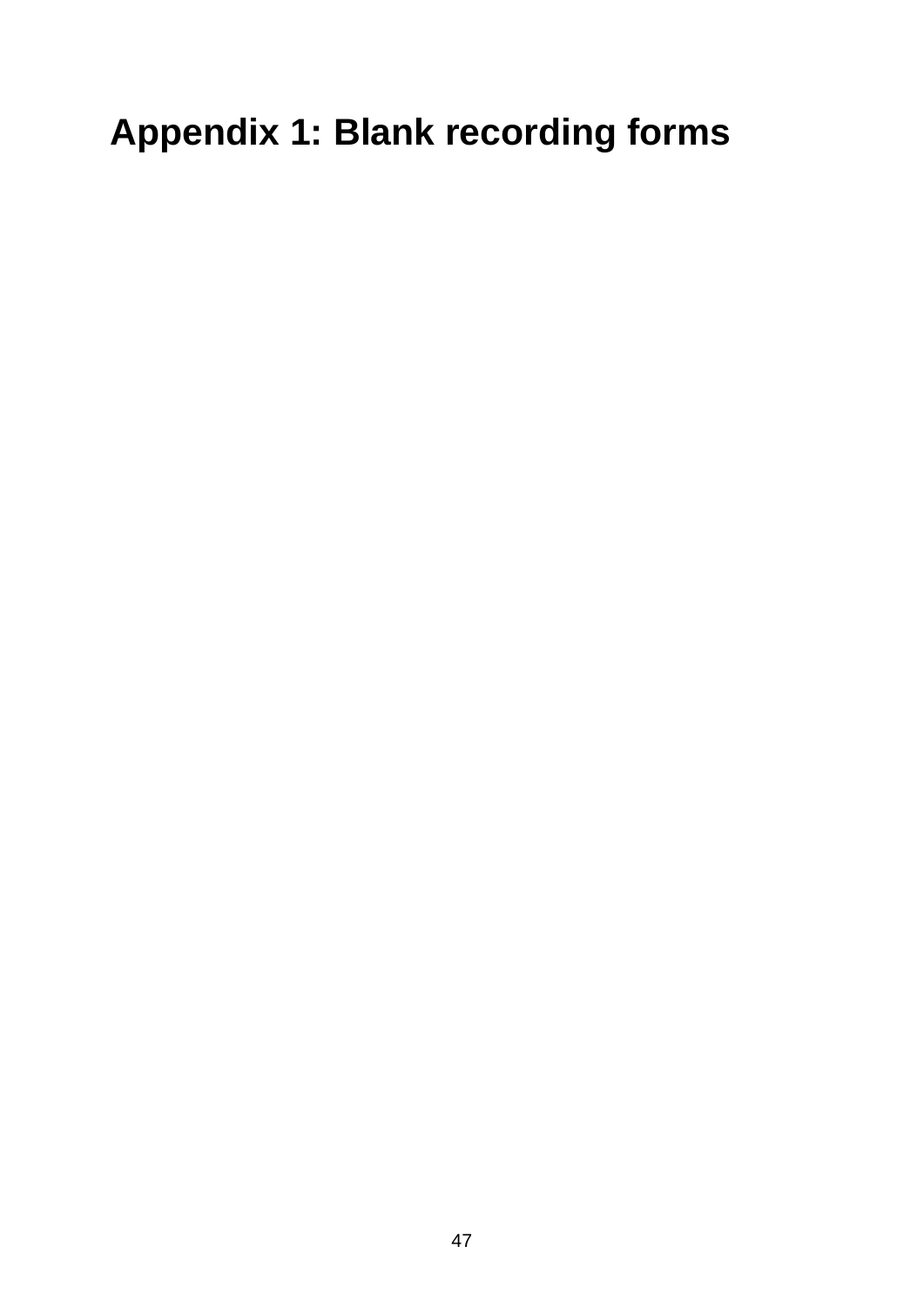## **Unit progress record**

#### **Qualification and level**

#### **Candidate**

To achieve the whole qualification, you must prove competence in a minimum of 3 and a maximum of 4 Units from Group A and Group B, and up to 2 Units from Group C.

<u> 1989 - Johann Barn, mars eta bat erroman erroman erroman erroman erroman erroman erroman erroman erroman err</u>

#### **Unit checklist**

| <b>Mandatory</b> |  |  |  |  |
|------------------|--|--|--|--|
| <b>Optional</b>  |  |  |  |  |

#### **Mandatory Units achieved**

| Unit<br>number | <b>Title</b> | Assessor's<br>signature | <b>Date</b> |
|----------------|--------------|-------------------------|-------------|
|                |              |                         |             |
|                |              |                         |             |
|                |              |                         |             |
|                |              |                         |             |
|                |              |                         |             |
|                |              |                         |             |
|                |              |                         |             |
|                |              |                         |             |
|                |              |                         |             |
|                |              |                         |             |
|                |              |                         |             |

#### **Optional Units achieved**

| Unit<br>number | <b>Title</b> | Assessor's<br>signature | <b>Date</b> |
|----------------|--------------|-------------------------|-------------|
|                |              |                         |             |
|                |              |                         |             |
|                |              |                         |             |
|                |              |                         |             |
|                |              |                         |             |
|                |              |                         |             |
|                |              |                         |             |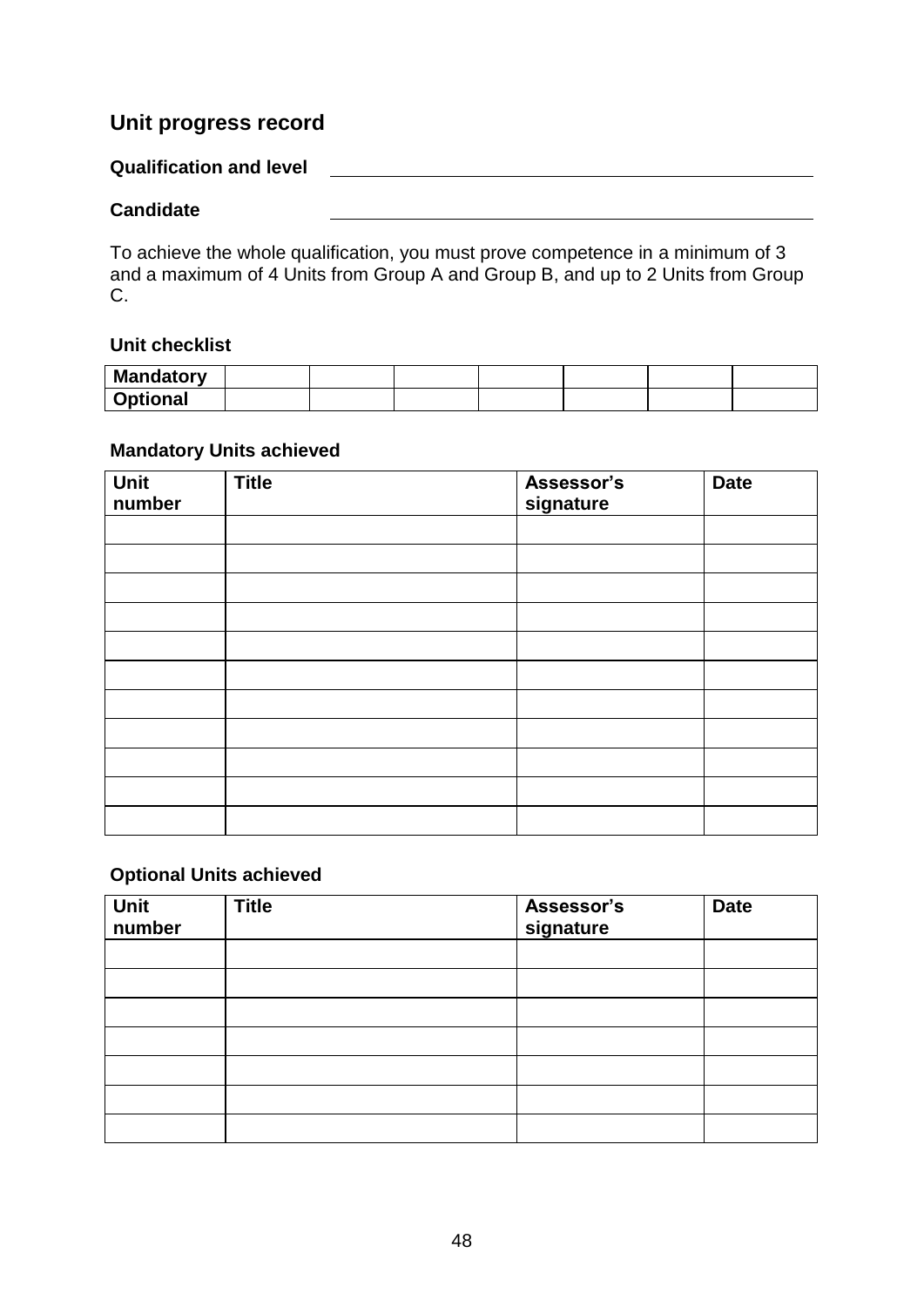## **Index of evidence**

| SVQ title and level       |                                |                                                                         |                                                       |
|---------------------------|--------------------------------|-------------------------------------------------------------------------|-------------------------------------------------------|
| <b>Evidence</b><br>number | <b>Description of evidence</b> | <b>Included</b><br>in portfolio<br>(Yes/No)<br>If no,<br>state location | <b>Sampled by</b><br>the IV<br>(initials and<br>date) |
|                           |                                |                                                                         |                                                       |
|                           |                                |                                                                         |                                                       |
|                           |                                |                                                                         |                                                       |
|                           |                                |                                                                         |                                                       |
|                           |                                |                                                                         |                                                       |
|                           |                                |                                                                         |                                                       |
|                           |                                |                                                                         |                                                       |
|                           |                                |                                                                         |                                                       |
|                           |                                |                                                                         |                                                       |
|                           |                                |                                                                         |                                                       |
|                           |                                |                                                                         |                                                       |
|                           |                                |                                                                         |                                                       |
|                           |                                |                                                                         |                                                       |
|                           |                                |                                                                         |                                                       |
|                           |                                |                                                                         |                                                       |
|                           |                                |                                                                         |                                                       |
|                           |                                |                                                                         |                                                       |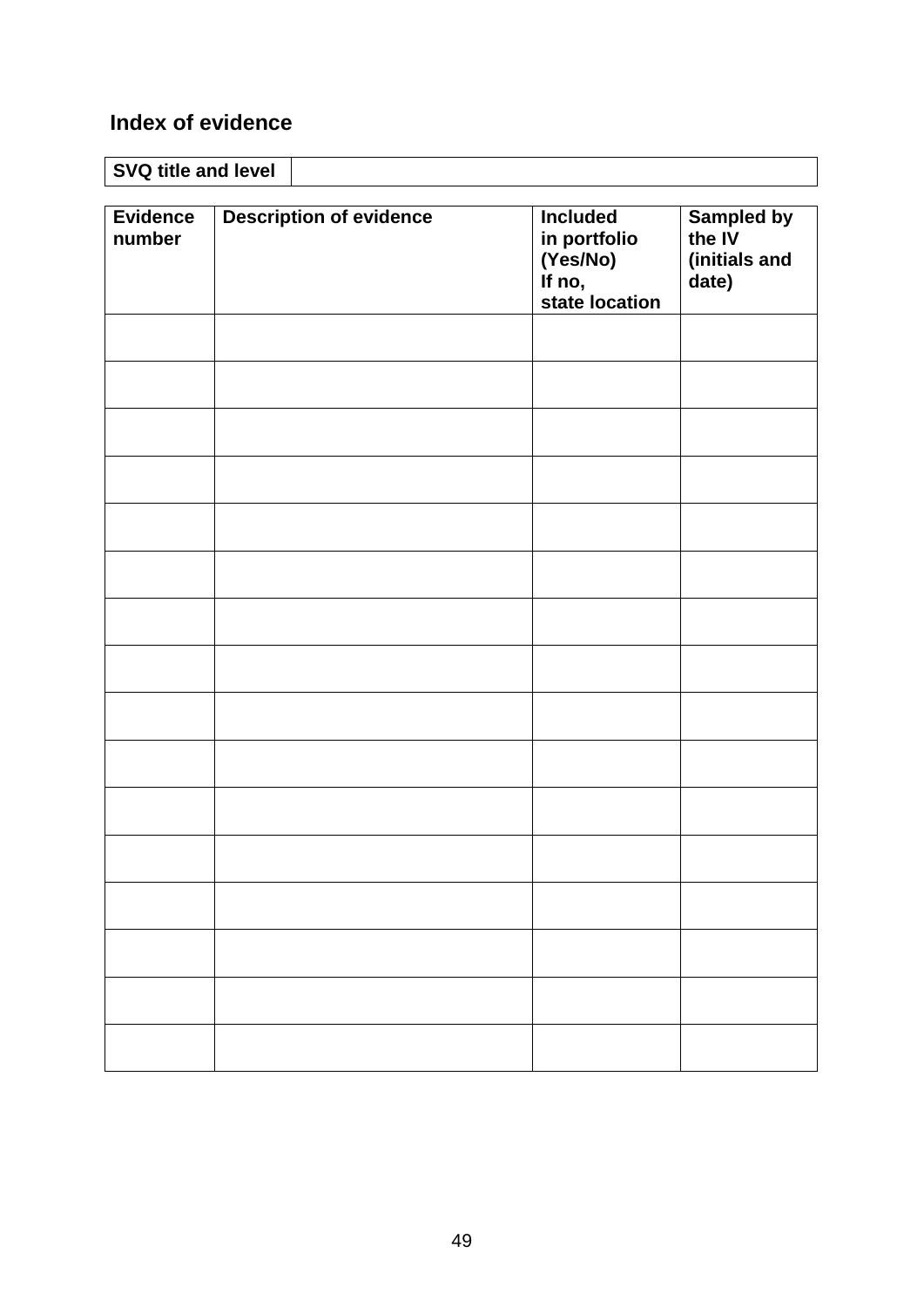## **Element achievement record**

**Unit**

**Element**

| <b>Evidence</b><br>index no | <b>Description of</b><br>evidence | Areas of Knowledge and Understanding/scope |  |  |  |  |  |  |  | <b>PC/performance</b><br>statements |  |  |  |  |  |  |  |  |  |  |  |  |  |
|-----------------------------|-----------------------------------|--------------------------------------------|--|--|--|--|--|--|--|-------------------------------------|--|--|--|--|--|--|--|--|--|--|--|--|--|
|                             |                                   |                                            |  |  |  |  |  |  |  |                                     |  |  |  |  |  |  |  |  |  |  |  |  |  |
|                             |                                   |                                            |  |  |  |  |  |  |  |                                     |  |  |  |  |  |  |  |  |  |  |  |  |  |
|                             |                                   |                                            |  |  |  |  |  |  |  |                                     |  |  |  |  |  |  |  |  |  |  |  |  |  |
|                             |                                   |                                            |  |  |  |  |  |  |  |                                     |  |  |  |  |  |  |  |  |  |  |  |  |  |
|                             |                                   |                                            |  |  |  |  |  |  |  |                                     |  |  |  |  |  |  |  |  |  |  |  |  |  |
|                             |                                   |                                            |  |  |  |  |  |  |  |                                     |  |  |  |  |  |  |  |  |  |  |  |  |  |
|                             |                                   |                                            |  |  |  |  |  |  |  |                                     |  |  |  |  |  |  |  |  |  |  |  |  |  |
|                             |                                   |                                            |  |  |  |  |  |  |  |                                     |  |  |  |  |  |  |  |  |  |  |  |  |  |
|                             |                                   |                                            |  |  |  |  |  |  |  |                                     |  |  |  |  |  |  |  |  |  |  |  |  |  |
|                             |                                   |                                            |  |  |  |  |  |  |  |                                     |  |  |  |  |  |  |  |  |  |  |  |  |  |
|                             |                                   |                                            |  |  |  |  |  |  |  |                                     |  |  |  |  |  |  |  |  |  |  |  |  |  |
|                             |                                   |                                            |  |  |  |  |  |  |  |                                     |  |  |  |  |  |  |  |  |  |  |  |  |  |
|                             |                                   |                                            |  |  |  |  |  |  |  |                                     |  |  |  |  |  |  |  |  |  |  |  |  |  |
|                             |                                   |                                            |  |  |  |  |  |  |  |                                     |  |  |  |  |  |  |  |  |  |  |  |  |  |
|                             |                                   |                                            |  |  |  |  |  |  |  |                                     |  |  |  |  |  |  |  |  |  |  |  |  |  |
|                             |                                   |                                            |  |  |  |  |  |  |  |                                     |  |  |  |  |  |  |  |  |  |  |  |  |  |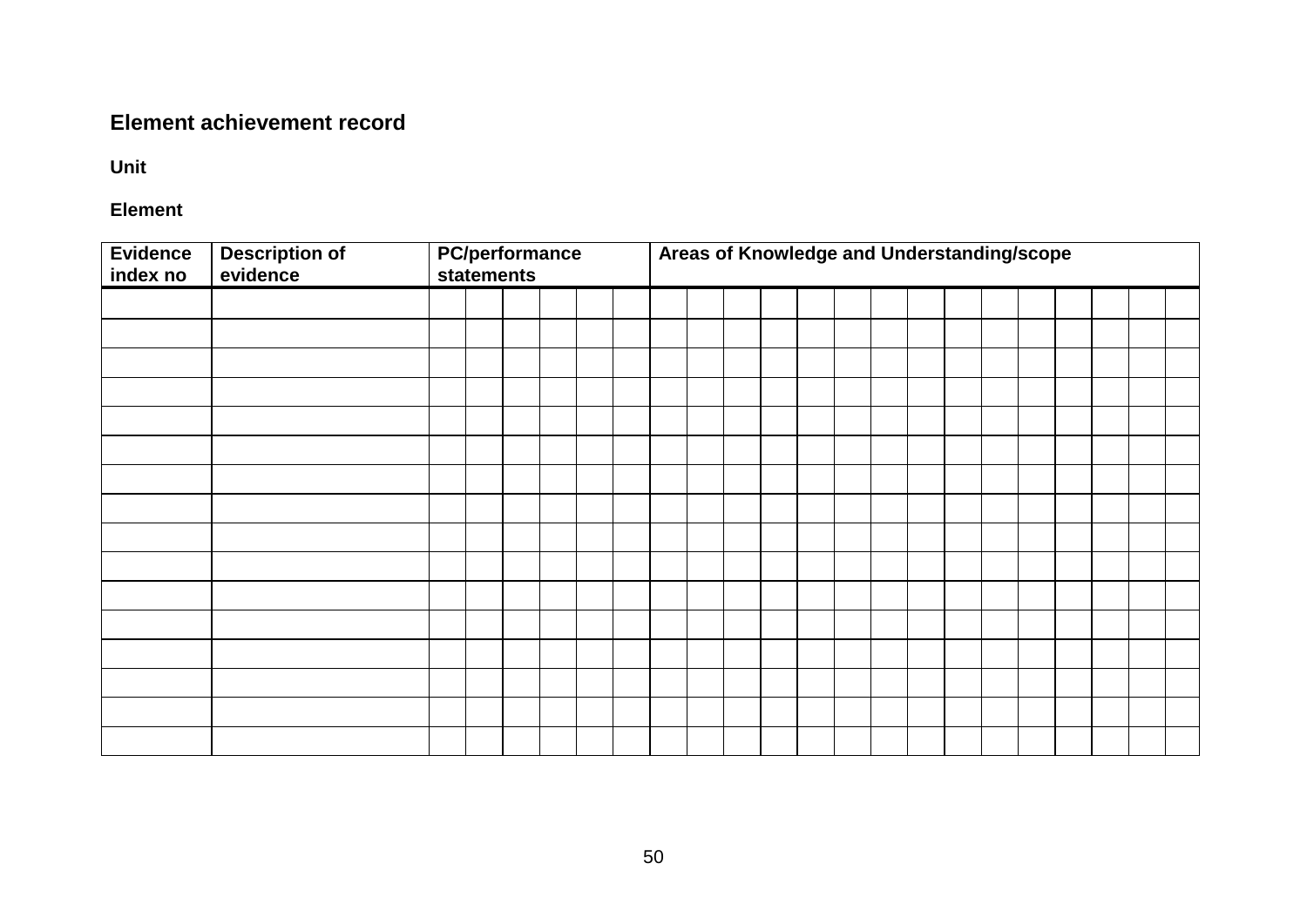**Unit**

**Element**

**Notes/comments**

The candidate has satisfied the assessor and internal verifier that the performance evidence has been met.

| Candidate's signature         | <b>Date</b> |  |
|-------------------------------|-------------|--|
| <b>Assessor's signature</b>   | <b>Date</b> |  |
| Internal verifier's signature | <b>Date</b> |  |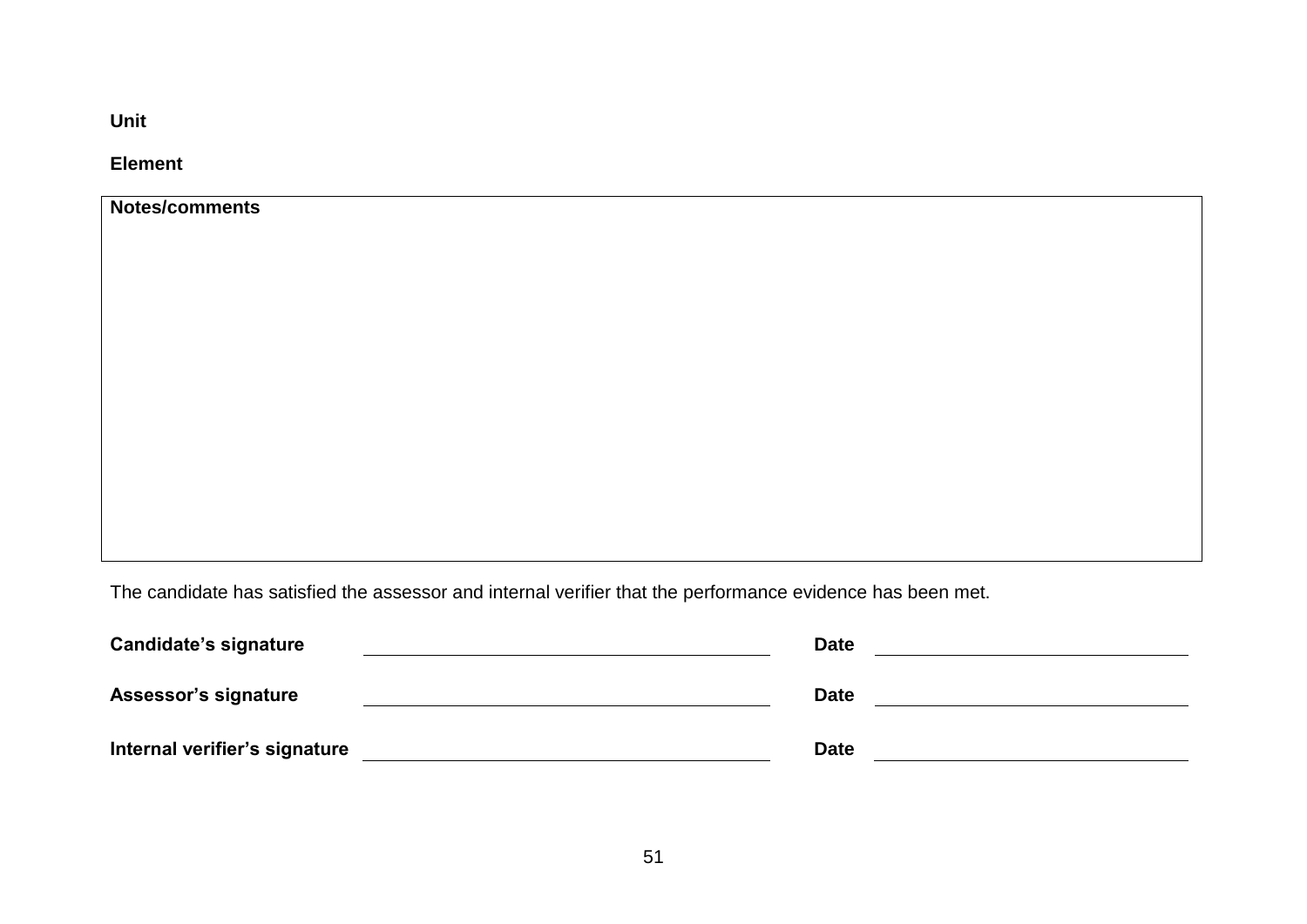## **Assessment plan**

| <b>Units</b>                                                                              |                              |                                                                  |                       |                                         |                                                                           |
|-------------------------------------------------------------------------------------------|------------------------------|------------------------------------------------------------------|-----------------------|-----------------------------------------|---------------------------------------------------------------------------|
| <b>Elements</b>                                                                           |                              |                                                                  |                       |                                         |                                                                           |
| <b>Activities</b>                                                                         | Performance<br>Criteria (PC) | <b>Method of</b><br>assessment/<br><b>Sources of</b><br>evidence | Date of<br>assessment | <b>Evidence</b><br>already<br>available | <b>Links to other Units</b><br>(Performance<br><b>Criteria and Range)</b> |
|                                                                                           |                              |                                                                  |                       |                                         |                                                                           |
|                                                                                           |                              |                                                                  |                       |                                         |                                                                           |
|                                                                                           |                              |                                                                  |                       |                                         |                                                                           |
| <b>Questioning for Knowledge</b><br>and Understanding not<br>apparent from performance to |                              |                                                                  |                       |                                         |                                                                           |
| be identified from 2nd review                                                             |                              |                                                                  |                       |                                         |                                                                           |
| <b>Assessor's signature</b>                                                               |                              |                                                                  | 1st review due        |                                         |                                                                           |
| <b>Candidate's signature</b>                                                              |                              |                                                                  | 2nd review due        |                                         |                                                                           |
| Date of agreement                                                                         |                              |                                                                  | Date of completion    |                                         |                                                                           |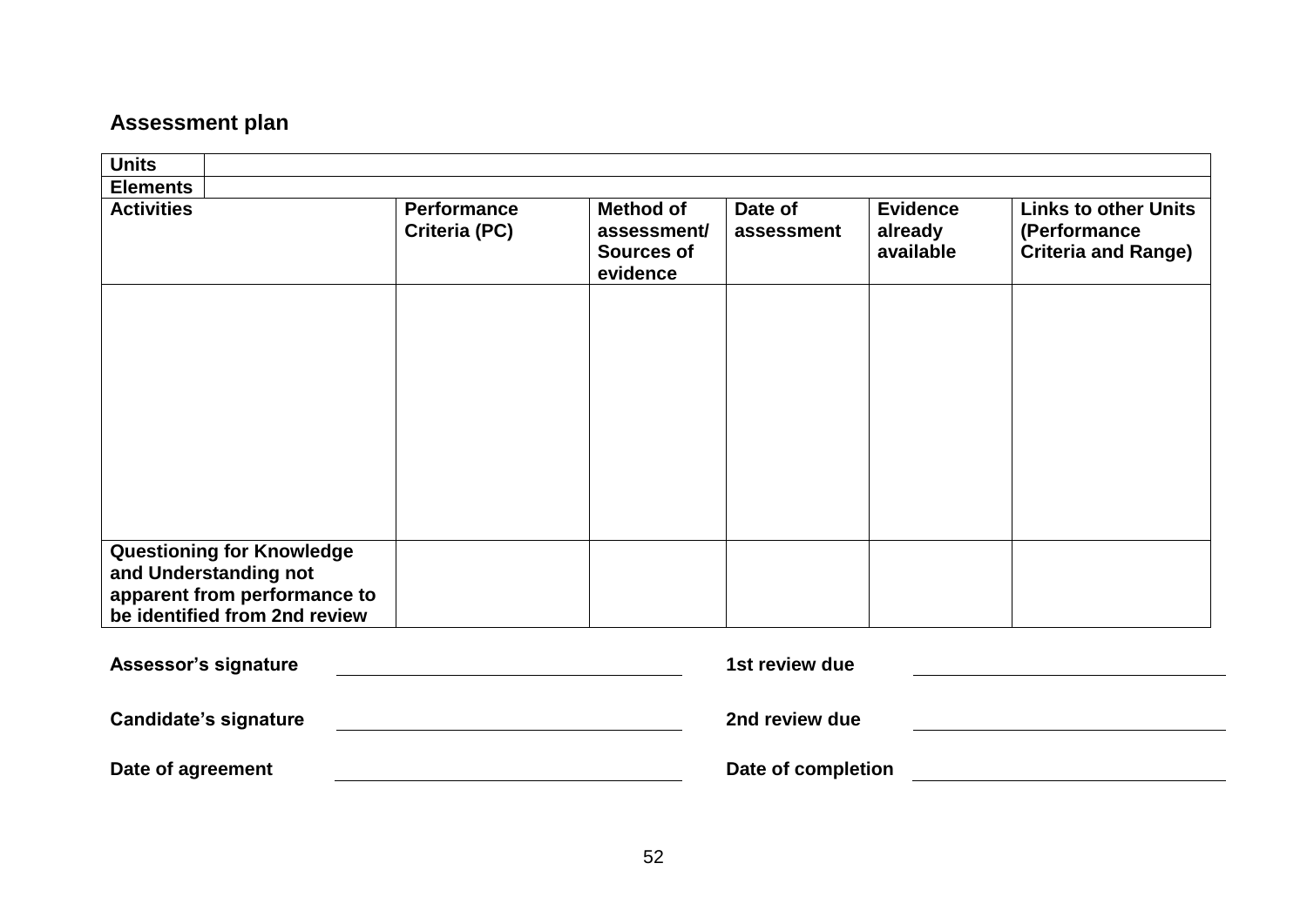## **Personal statement**

| <b>Date</b> | <b>Evidence</b><br>index<br>number | <b>Details of statement</b> | <b>Links to</b><br>other<br>evidence<br>(enter<br>numbers) | Unit, Elements,<br>Performance<br>Criteria, Performance<br>statements, scope<br>covered |
|-------------|------------------------------------|-----------------------------|------------------------------------------------------------|-----------------------------------------------------------------------------------------|
|             |                                    |                             |                                                            |                                                                                         |
|             |                                    |                             |                                                            |                                                                                         |
|             |                                    |                             |                                                            |                                                                                         |
|             |                                    |                             |                                                            |                                                                                         |
|             |                                    |                             |                                                            |                                                                                         |
|             |                                    |                             |                                                            |                                                                                         |
|             |                                    |                             |                                                            |                                                                                         |
|             |                                    |                             |                                                            |                                                                                         |

| Candidate's signature<br><b>Date</b> |
|--------------------------------------|
|--------------------------------------|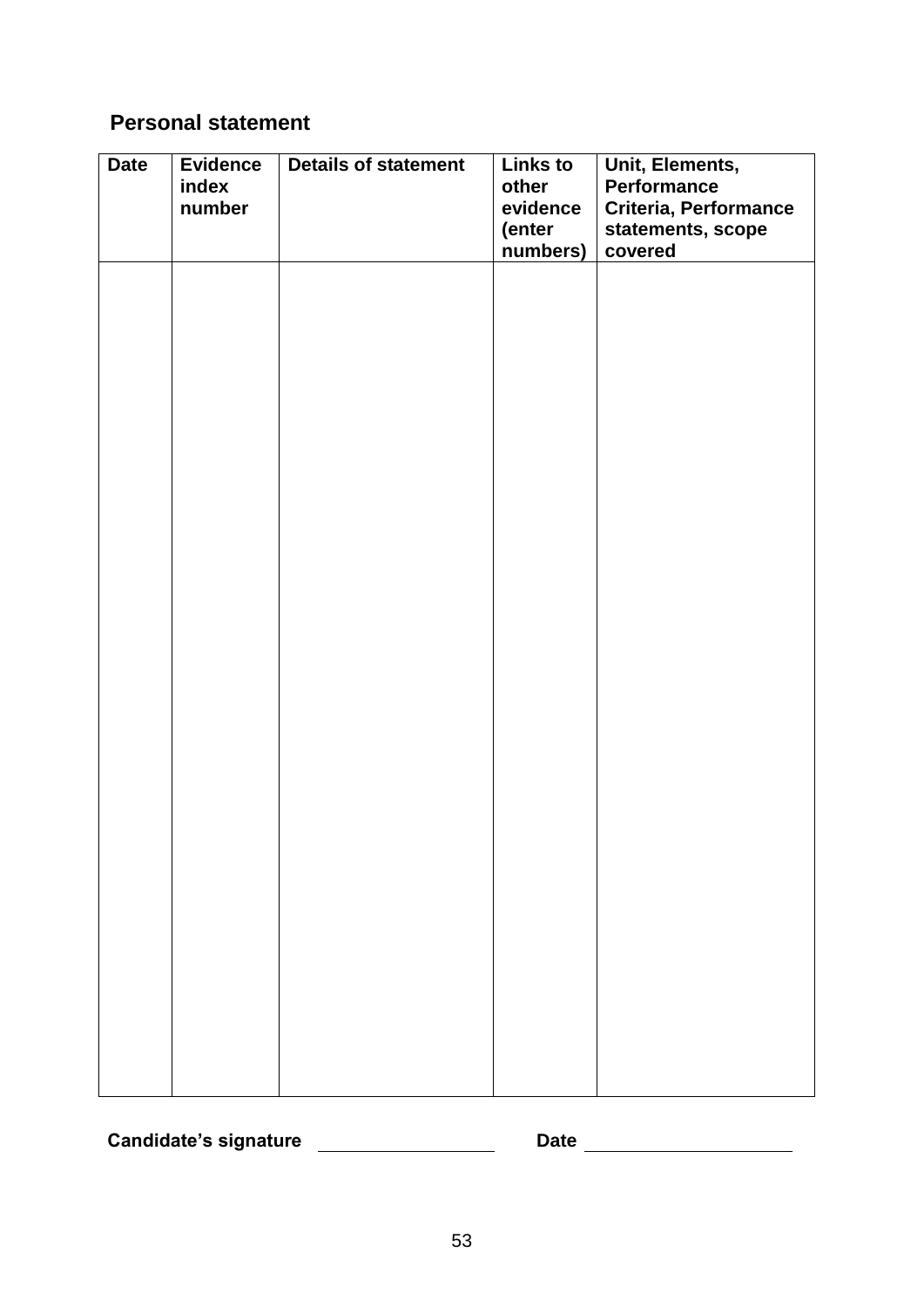## **Observation record**

**Unit/Element(s**)

**Candidate**

**Evidence index number**

**Date of observation**

| <b>Skills/activities observed</b> | <b>Performance Criteria</b><br>covered |
|-----------------------------------|----------------------------------------|
|                                   |                                        |
|                                   |                                        |
|                                   |                                        |
|                                   |                                        |
|                                   |                                        |
|                                   |                                        |

**Knowledge and Understanding apparent from this observation**

**Other Units/Elements to which this evidence may contribute**

**Assessor's comments and feedback to candidate**

I can confirm the candidate's performance was satisfactory.

| Assessor's signature  | <b>Date</b> |  |
|-----------------------|-------------|--|
|                       |             |  |
| Candidate's signature | <b>Date</b> |  |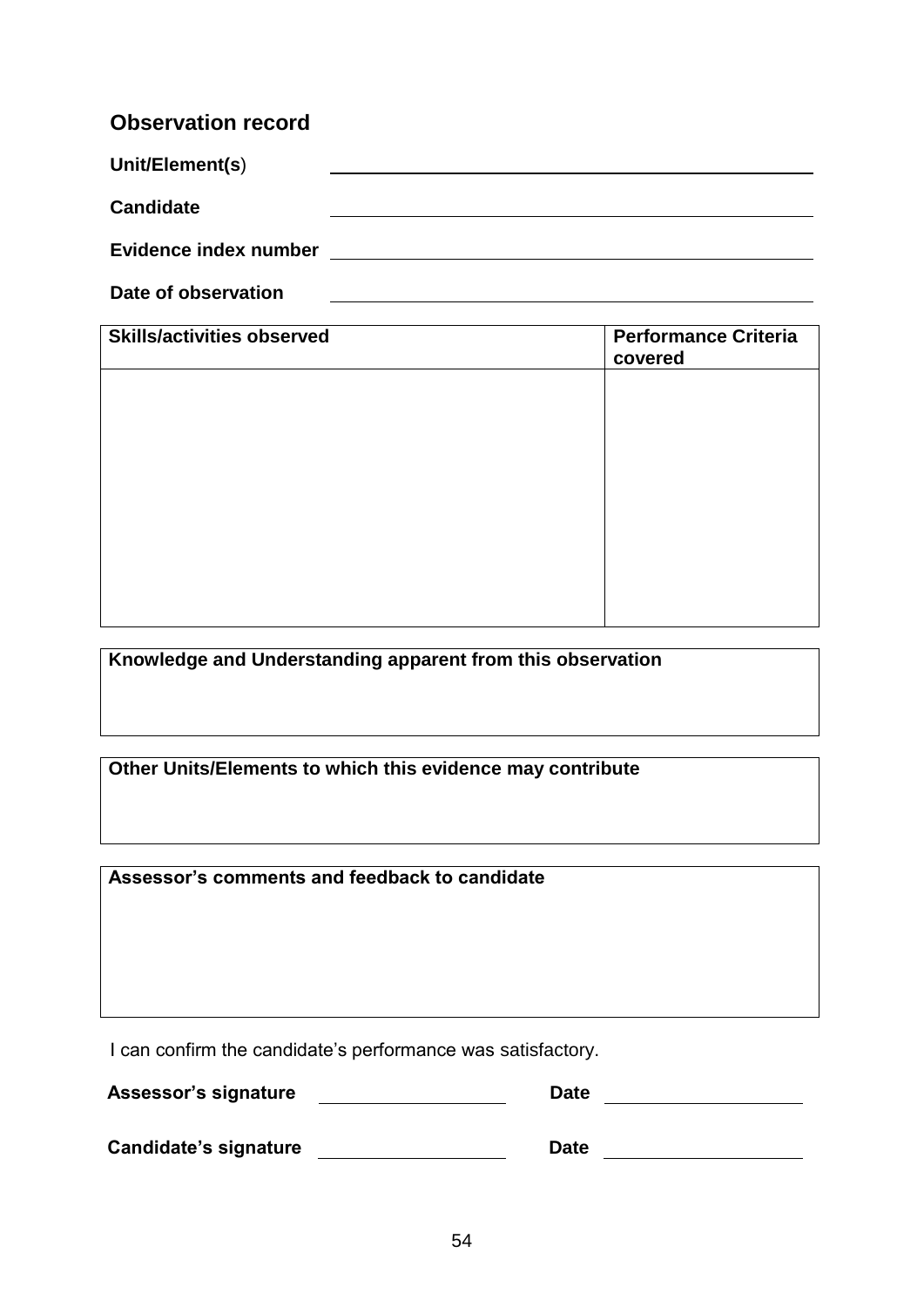## **Witness testimony**

| <b>SVQ title and level</b>                                                |  |
|---------------------------------------------------------------------------|--|
| <b>Candidate's name</b>                                                   |  |
| Evidence index no                                                         |  |
| Index no of other evidence<br>which this testimony relates to<br>(if any) |  |
| Element(s)                                                                |  |
| Date of evidence                                                          |  |
| <b>Name of witness</b>                                                    |  |
| Designation/relationship to<br>candidate                                  |  |
| <b>Details of testimony</b>                                               |  |
|                                                                           |  |
|                                                                           |  |
|                                                                           |  |
|                                                                           |  |
|                                                                           |  |
|                                                                           |  |
|                                                                           |  |
|                                                                           |  |
|                                                                           |  |
|                                                                           |  |
|                                                                           |  |
|                                                                           |  |
|                                                                           |  |

I can confirm the candidate's performance was satisfactory.

**Witness signature Date Date** 

**Witness** (please select the appropriate box)**:**

Holds L and D Unit 9D/9D1, A1/A2 or D32/D33 qualifications

Is familiar with the SVQ standards to which the candidate is working